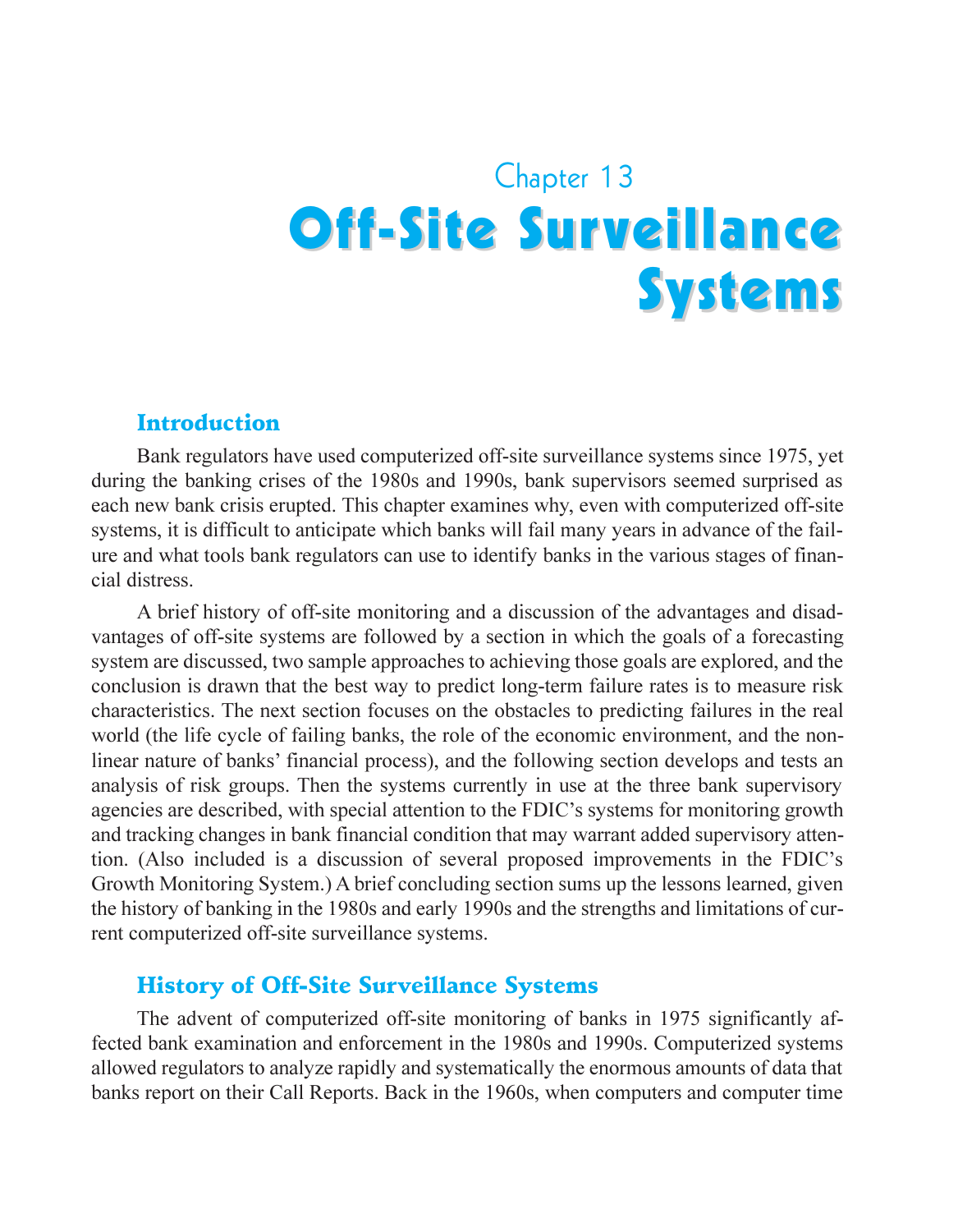were very expensive, there were no off-site monitoring systems as we understand them today. But from the early 1960s onward the price of computer time kept dropping,<sup>1</sup> and dramatic price drops in the early 1970s coincided with a crisis at the Office of the Comptroller of the Currency (OCC). Two large national banks failed, United States National Bank (USNB) in 1973 and Franklin National Bank in 1974.

In response to the USNB failure, the OCC commissioned a study by the accounting firm of Haskins  $\&$  Sells to recommend changes in the OCC's examination system. The report, issued in 1975, recommended putting less reliance on comprehensive reviews of assets in the OCC's banks, increasing the reporting by banks, and establishing a computerized off-site system.2 It also recommended making vast changes in examination procedures, and implementation in 1976 resulted in a sharp drop in the annual number of on-site examinations, mainly by extending the time between examinations from 12 months to 18 months.<sup>3</sup> In 1975 the OCC did institute an off-site system, the National Bank Surveillance System, in which the primary tool was the Bank Performance Report (BPR).<sup>4</sup> The surveillance system drew on early economic research into the causes of bank failure and on the OCC's own analysis, and the BPR used various financial ratios and benchmarks of financial performance for different "peer groups" to identify banks that could develop problems.<sup>5</sup>

The Haskins & Sells recommendations were designed to make the OCC examination system more efficient, but in the early 1980s the computerized ability to analyze Call Report data was used to help justify reducing the frequency of on-site bank examinations and therefore the number of bank examiners. <sup>6</sup> In fact, between 1975 and 1983 the OCC became

<sup>&</sup>lt;sup>1</sup> For example, the System/360 Model 30 IBM mainframe computer, introduced in 1964, had a price-per-instruction-persecond cost of \$25.02 in 1992 dollars. In 1971 IBM released the System/370 Model 135, after which the price per instruction dropped to \$8.91 (1992 dollars), a 65 percent decrease. Throughout the 1970s the rate of price decreases accelerated. In 1979 IBM released the 4341 mainframe, with which the price per instruction fell to \$0.64 (1992 dollars), less than 10 percent of the 1971 price (Emerson W. Pugh, *Building IBM: Shaping an Industry and Its Technology* [1995], 329).

<sup>&</sup>lt;sup>2</sup> Eugene N. White, *The Comptroller and the Transformation of American Banking, 1960-1990* (1992), 27, 38–39.

<sup>3</sup> In 1976 there were 5,426 examinations in 4,737 national banks; in 1977 there were 2,886 examinations in 5,665 national banks, a 47 percent decline (White, *Comptroller*, 38). For a more detailed description of these changes, see Chapter 12.

<sup>4</sup> Before this time the Call Report itself was the principal off-site monitoring tool. Examiners would look at their particular institution's Call Report to see if there were any significant changes from the previous examination or the previous Call Report.

<sup>&</sup>lt;sup>5</sup> Edward I. Altman, "Predicting Performance in the Savings and Loan Association Industry," Journal of Monetary Econom*ics* 3 (October 1977): 443–66; and Joseph Sinkey, "A Multivariate Statistical Analysis of the Characteristics of Problem Banks," *Journal of Finance* 30 (March 1975): 21-36. The National Bank Surveillance System eventually became the Uniform Bank Surveillance System (UBSS), and the Bank Performance Report became the Uniform Bank Performance Report (UBPR). Currently (1997), the UBPR is the major tool used by banks and bank regulators to compare an individual bank's performance with the performance of its peers. Information on peer groups is given below, in the section entitled Modifying the Peer Groups.

<sup>&</sup>lt;sup>6</sup> White, *Comptroller*, 61; and Linda W. McCormick, "Comptroller Begins Major Revamp," American Banker 147 (April 29, 1982), 15. See Chapter 12.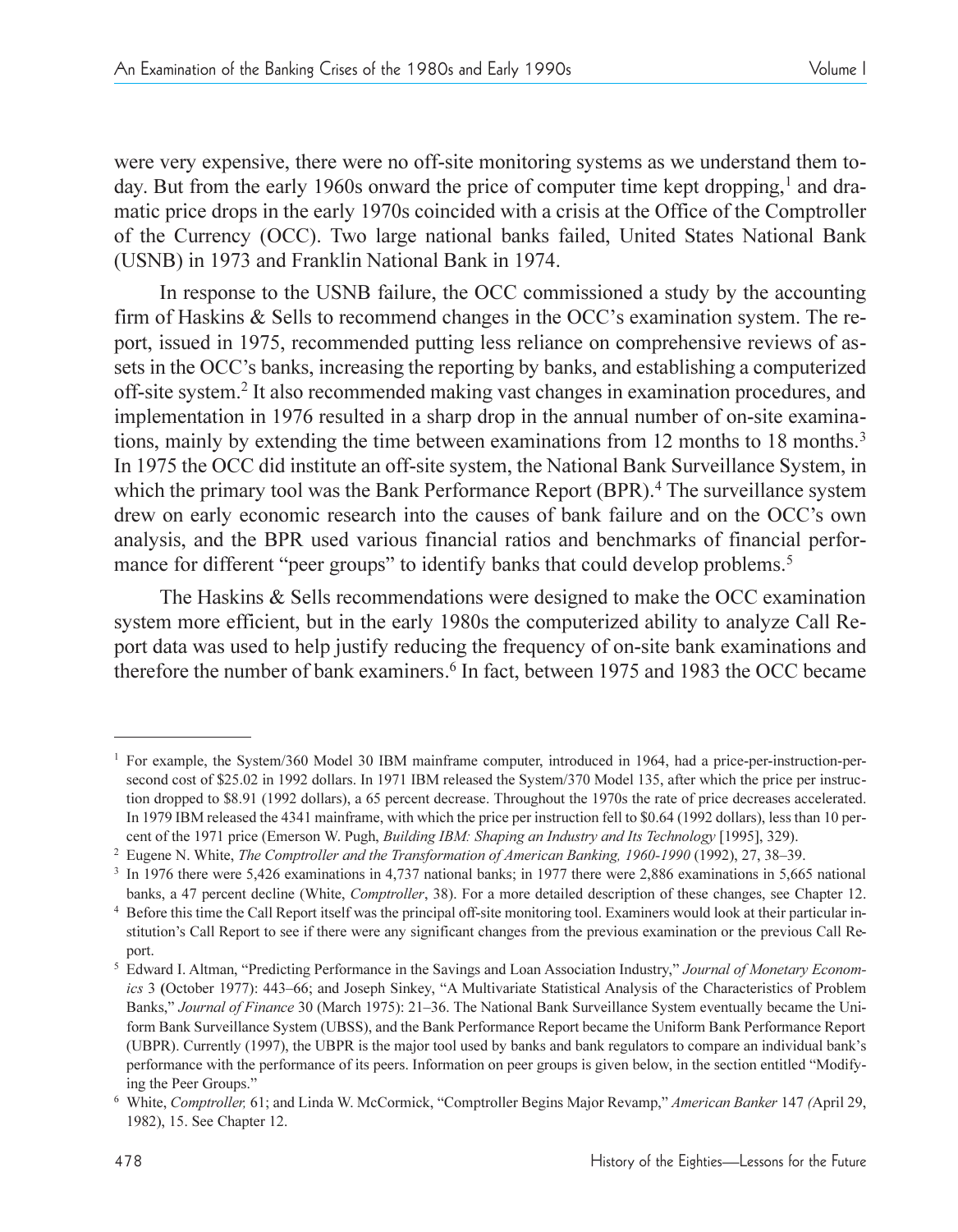so identified with computerized off-site monitoring that the cake at the OCC's 120thanniversary celebration was in the shape of a computer. 7

During this same period the Federal Reserve Board (FRB) and the FDIC developed their own off-site systems similar to the OCC's.<sup>8</sup> However, as the number of bank failures dramatically increased through the early 1980s, it became obvious that off-site monitoring was not a substitute for frequent, periodic on-site examinations but was instead a valuable complement to the examination process and could be used to target examination resources. Examinations provide a scrutiny of management practices that no Call Report can capture, and makes it possible for loans to be reviewed in detail. Moreover, studies have shown that examinations affect the integrity of Call Reporting by encouraging banks to recognize loan losses in a timely manner. And unless Call Report data are accurate, an off-site system will not be effective.9

To make surveillance systems more useful, changes were introduced in the early 1990s. As a result, contemporary bank surveillance systems are designed to take Call Report data and build indicators of the condition of a bank so that regulators can determine whether additional supervisory attention is warranted before the next regularly scheduled on-site examination. Regulators have also developed various failure models that predict how many banks have a high probability of failure within the next two years. These models are used to plan for the FDIC's future cash needs and to alert examiners to the impending failures.

# Advantages and Disadvantages of Off-Site Monitoring

The best way for supervisors to track the condition of banks is to conduct frequent, periodic on-site examinations of banks. But examiners cannot be perpetually on-site at all banks—that would be prohibitively expensive and, for most banks, unnecessary. Even in 1988, the worst year of the bank crisis, only approximately 2 percent of U.S. banks failed. Therefore, regulators now help bridge the time between regularly scheduled examinations by combining off-site monitoring systems and additional examinations so that they have up-to-date evaluations of the financial condition of banks.

Off-site systems currently being used by bank regulators have several strengths. First, they are "current." That is, they are updated every quarter with new Call Report information. Second, they are far less intrusive than on-site examinations. This is very important.

<sup>&</sup>lt;sup>7</sup> Andrew Albert, "Comptroller's Office Throws a Bash," American Banker 148 (November 4, 1983), 16.

<sup>&</sup>lt;sup>8</sup> Barron H. Putnam, "Early-Warning Systems and Financial Analysis in Bank Monitoring," Federal Reserve Bank of Atlanta *Economic Review* 68 (November 1983): 6-12.

<sup>&</sup>lt;sup>9</sup> Drew Dahl, Gerald A. Hanweck, and John O'Keefe, "The Influence of Auditors and Examinations on Accounting Discretion in the Banking Industry" (paper presented at the Academy of Financial Services conference, October 1995).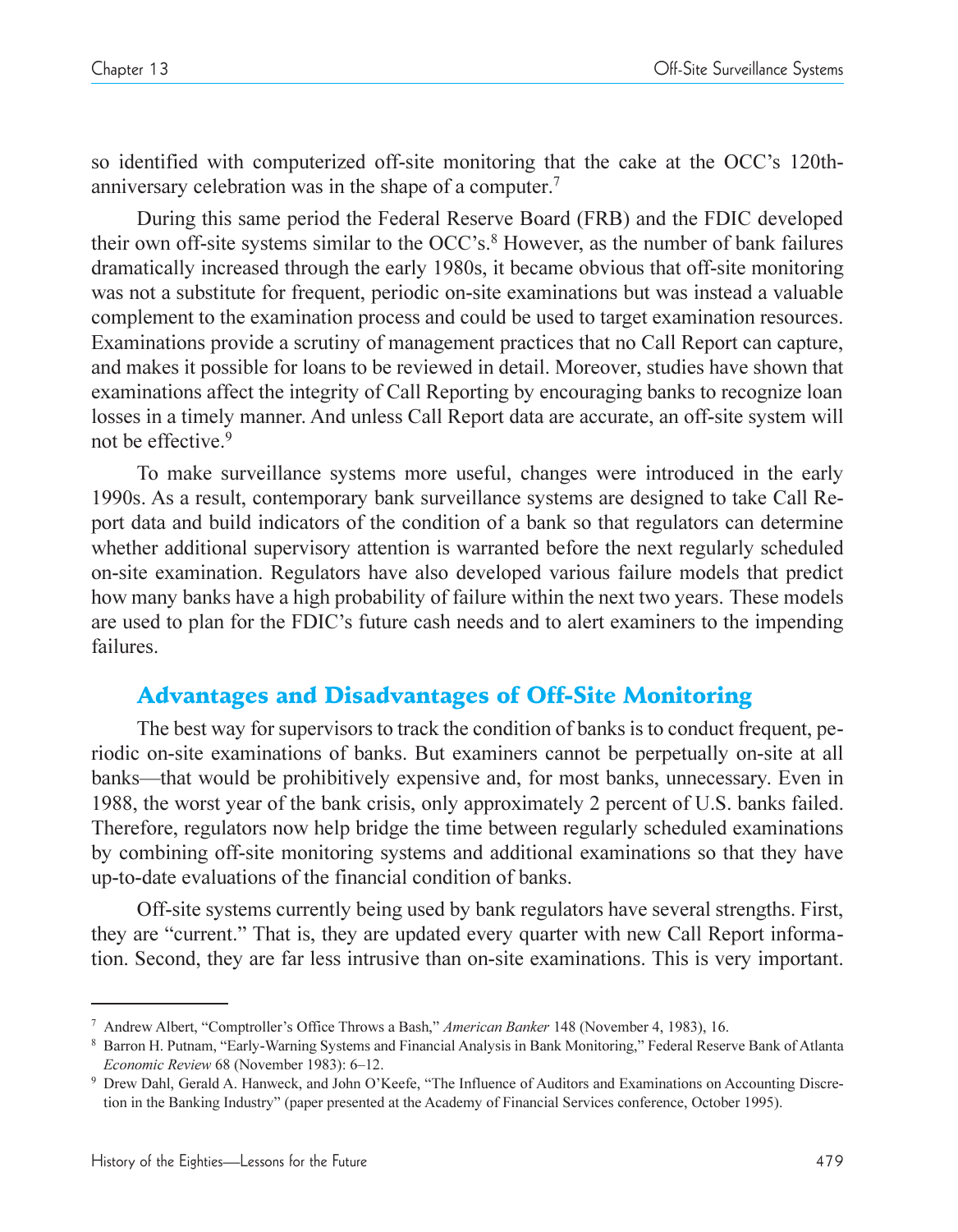To achieve the same level of surveillance without these systems would require more on-site examinations and more staff. Third, these systems help regulators target examination resources efficiently. Institutions that show signs of financial distress can have their examination dates moved forward, or an institution can be contacted and asked to explain the changes observed. This also means that well-run and highly rated institutions will generally not be examined outside of the regular examination schedule. Fourth, today's off-site systems enable the failure models to be modified and updated with relatively few staff resources. Finally, whereas examinations focus on the current condition of the bank, off-site systems—which are current in terms of information—have the potential to identify highrisk characteristics that may increase the probability that a bank will fail.

Although the systems now in use function reasonably well, they have some weaknesses that generally stem from their complete dependence on Call Report data. For example, Call Reports do not note either the quality of management or management practices, as on-site examinations do, so the evaluation of management remains outside the realm of offsite systems. Likewise, under current methods, only on-site examinations look at individual loan files. A less-serious example of the problem with relying solely on Call Report data is that the accuracy of any of the models' data depends on on-site examinations (accordingly, the predictive power of the models decreases as the time between examinations increases). In addition, because of increased industry consolidation, only on-site examinations can determine the geographic loan concentrations of some banks.<sup>10</sup> Finally, because contemporary off-site models are used to assist in the examination process, they are "current condition oriented," which is their first strength, but for that very reason they do not measure the longterm risk in a bank—yet key aspects of changes in a bank's operations may take place as much as four or five years before a bank's crisis.

# Discovering What a Forecasting System Can Do

To see why today's surveillance models work well in identifying a bank's current condition but not the risks a bank may face well into the future, researchers at the FDIC examined the characteristics of banks that failed and banks that survived over a five-year period. To examine how banks' condition changed over time, they constructed a data set consisting of all banks that existed in 1982 and *either* were still in existence in 1987 *or* had failed in 1986 or 1987 (banks that failed after 1987 or between 1983 and 1985 were excluded). The set of banks examined therefore contained two clear types: those that existed over the entire five-year period and never experienced failure, and those that existed at the beginning of the five-year period and failed during the fourth or fifth year.

<sup>&</sup>lt;sup>10</sup> David Holland, Don Inscoe, Ross Waldrop, and William Kuta, "Interstate Banking—The Past, Present, and Future," FDIC *Banking Review* 9, no. 1 (1996): 1-17.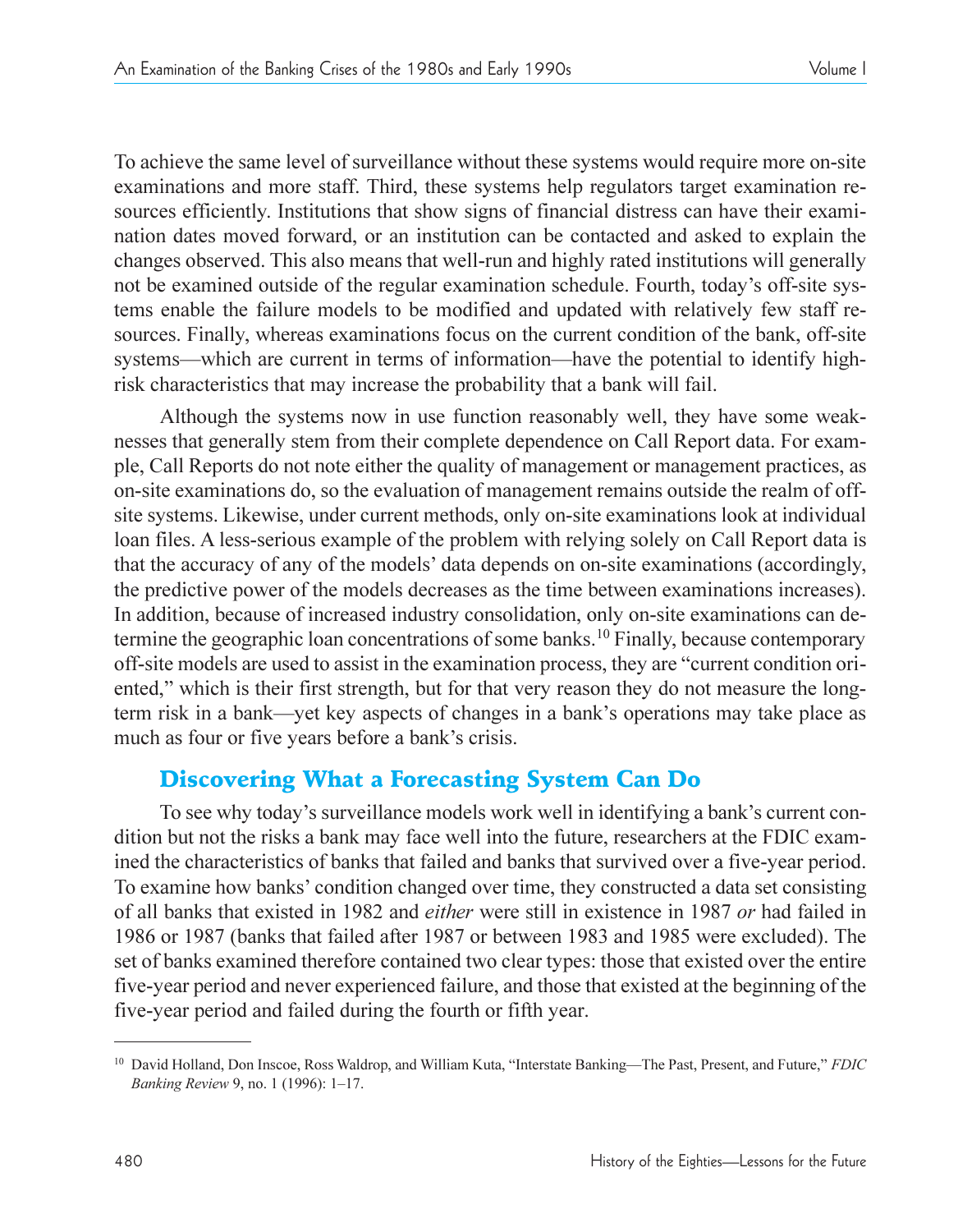Four indicators of bank condition were examined: (A) equity ratio, (B) coverage ratio (equity plus reserves less delinquent loans, to total assets), (C) return on assets, and (D) nonperforming loans (see figure 13.1). In 1982, banks that would not fail during the next five years had an average equity ratio of 8.84 percent, while banks that would fail had a ratio 55 basis points lower (8.29 percent). This lower ratio is above the level that, under the risk-based system now in effect, is considered well capitalized. The coverage ratio, of course, was also lower for future failures: 6.57 percent versus 7.90 percent; so was the return on assets: 86 basis points versus 101 basis points. Nonperforming loans were slightly higher in the future failures: 2.3 percent of assets, versus 1.44 percent of assets in nonfailed banks. For all of the indicators, the average was worse for the future failures than for the survivors. However, these ratios would not in themselves be considered typical, or predictive, of banks that would fail, for the future failures also had good capital levels, decent earnings, and a low percentage of nonperforming loans.

With each passing year, the divergence between the healthy banks and the failed banks grew. By 1984, three years before failure, the equity ratios of the failing banks were 179 basis points lower than those of the nonfailed banks (6.85 percent versus 8.64 percent). The healthy banks had maintained a return on assets of 84 basis points, whereas the failures had fallen to -77 basis points. The future failures also showed the beginnings of large increases in their nonperforming loans, which had risen from 2.3 percent in 1982 to 5.05 percent in 1984.

The data from 1985 demonstrate the wide differences that had developed between the two groups of banks. Equity at the healthy banks was virtually unchanged at 8.63 percent (compared with 8.64 percent in 1984), whereas at the future failed banks it had dropped 199 basis points to 4.86 percent. The failed banks' coverage ratio had fallen below zero (-2.06 percent); losses were accumulating rapidly, bringing the return on assets down to -2.71 percent; and the level of nonperforming loans had increased 76 percent to 8.87 percent of assets, above the average equity of three years earlier.

At the end of 1985, just before their failure, the failing banks are easy to identify. Their average equity was a very low 1.54 percent (healthy banks had 8.54 percent) and they were suffering enormous losses, with an average return on assets of -5.44 percent; nonperformingloan ratios exceeded 12 percent. These data clearly show, therefore, that standard indicators of condition can identify banks that are already in financial distress but do not indicate which banks may *become* distressed.

Instead of looking at indicators of condition, if we look at the risk characteristics of the same banks over the same five-year period, we find a somewhat different pattern. Whereas the condition indicators for failed and surviving banks were very similar many years before failure, some of the risk indicators show wide differences several years prior to failure. The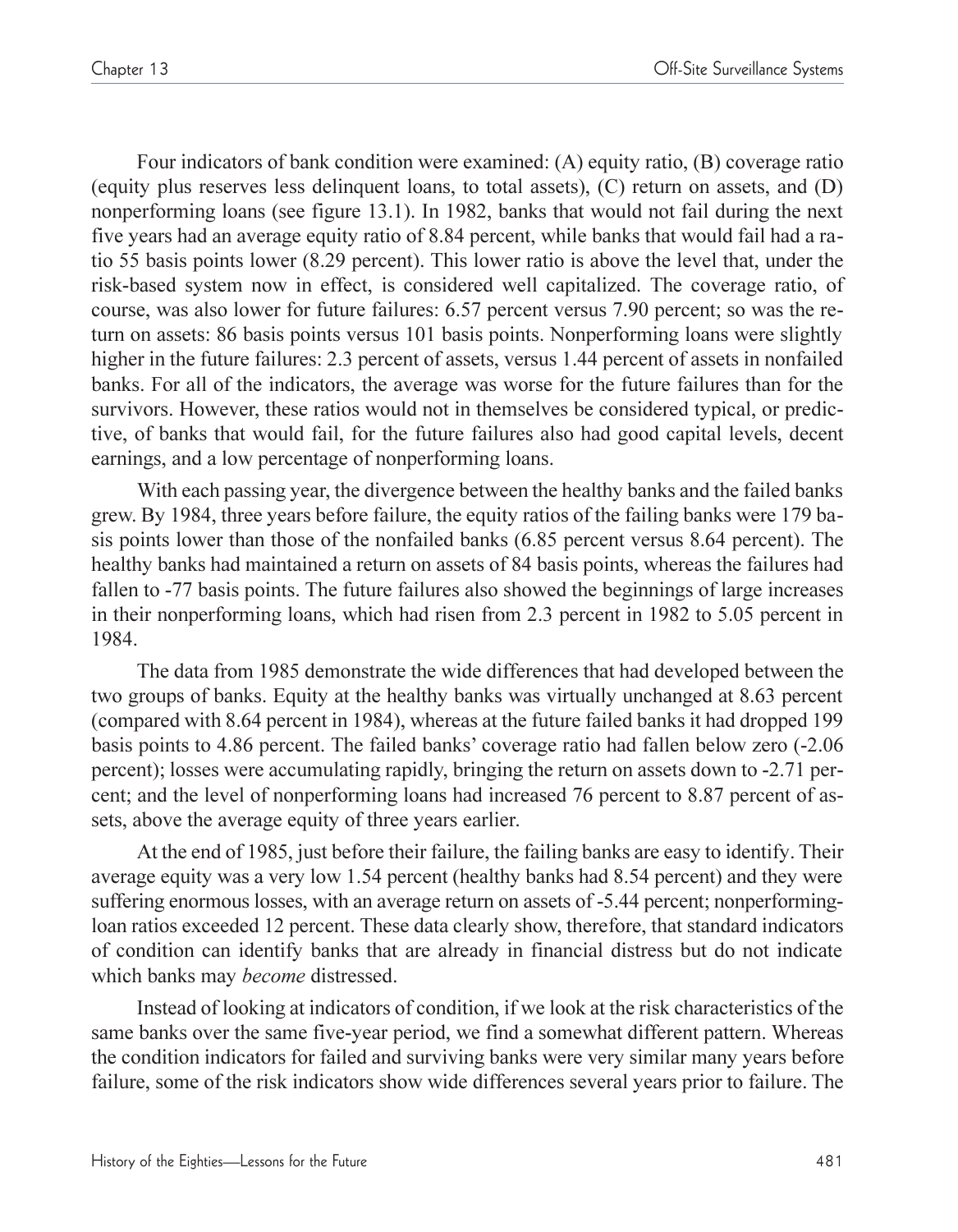

**Figure 13.1 Bank Condition Ratios for Failed and Nonfailed Banks, 1982-1986** 

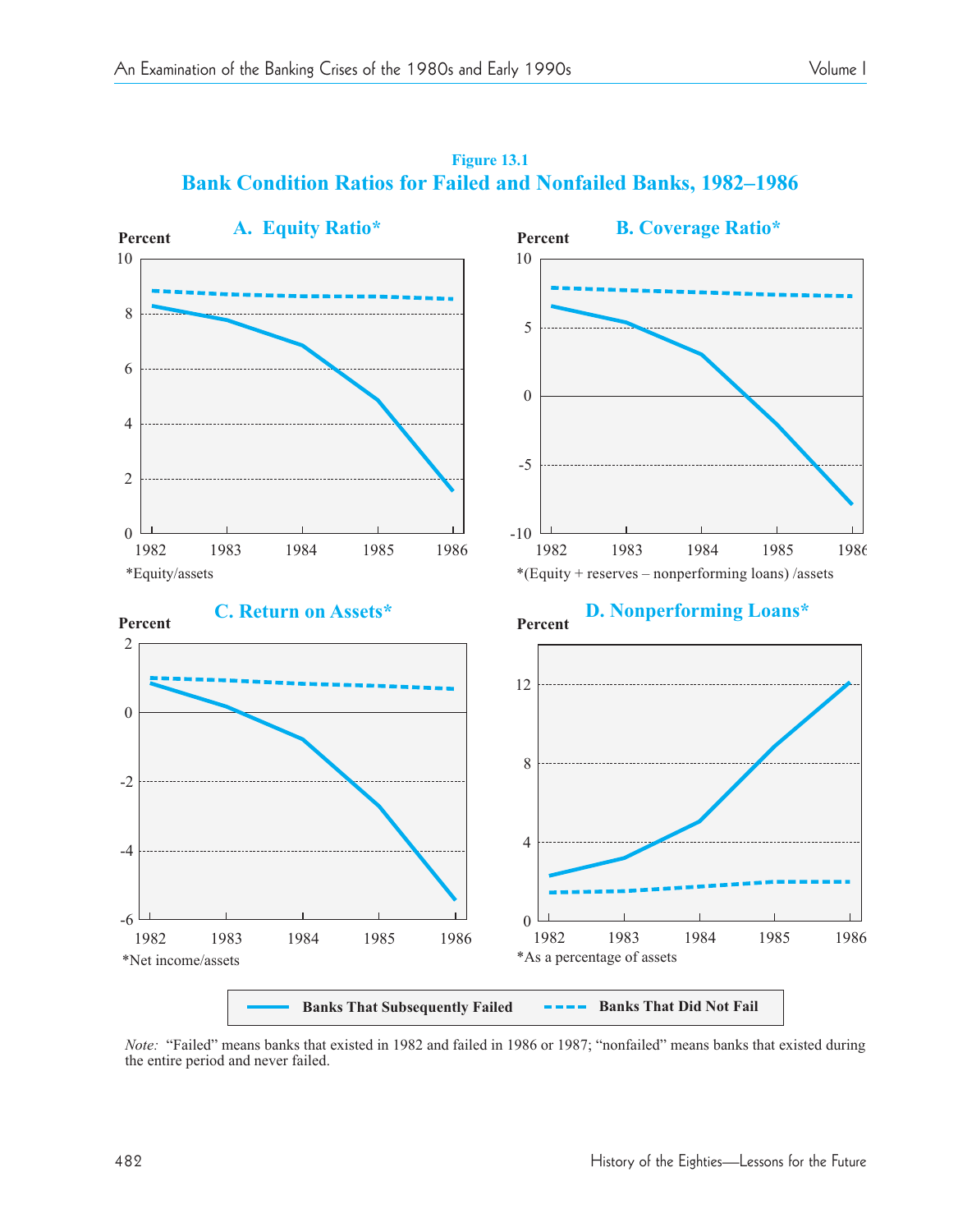four ratios used to measure risk in a bank were (A) the loans-to-assets ratio, (B) the asset growth rate, (C) the interest-and-fees-to-loans ratio, and (D) the salary-to-employee ratio (see figure  $13.2$ ).<sup>11</sup>

In 1982, in all four risk categories the surviving banks had lower average ratios than the failed banks. The surviving banks had a loans-to-assets ratio of 49.6 percent, a full 10 percent below the 59.8 percent ratio of the failed banks. Failed banks had an interestincome-and-fees-to-loans ratio that was almost 200 basis points above the ratio of the surviving banks (8.91 percent versus 6.97 percent). Failed banks were also growing slightly faster than the survivors: 13.9 percent per year versus 12.1 percent. And failed banks had salary-to-employee ratios that were 5.7 percent above those of surviving banks: \$20,364 per employee for failed banks and \$19,272 for survivors.

The pattern that developed over time for the risk indicators was very unlike the pattern for the condition indicators. For three out of four of the risk indicators, the difference between failed and surviving banks hardly changed at all. By the end of 1986 the failed banks had an average loans-to-assets ratio 12 percent higher than that of surviving banks (in 1982 the difference was 10 percent). The interest-and-fee-income ratio was still 200 basis points higher for failed banks than for survivors; and the failed banks' salary ratio—which in  $1982$  had been 5.7 percent higher than that of the surviving banks—was 4.8 percent higher (\$24,637 for failed banks, \$23,500 for survivors). The only ratio that demonstrated a dramatic difference over time was the asset growth rate. Over the entire period the asset growth rate for failed banks plummeted, going from a high of 13.9 percent in 1982 to 9.88 percent in 1984 and then to -5.5 percent in 1986, but the asset growth for surviving banks never fell below 8.8 percent.

The condition indicators and risk indicators behave in such dissimilar ways (except for asset growth) that they are obviously measuring different aspects of banks. The current condition of a bank, as measured by the four condition indicators discussed above, can be viewed as the result of the risks the bank has accepted over a number of years. Exposure to excess risk can ultimately produce the conditions that cause failure. Exposure to risk involves the types of loans the bank issues or the type of business it chooses to enter, and in their day-to-day operations banks are continuously changing their risk exposure. Eventually such changes are reflected in the condition statements of the banks. If risk can be measured, it might be possible to see if banks that engaged in riskier practices failed at a higher rate than less-risky banks.

 $11$  The definitions of these risk ratios and explanations of what they measure are presented in table 13.1 (in the subsection entitled "Developing a Procedure").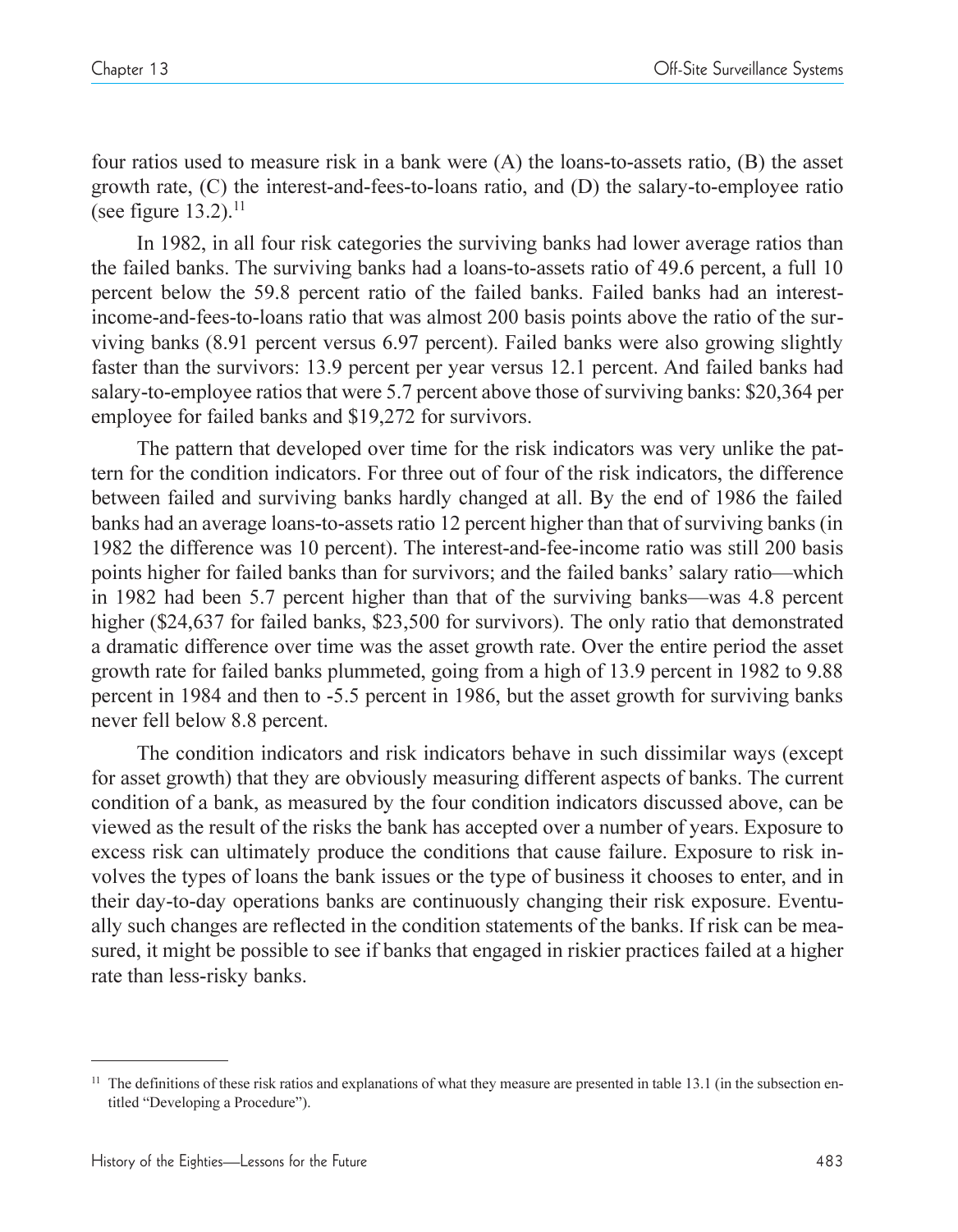

**1982–1986**<br> **Bank Risk Ratios for Failed and Nonfailed Banks, 1982–1986 Figure 13.2**

*Note:* "Failed" means banks that existed in 1982 and failed in 1986 or 1987; "nonfailed" means banks that existed during the entire period and never failed.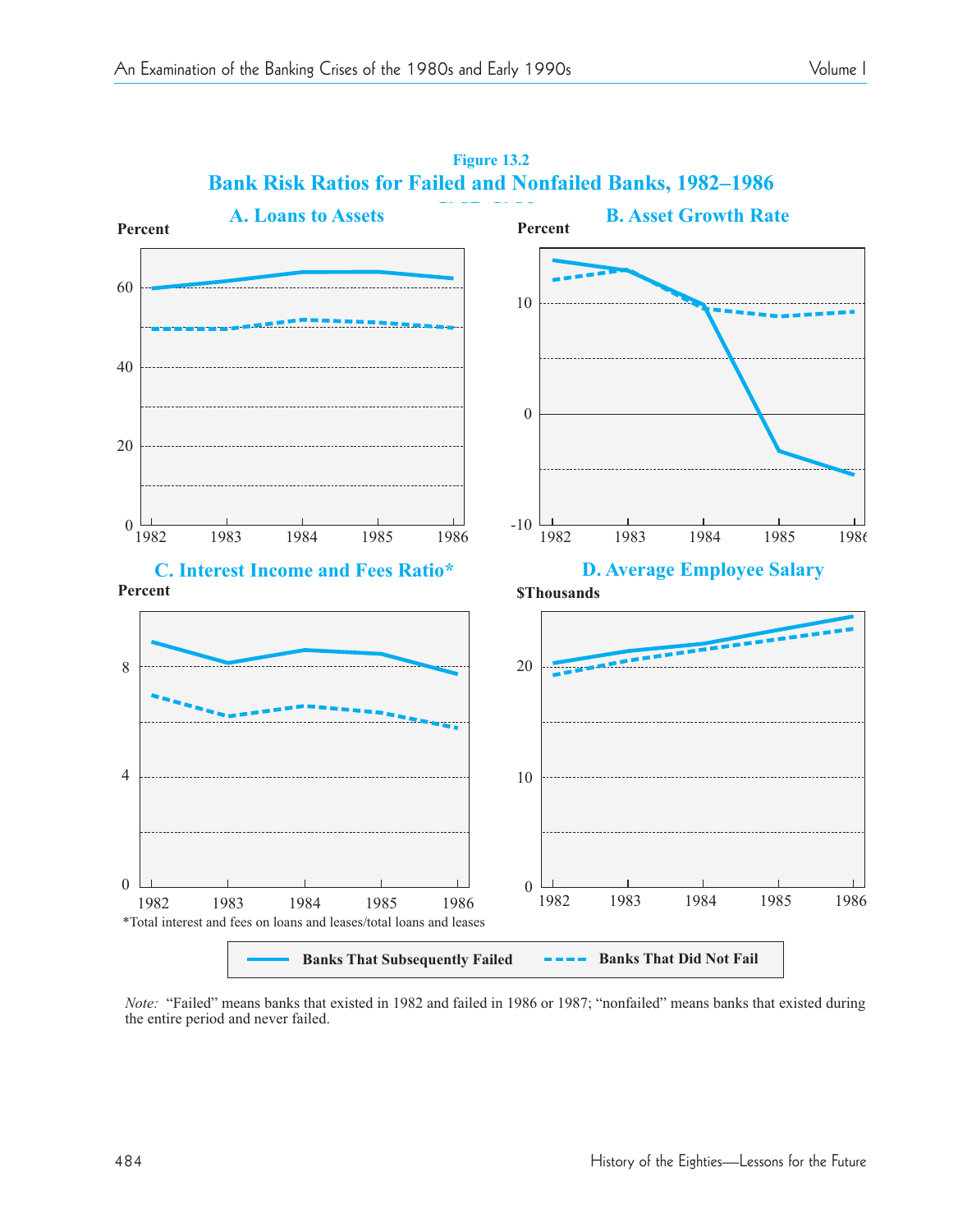Banks earn profits by accepting and managing risk. For example, when a bank issues a loan, the bank's management is making a conscious decision to accept the risk that the borrower will default. By issuing a large number of loans the bank can spread the risk of default over an entire portfolio. Borrower default is just one of the risks that bank management faces—and an important aspect of management's responsibilities is to establish the levels and types of risks the bank can accept, given management's ability to manage risk and the bank's ability to absorb the losses that may result. If the bank accepts too little risk, earnings will suffer, but if it accepts too much, it might face losses that would consume the institution's capital.

The types of risk a bank faces include credit risk, interest-rate risk, concentration risk, liquidity risk, and operating risk. Credit risk is the risk of default by a borrower. Interestrate risk refers to the risk that an asset will lose value as interest rates rise or fall, or the risk that interest-rate changes will adversely affect income. Concentration risk refers to a situation in which a large percentage of assets are concentrated in one product or in one geographic area. This type of risk can flow from the very nature of the bank's business. For instance, small banks in agricultural communities are highly exposed to the risks of the agricultural economy. Likewise, specialized mortgage lenders are highly exposed to extreme changes in mortgage markets. Concentration risk can also occur when an institution undergoes rapid growth: the rapid growth results in the bank's having a high concentration of unseasoned loans, probably approved in a boom economy, or at least a benign one, but this high concentration of recent loans puts the institution at considerable risk when the economic environment worsens. Liquidity risk refers to potential difficulties in meeting cash demands from liability holders out of current assets. Operating risk is the risk of loss from mistakes and inefficiencies in the operation of the bank. A bank can fail from any one of these risks or from a combination of them.<sup>12</sup>

These risks may be magnified when bank management changes the institution's goals. For example, one particularly well-documented case is that of Continental Illinois (see Chapter 7). In 1976, acting on a report by the management consultants McKinsey  $& Co.,$ the bank made very significant changes in its operating philosophy and decided to concentrate its lending in high-growth segments of the economy. In addition, to implement this strategy fully the bank "decentralized" its lending function and made loan approvals much easier to obtain.13 In other words, the bank made a conscious decision to increase its risk profile. By concentrating lending in high-growth areas—that is, by lending into a "boom" sector—management increased the risk that loan defaults would result when the bust occurred. By reducing management controls for loan approvals, the bank also made it more

<sup>12</sup> George J. Vojta, *Bank Capital Adequacy* (1973).

<sup>13</sup> *Business Week* (October 21, 1982): 82.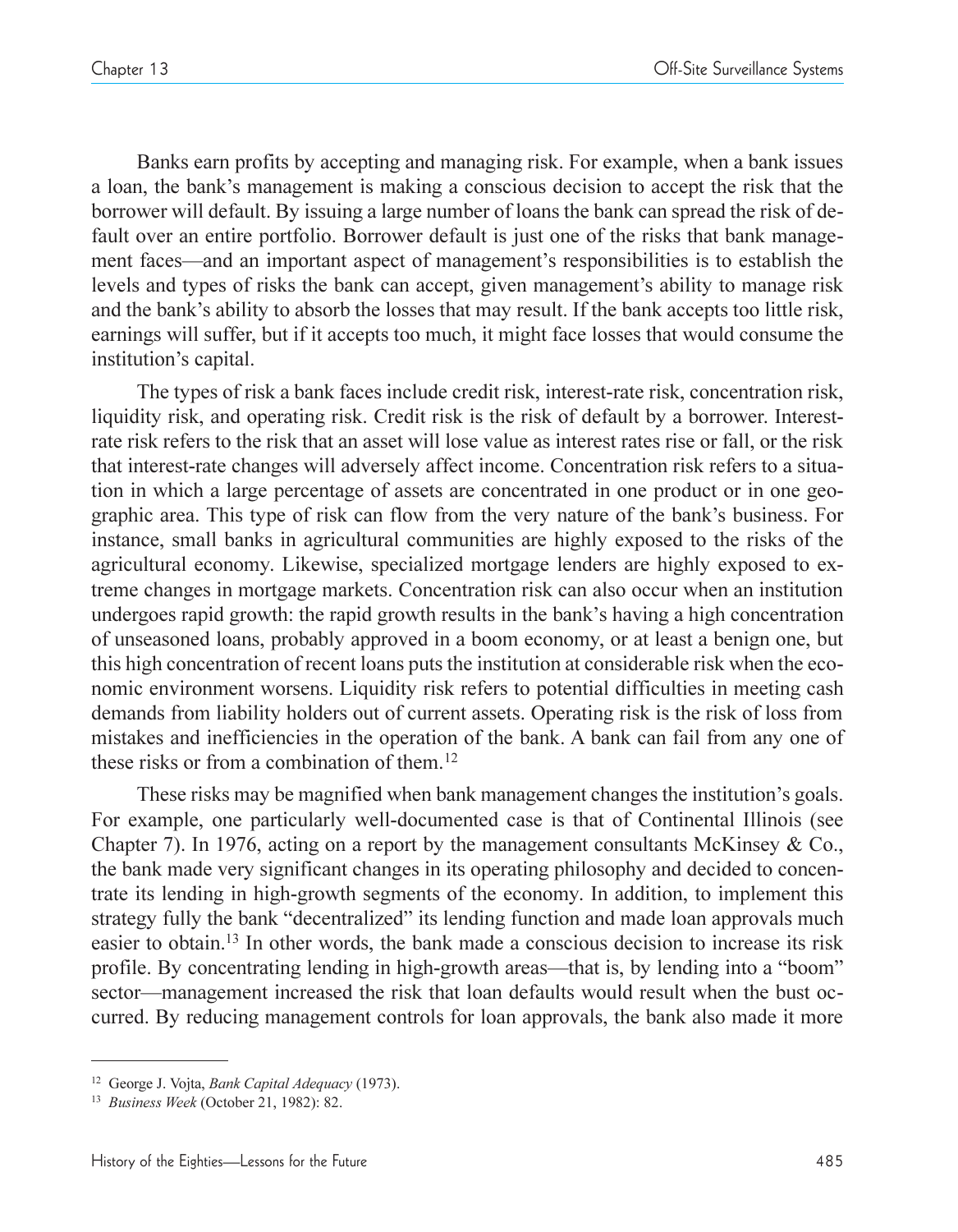likely that loans would go to financially weak firms. Not long after initiating these changes, Continental's senior management established a goal of growing to be one of the three largest commercial lenders in the nation.<sup>14</sup> Within two years after changing its goals, Continental had markedly increased its risk exposure.

Though it is difficult to detect differences in the financial condition of failing and surviving banks many years in advance of the failure, it may be possible to determine if failed and surviving banks have different risk characteristics. But even if it is possible to identify risk characteristics and therefore to identify a large percentage of eventual failures, it is nonetheless true that among banks with the same risk characteristics, a very high percentage may survive.

Thus, both accuracy and comprehensiveness are required if a system or model is to be judged effective. A failed-bank model might be calibrated so that a high percentage of its predicted bank failures actually fail, with a correspondingly low percentage of predicted bank failures that actually survive. This high accuracy, however, may not mean that the model identifies all, or even a majority, of the problem institutions. Alternatively, the model can "flag" a large percentage of the total number of banks as potential problems or failures, and although the probability that any individual bank will actually fail is low, a large percentage of failing institutions will nonetheless eventually be captured.

In statistics one quantifies these trade-offs by deciding what type of error one is willing to accept—Type I or Type II. A Type I error is an error one makes by rejecting a null hypothesis when the null hypothesis is in fact true, and a Type II error is an error one makes by accepting a null hypothesis when the alternative hypothesis is in fact true.<sup>15</sup> The tradeoff between Type I and Type II errors is exemplified by the U.S. criminal justice system, in which a person is presumed innocent until proven guilty. In a criminal trial, the null hypothesis is that a defendant is not guilty. A Type I error occurs when an innocent person is found guilty (convicting the innocent). A Type II error occurs when a person who is guilty is incorrectly acquitted (acquitting the guilty). There is an obvious trade-off between the two types of errors. If one wants to have a very low Type I error (few innocents wrongly convicted), one usually accepts the fact that there will be a large Type II error (a large percentage of acquitted people will in fact be guilty). To minimize the occurrence of the Type I error, the courts require that there be evidence "beyond a reasonable doubt" in order to convict someone.16 Likewise, if a small Type II error is desired (so that few people who are

<sup>14</sup> Ibid., 83.

<sup>15</sup> Richard W. Madsen and Melvin L. Moeschberger, *Statistical Concepts with Applications to Business and Economics* (1986), 360–65.

 $16$  In a civil case, the standard is the less-exacting "a preponderance of the evidence."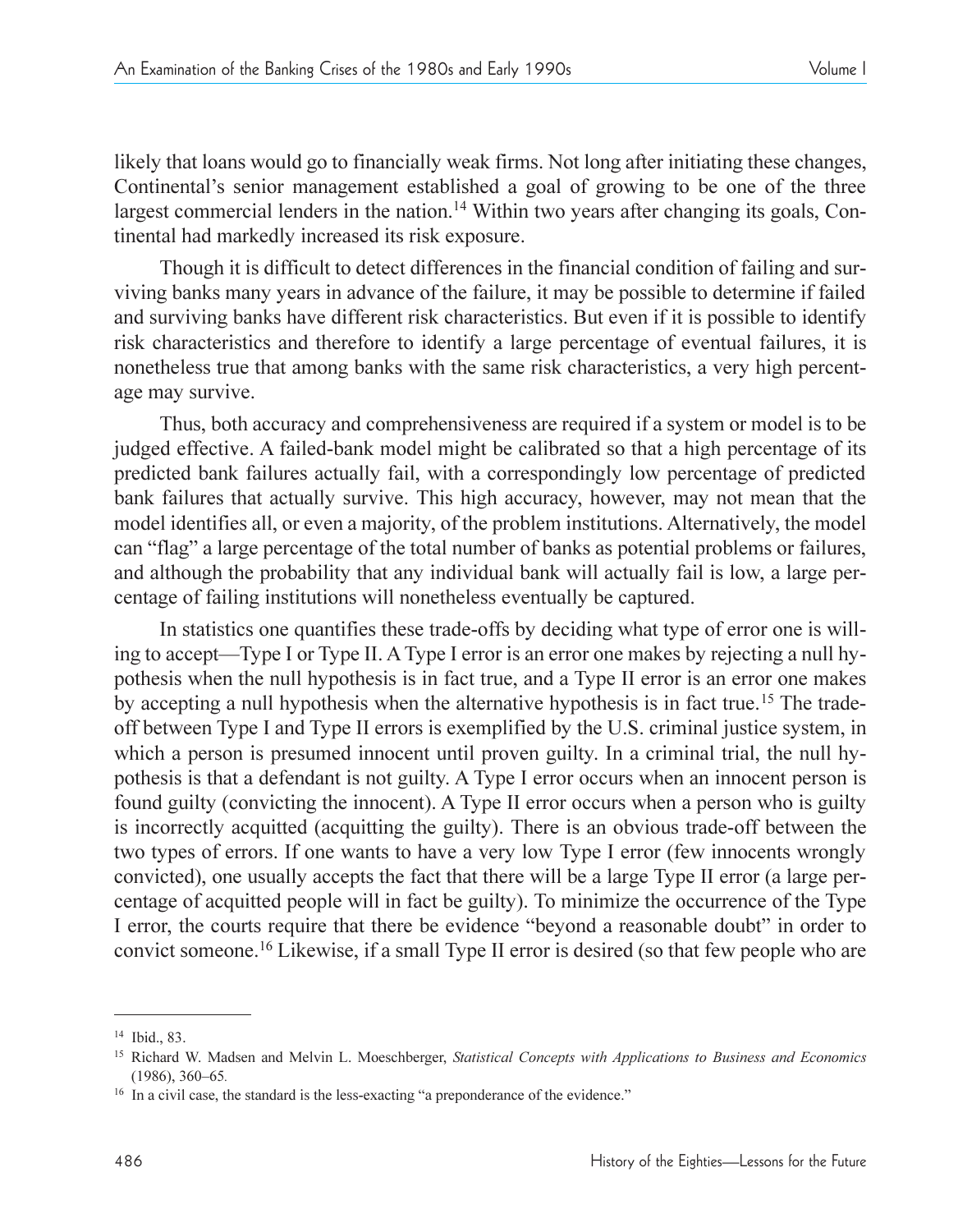actually guilty are acquitted), then there is likely to be a very large Type I error (many innocent people will be judged guilty).

These trade-offs are inherent not only in statistical models but also in the bank examination system. All banks are examined within 18 months of the previous examination whether or not there is any evidence of a negative change in the bank's financial condition. The examinations are performed to capture the relatively few banks that have significant changes. Thus, in contrast to the criminal justice system, the bank examination process has a large Type I error: many healthy banks are examined so the regulators can find the few that had negative changes. These trade-offs are important to keep in mind when one considers the various surveillance systems.

# Real-World Obstacles to Forecasting

For several reasons, it is difficult to identify future problem banks even when the effort is made to identify risk factors. The life cycle of problem banks is such that in its early years, future problem banks cannot yet be clearly distinguished from other banks. In addition, both the economic environment and the financial process are dynamic and not easily modeled by the forecasting tools available.

# The Life Cycle of a Bank Failure

In interviews with bank and thrift regulators, rapid loan growth was identified again and again as a precursor to failure. Whether or not loan growth is the primary risk in which banks engage, one regulator's description of a three-phase process by which rapid loan growth evolves into a major problem does a good job of laying out the long-term nature of the development of a bank's financial distress.

In the first stage, there is rapid loan growth; loan concentrations emerge, and lending is aggressive (internal controls in the growth areas are weak, and underwriting standards are lenient). The increased lending may be, but is not always, funded by a volatile lending source. This growth could occur throughout the entire institution or within a specific asset type. If the growth is in a specific asset type, the increase could stem either from growth in concentration in a loan category or from a shift into a new activity, with subsequent growth. If the rapid growth draws the attention of the relevant regulator, management usually points to the excellent earnings and contribution to capital that the growth has provided. This stage of the development of the problem can take up to two years.

In the second stage, the institution has rising loan-quality problems. Associated expenses may far exceed industry averages. Nonrecurrent sources of income are used to maintain the same level of profits that existed during the growth phase. Eventually profits begin to decline, and inadequate reserve levels become apparent. At this point the bank may be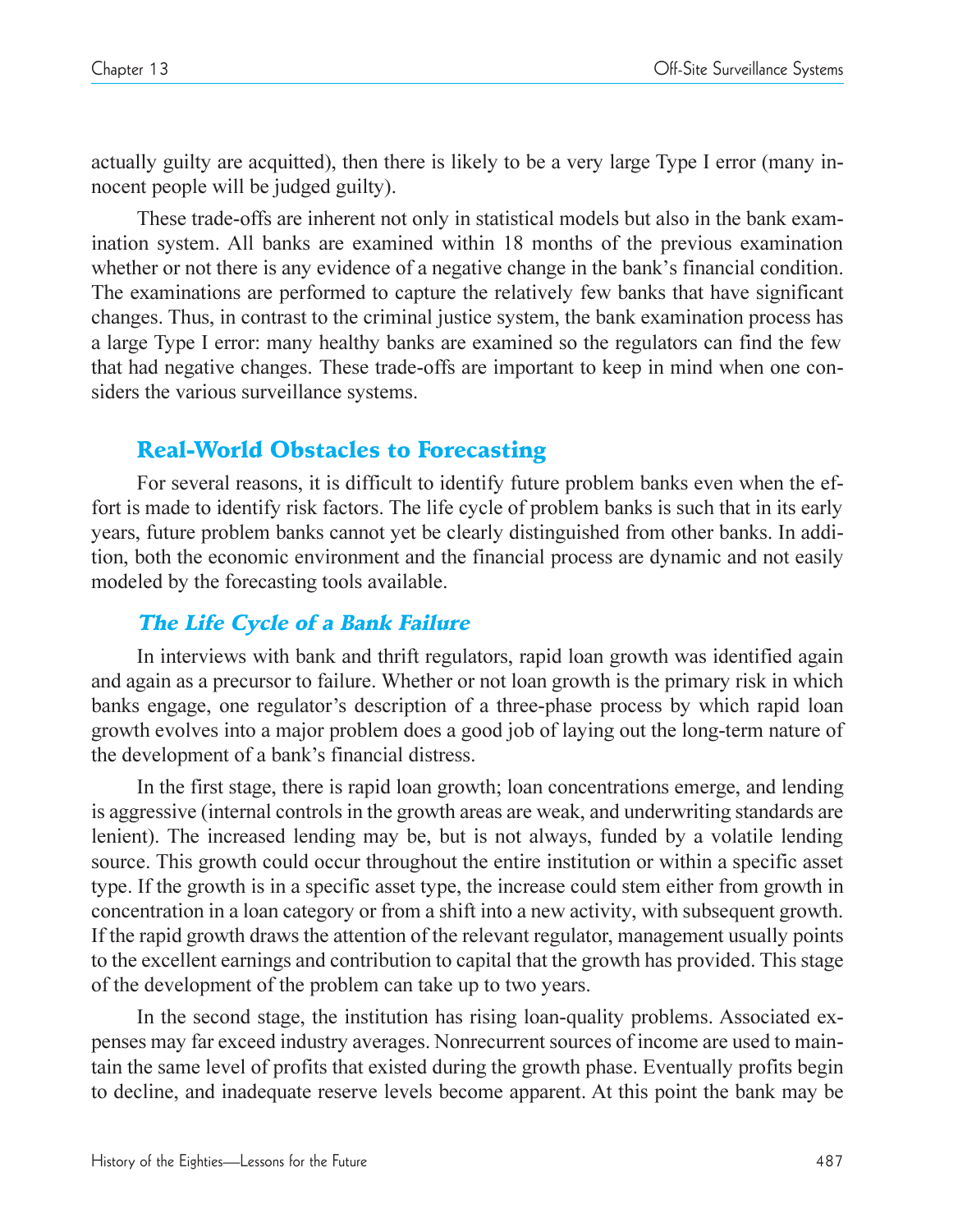"loaned up" (that is, have a high loans-to-assets ratio). Management may still believe that the problem is manageable. This stage may take an additional one to two years.

In the final stage, deteriorating asset quality is a serious problem. The institution is incurring large loan losses, and charge-offs have increased. If the institution is large, the capital markets have recognized that the institution has inadequate loan-loss reserves and are unwilling to provide fresh capital. At this point, major changes in the bank's operations are necessary. Dividends may be cut, expenses (mostly personnel) are slashed, and assets are sold to cover charge-offs and operating expenses (especially in larger institutions). This crisis phase may last up to a year and results either in the failure of the bank or, if dramatic and fundamental changes are made, in its eventual recovery.

As this account of the life cycle of failure makes clear, only in the course of years do changed behavior and the acceptance of greater risk lead to financial distress or failure. After all, neither growth itself nor most other risk taking is necessarily bad for a financial institution. Banks earn their income by assuming risk; to increase risk through growth can therefore be a sound strategy. Such a strategy would ideally be accompanied by increases in capital as a buffer against higher losses, maintenance of high underwriting standards, and attention to proper risk management—in other words, by prudent management of the institution's growth. Moreover, regardless of whether the increased lending is prudent, ill timed, or very risky, the growth will generate added revenue from increased loan fees and interest income. In addition, because these are all new loans, initially there are no delinquencies and no loss charge-offs, so that the growth is almost always accompanied by growth in income and capital (assuming retained earnings). Only over time do the effects of growth or other risk taking—whether these effects are good or bad—become apparent. This long lead time before problems appear makes it difficult to identify future problem banks accurately.

# The Dynamics of the Economic Environment

Long lead times are not the only problem encountered in forecasting failures. There are two others.

One is that economic conditions, both regional and national, change over time, but the changing nature of economic conditions is not built into failure forecasts. All failure forecasts are based on financial profiles of banks, indicating whether a bank has the characteristics of other banks that have failed. This seems relatively straightforward. If it is found that failed banks have low capital levels, high percentages of nonperforming assets, and poor earnings, then nonfailed banks with similar financial profiles should be considered probable failures. Embedded in this type of analysis, however, is the underlying assumption that the set of economic conditions under which the failures occurred will not change. Without explicit economic variables in a model, the forecasts for future failures assume the same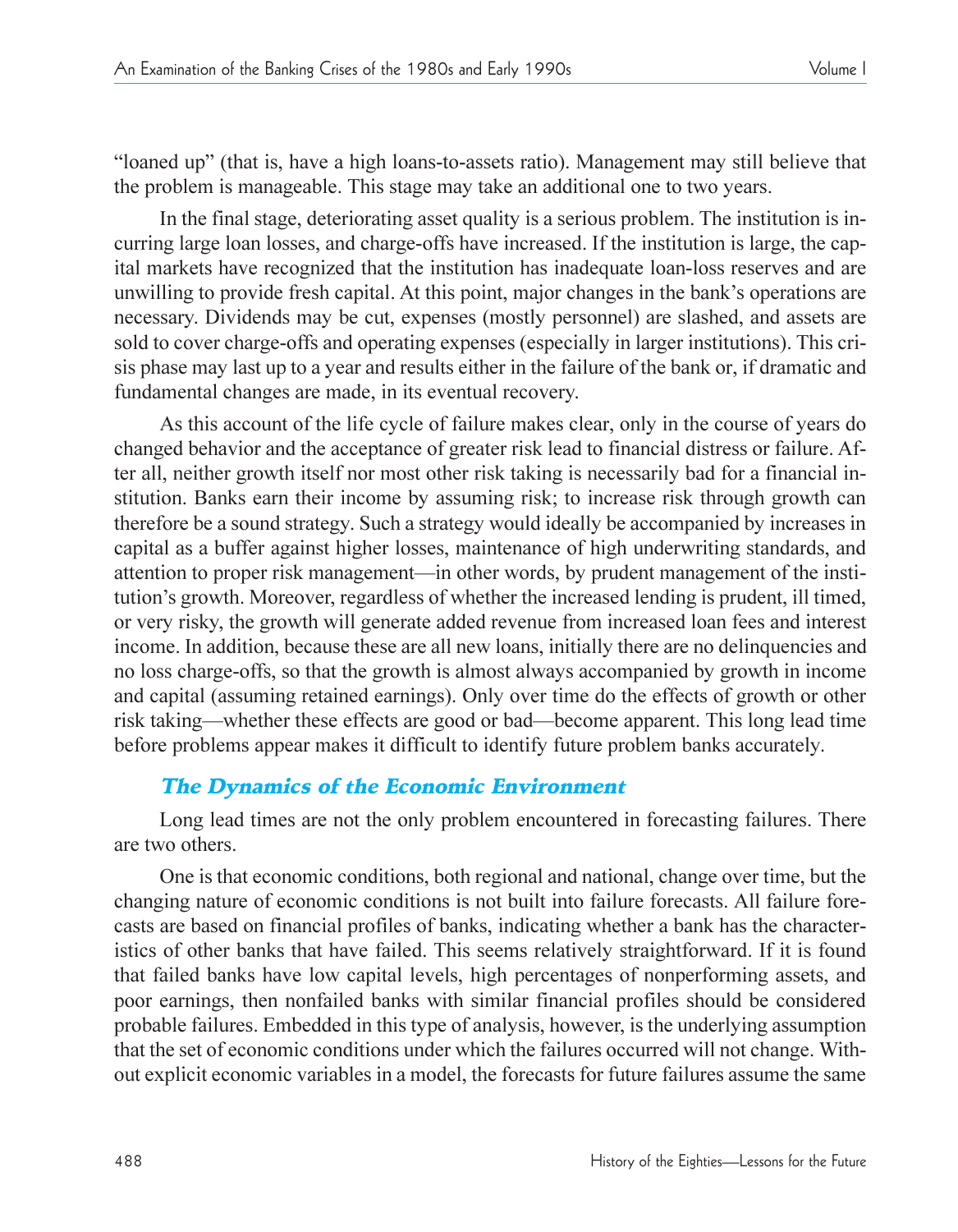economic environment as the one in which the actual failures occurred: the then-current interest-rate environment, the particular real estate market, and the same general nationwide economic health. But if economic conditions change, as they always do (for example, there may be a recession or a dramatic interest-rate change), the number of actual failures (or CAMEL rating downgrades) can substantially diverge from the forecasts.

# The Dynamics of the Financial Process

Finally, forecasting is difficult because normal economic models assume linearity, but as the three-stage life cycle shows, the financial process that leads to failure is inherently nonlinear. Failure is a rare event, and only extreme behavior eventually causes a bank to fail. For an analogy, consider the situation of people who are overweight (assuming that excess weight is bad for a person's health): if overweight people continue to gain weight their health will worsen, and if they lose weight their health will improve—but if they lose *too much* weight, their health will again suffer. Many aspects of bank risk taking can be thought of in the same way: too much growth can result in financial distress, but too little may threaten the bank's long-term financial viability. This "too much or too little" phenomenon makes the financial process nonlinear; hence, both very high growth and very low growth may be "risky." For that reason, economic models that attempt to capture the specific dynamics of the financial process are unstable and lumpy, and do not isolate the risks of failure.

# Analysis by Risk Groups

To isolate these risks, contingency table analysis is needed in which the specific dynamics of the process are ignored and one looks at "levels" of risk or risk groups to classify banks or people (the underlying dynamics of the process, nevertheless, are always present). Analysis by risk groups is most common in epidemiological studies. For example, a person who smokes has twice the risk of having a heart attack compared with a person who does not smoke. The risk of a heart attack is also double for a person who has high blood pressure or high blood-cholesterol levels. In addition, these risk factors are multiplicative: if a person has two factors, the risk of a heart attack increases four times; if all three factors are present, the risk increases eightfold.17 For banks it may be possible to determine risk factors in a similar manner—in other words, to develop nonlinear models. The two subsections that follow give details of an attempt to do that.

<sup>&</sup>lt;sup>17</sup> NIH Pub. No. 93-2724, rev. October 1992, National Heart, Lung and Blood Institute, National Institutes of Health.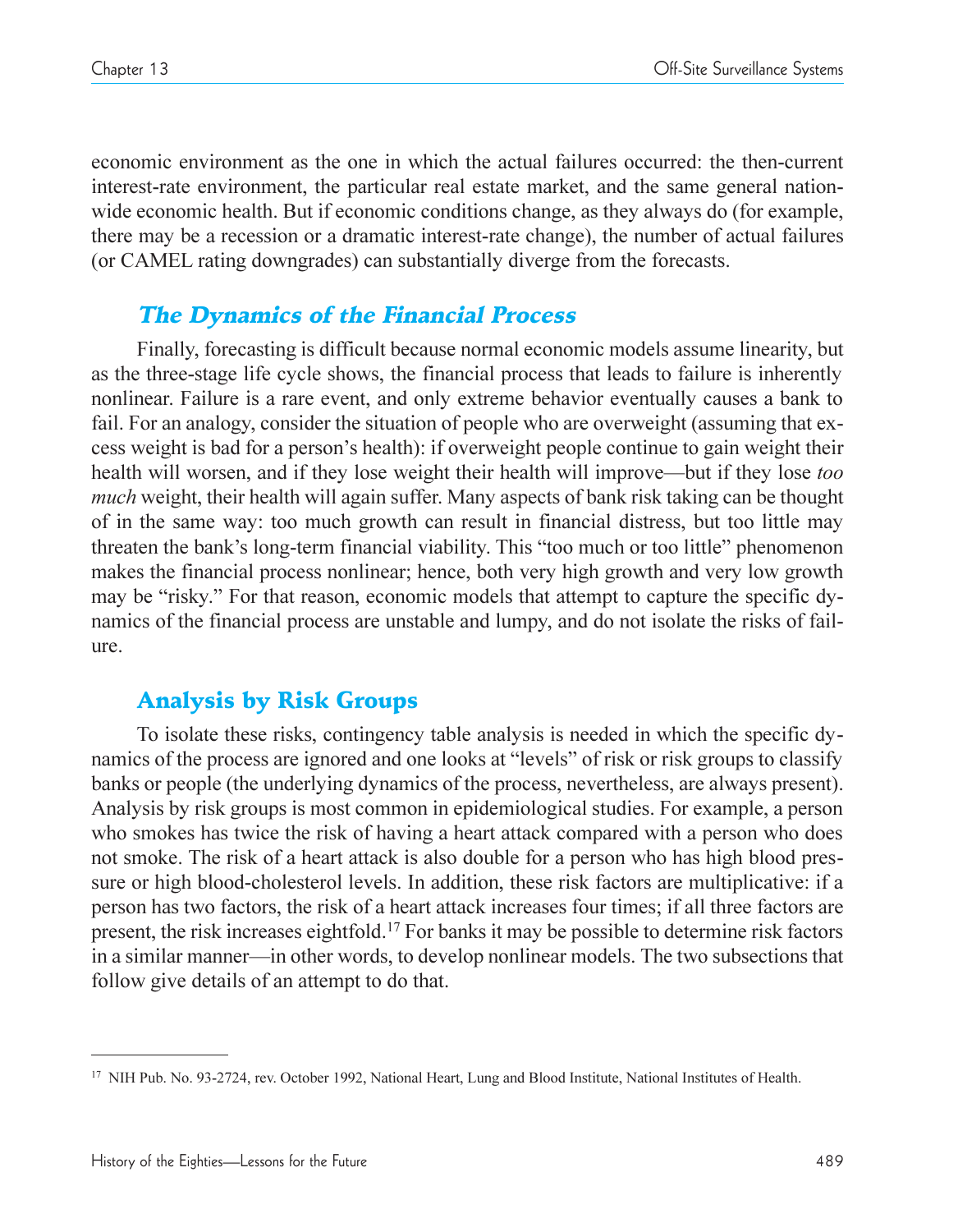# Developing a Procedure

In connection with heart attacks, the levels for "high blood pressure" or "high cholesterol" have already been determined. In contrast, for banks the levels for risk factors have not yet been identified. We assume, however, that risk increases when the risk measure increases. The goal in analyzing risk measures is to find the set of variables that has the greatest predictive power for determining which banks will fail.

A group of researchers at the FDIC chose nine measures of risk to study and eventually used eight of them (see table 13.1). To determine how these measures of risk predict failure individually and as a set, the researchers divided each measure into five risk groups (quintiles) from high to low, using the data for the years 1980, 1982, 1984, 1986, and 1988. For each year studied, banks that never failed were separated from banks that failed four or five years later (all other banks that existed for only part of the five-year period were excluded from the study, as is explained in more detail below). Both groups of banks in each period were then analyzed to determine which risk measures were the best long-range predictors of failure (the details of the analysis also appear below).

A brief summary of the results of the analysis appears here (a fuller presentation appears in the next subsection). Among this group of variables, the best long-range predictor

| <b>Identification of Variable</b>                                                 | <b>What the Variable Measures</b>                                                                                                             |  |  |  |  |  |
|-----------------------------------------------------------------------------------|-----------------------------------------------------------------------------------------------------------------------------------------------|--|--|--|--|--|
| Loans-to-assets ratio                                                             | Liquidity and risk. The higher the ratio, the greater the amount<br>of the bank's total portfolio that is subject to default risk.            |  |  |  |  |  |
| Deposits over \$100,000 (large deposits)<br>to total liabilities*                 | The use of larger deposits to fund assets. These deposits may<br>be more volatile than fully insured deposits.                                |  |  |  |  |  |
| Return on assets                                                                  | The bank's profitability. Low ROA may encourage risk taking<br>by the bank. High ROA may indicate high-risk lending to in-<br>crease profits. |  |  |  |  |  |
| Asset growth from previous year                                                   | Risk of growth.                                                                                                                               |  |  |  |  |  |
| Loan growth from previous year                                                    | Risk of growth.                                                                                                                               |  |  |  |  |  |
| Operating expenses to total expenses                                              | Management's control of expenses. Higher expenses are as-<br>sumed to be an indicator of loose controls.                                      |  |  |  |  |  |
| Salary expenses per employee                                                      | Management's control of expenses.                                                                                                             |  |  |  |  |  |
| Interest on loans and leases to total loans and leases<br>(interest yield)        | The average income of loans. High yields might indicate that<br>the bank is originating high-risk loans.                                      |  |  |  |  |  |
| Interest and fee income to total loans and leases<br>(interest and fees to loans) | Income. The addition of fees to the variables may catch firms<br>that are loading up on fee income.                                           |  |  |  |  |  |

#### **Table 13.1 Ratio Measures of Bank Performance**

\* This variable was eventually dropped (see the discussion below about banks in Texas).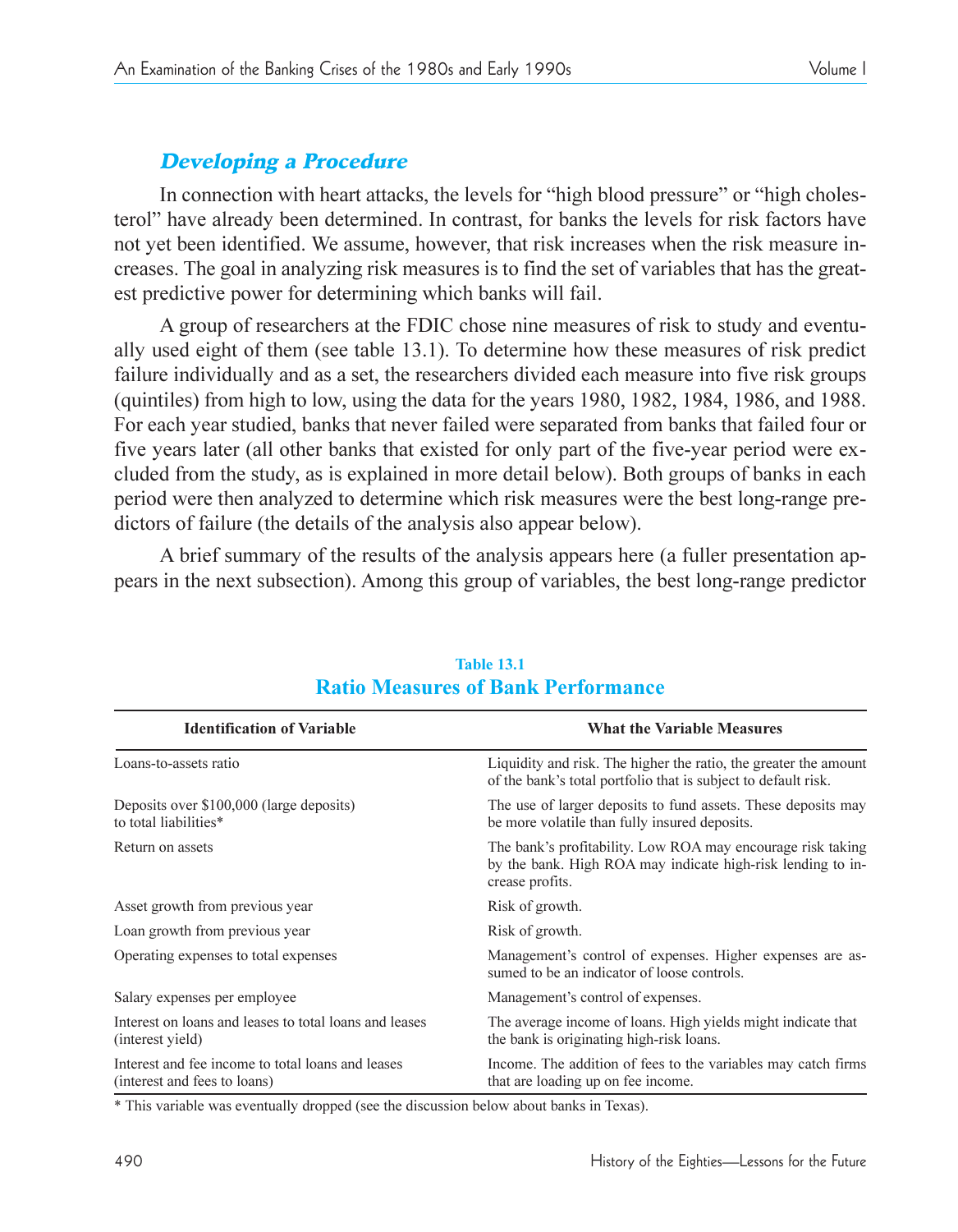of failure is a bank's loans-to-assets ratio. This result appears to be consistent across all years and all regions. In all five years studied, approximately 50 percent or more of the failures come from the top loans-to-assets quintile. In the last three periods (1984 through 1988), if banks in that quintile are excluded, then the banks in the highest return on assets (ROA) risk group are the best predictor of failure.

The evidence is strong that the basic pattern of bank distress and failure as set forth by the regulators and presented above is valid. Banks that eventually become troubled do undertake risky business strategies several years before their financial condition deteriorates. But even if it turns out to be possible to identify these risky strategies, it may still be very difficult to identify which banks within a risk group will fail and which will survive. In addition, the predictions have a large Type II error: although the procedure identifies the quintile that contains a very large percentage of the failures, more than 95 percent of all the banks in the quintile never fail.

# Contingency Table Analysis: Methodology and Results

The data for the study were constructed from all BIF-insured institutions (banks and savings banks) that existed in the beginning year and *either* did not ever fail (then or later) *or* failed four or five years from the beginning date. Thus, the study excludes banks that existed in the beginning year and (a) failed before the fourth year, (b) were merged out of existence during the period, or (c) failed subsequently; and it also excludes all de novo banks created during the period. The reasons for the exclusions were that banks that failed or merged in the interim period were not in the sample long enough to be studied, nor were de novo banks, and banks that failed subsequent to the period under study were excluded to ensure that each sample had clearly defined groups of survivors and failures.

So that an epidemiological approach could be used, a contingency table analysis was performed on each year's data. First, a logit regression was performed on each variable, where the dependent variable was whether the bank failed or did not fail (1 or 0). The variable with the highest predictive power for failure was determined by a Chi-Square test score for each regression. The coefficients for each quintile grouping of the variable were then compared, and a Chi-Square test was performed to determine which quintile or group of quintiles was the best predictor of failure. The split of the quintiles created a "high-risk" group and a "low-risk" group. The analysis was then repeated on both of the two groups to determine the next-best predictor of failure in each group. This procedure was repeated for each subgroup until the cells became too sparse (the number of failures was too low) to analyze (see figure  $13.3$ ).<sup>18</sup>

<sup>&</sup>lt;sup>18</sup> The procedure used was not complicated but was very time-consuming. Thus, it was important to keep the number of analyzed variables at a reasonable level.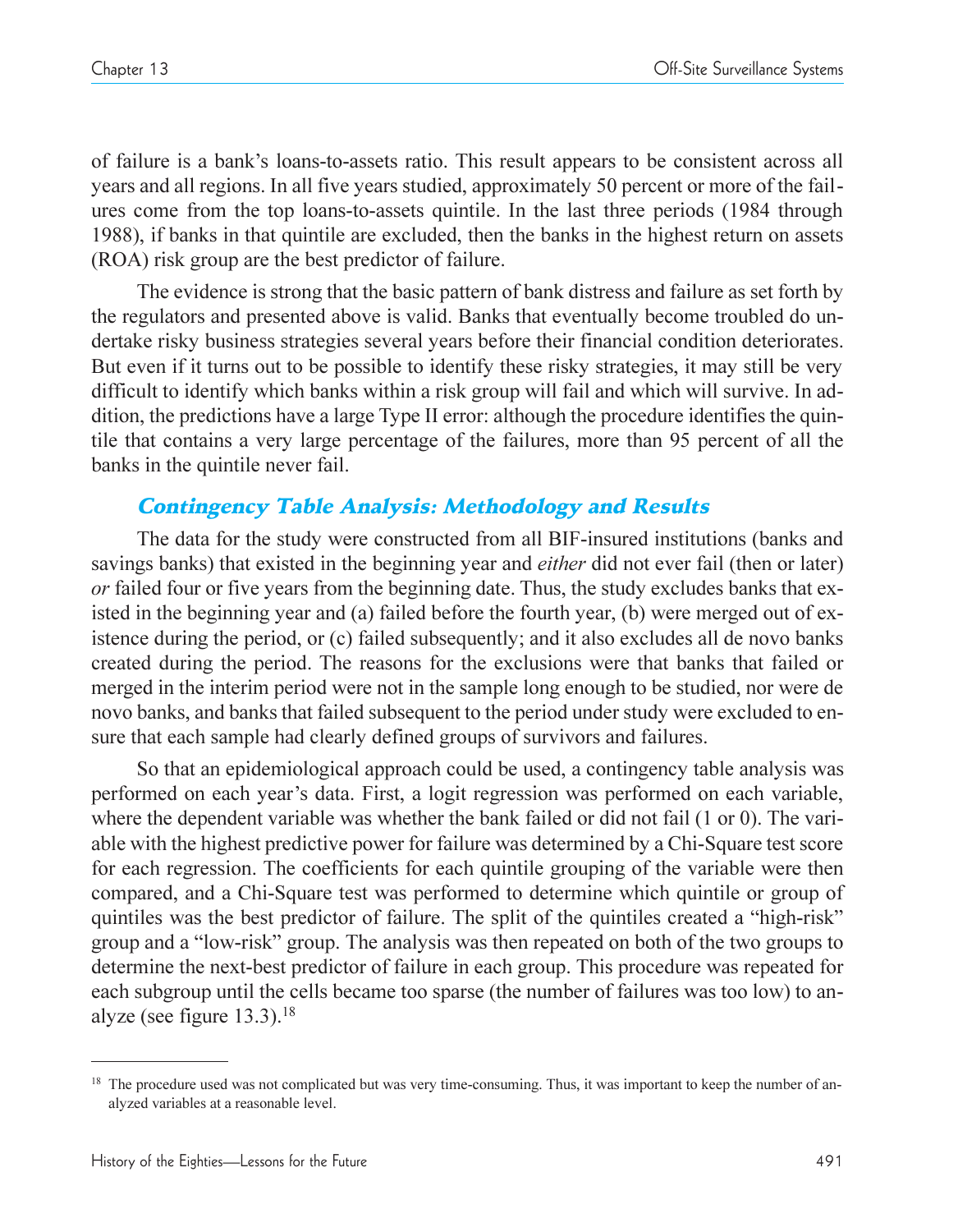The five study periods began in 1980 and spanned ten years of failures, from 1984 to 1993. Included were 1,193 failures. Not included were 300 failures that occurred during the period but were excluded from the study because they fell into one of the following groups: (1) banks that did not exist for at least four years, (2) banks that were taken over under a "cross-guarantee" subsequent to the passage of the Financial Institutions Reform, Recovery, and Enforcement Act of 1989, (3) banks that were closed primarily because of fraud, and (4) subsidiary banks of First Republic and First City that had composite CAMEL ratings of 1 or 2 as of closing (similar to cross-guarantees).

An examination of the relationship between the nine variables and the failures over the five different periods reveals that banks in the highest loans-to-assets quintile had the highest probability of failure for the periods beginning in 1980, 1982, and 1988 and the second-best "high-risk" probability in 1984 and 1986. In those two years the best predictor was the large-deposit ratio.

However, because the large-deposit ratio did not show up as either a primary or a secondary indicator in 1980 or 1982, there was concern that it might not be an indicator of



**Figure 13.3 Procedure Used in Contingency Table Analysis**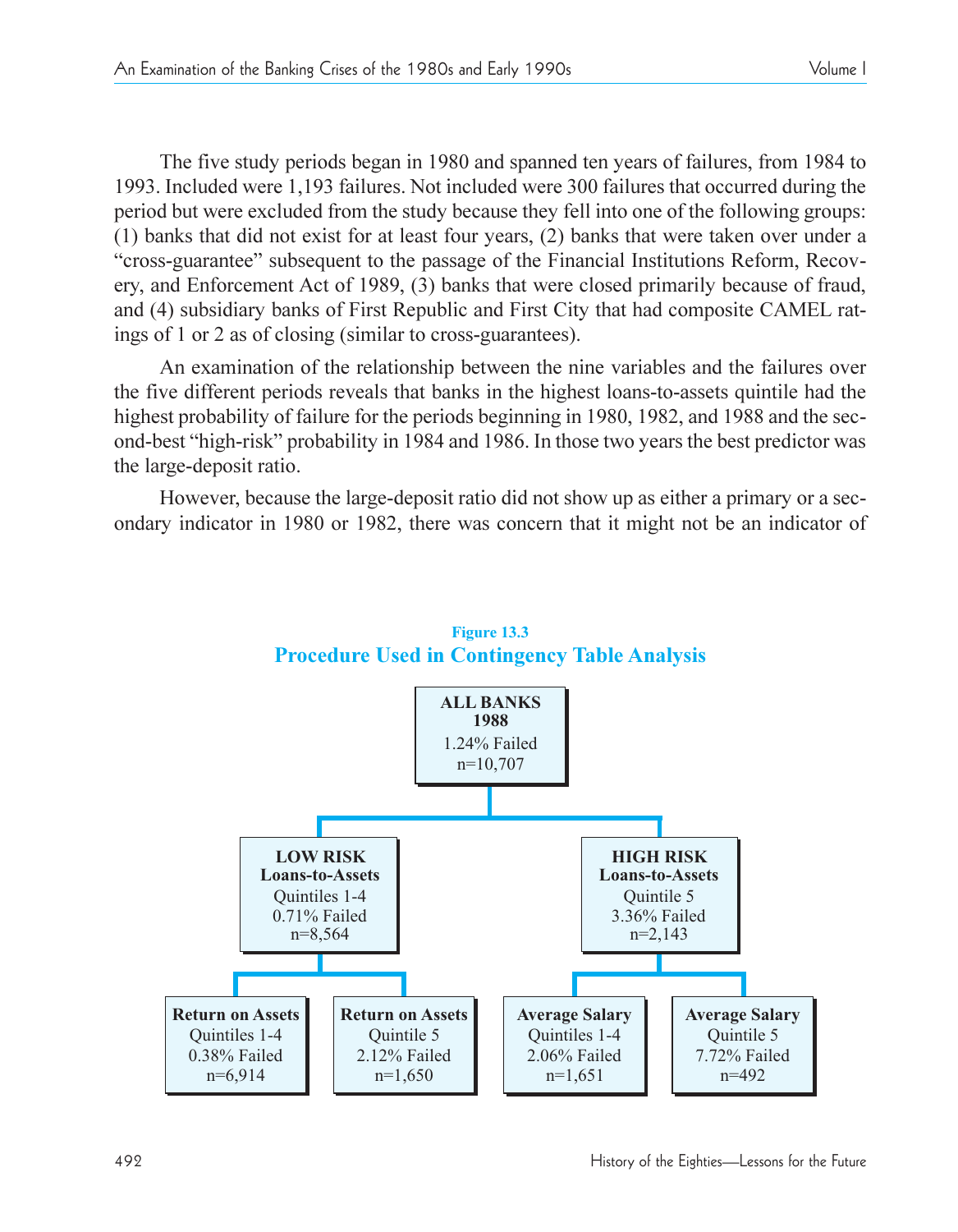volatile funding. This issue arose apropos of banks in Texas—the predominant state in the Southwest—which was a unit-bank state. The lack of branching might have forced Texas banks to rely more heavily on large deposits than did banks in states with branching. In periods of high growth, the inability to produce deposits through a branch system might also produce high ratios of large CDs. It was hypothesized that the large-deposit ratio might be a function of the particular region rather than an actual risk measure. To test the theory, the researchers examined the distribution of Texas banks' large-deposit ratio and found that Texas banks were extraordinarily concentrated in the high quintiles of large deposits. In 1980, 63 percent of Texas banks were in the two highest quintiles. During the next four years, assets in Texas banks grew 66 percent (from \$118 billion to \$198 billion),<sup>19</sup> and by year-end 1984, 84 percent of Texas banks were in the two highest quintiles of the largedeposit ratio (58 percent were in the highest quintile). In 1986 the comparable figures were 89 percent and 68 percent. It appears that Texas started the 1980s with a higher-thanaverage number of banks with a high percentage of large deposits, and banks in that state disproportionately used large deposits to fund asset growth. Thus, large deposits indicated a high probability of being a Texas bank rather than being an indicator of risk, so large deposits were dropped from the list of variables.

Once large deposits were excluded, the loans-to-assets ratio was always the best predictor of future failure. Being in the highest loans-to-assets quintile more than doubled a bank's probability of failure (see table 13.2). More important, after 1980 more than 50 per-

|                          |                                        | <b>Aggregate Failures</b> |                                        | <b>Highest</b><br><b>Loans-to-Assets Quintile</b> | <b>Increased Probability</b><br>of Failure from Total<br><b>Population to Banks in</b> |
|--------------------------|----------------------------------------|---------------------------|----------------------------------------|---------------------------------------------------|----------------------------------------------------------------------------------------|
| <b>Beginning</b><br>Year | Probability<br>of Failure<br>(Percent) | Number of<br>Failures     | Probability<br>of Failure<br>(Percent) | Number of<br>Failures                             | <b>Highest Loans-to-</b><br><b>Assets Quintile</b><br>(Percent)                        |
| 1980                     | 1.51                                   | 184                       | 3.62                                   | 88                                                | 140                                                                                    |
| 1982                     | 2.45                                   | 291                       | 6.75                                   | 160                                               | 175                                                                                    |
| 1984                     | 2.89                                   | 332                       | 8.20                                   | 188                                               | 184                                                                                    |
| 1986                     | 2.25                                   | 253                       | 6.46                                   | 145                                               | 187                                                                                    |
| 1988                     | 1.24                                   | 133                       | 3.36                                   | 72                                                | 171                                                                                    |

#### **Table 13.2 Probability of Failure When a Bank Appears in the Highest-Risk Category**

<sup>19</sup> FDIC, *Statistics on Banking: A Statistical History of the United States Banking Industry, 1934–1994, vol. 2 (1995), E-545.*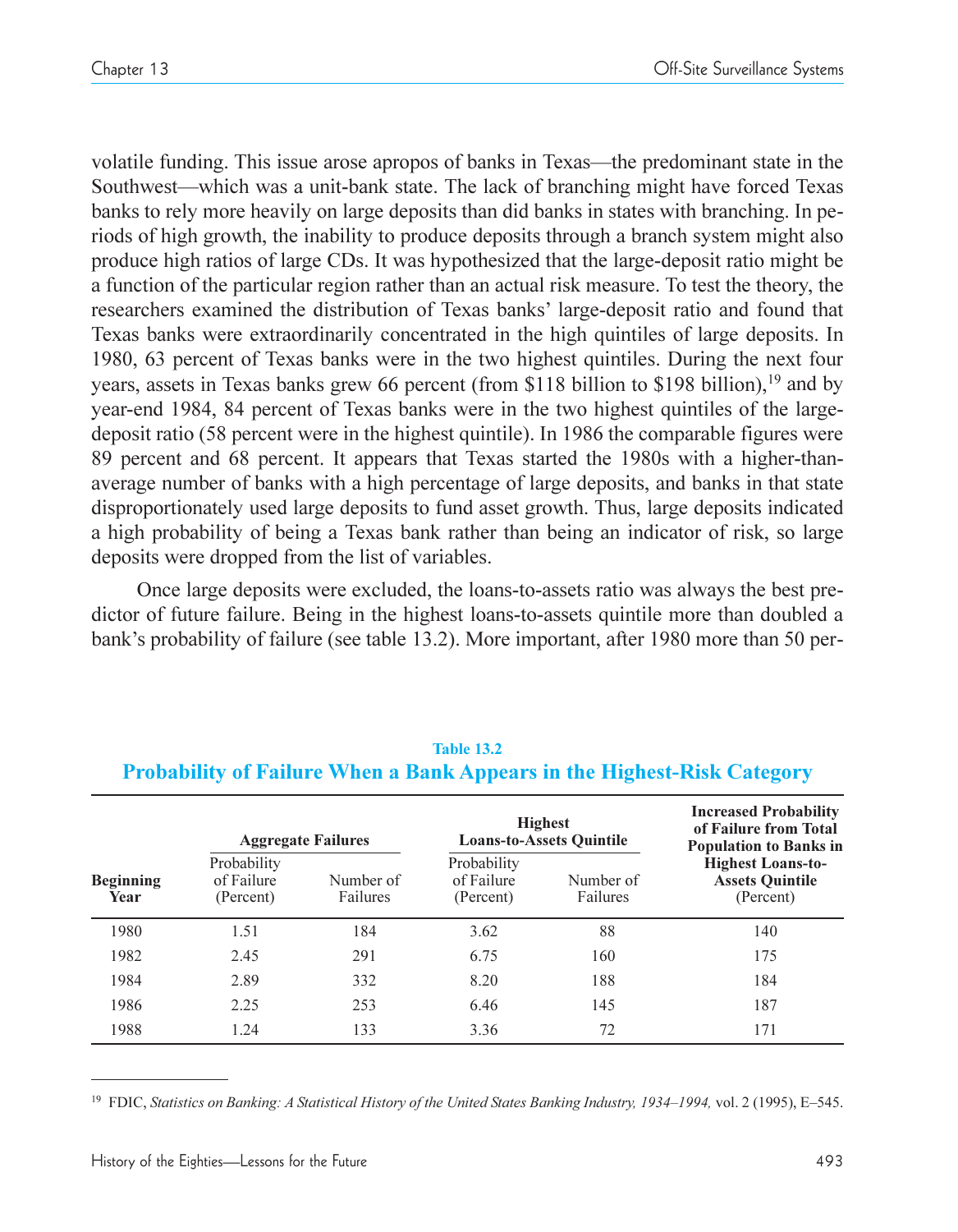cent of the total failures for each cohort of banks came from the highest loans-to-assets quintile.

As noted, in the contingency table analysis the banks were split into two groups, the "high-risk" group (in this case, the banks in the highest loans-to-assets quintile) and the "low-risk" group (all other banks), and the calculations described above were repeated so that the next-greatest indicators of risk could be found.20 This second-level analysis for the high-risk group did not yield a consistent pattern for second-level predictors. In 1980 and 1982, the interest-and-fee-income ratio was the best second-level predictor; in 1984, 1986, and 1988 the second-level predictors were, respectively, asset growth, return on assets, and average salaries. This result is discouraging, for it indicates that the relationship between the second-level risk indicators and failure is unstable (see table 13.3).

If a bank was not in the highest-risk quintile, that did not mean the bank had no risk of failure. A little under half of all banks that failed were not in the high loans-to-assets quintile, so it may be useful to see if the remaining banks that failed had any identifiable risk characteristics. For banks that were not in the high-risk loans-to-assets quintile, the best predictors of failures were loan growth in 1980, interest yield in 1982, and ROA in 1984, 1986, and 1988. The risk indicators for the so-called low-risk groups (that is, all groups except the highest-risk quintile) performed quite well. They identified a very large percentage of the remaining failures, particularly in 1986 and 1988, when being in the highest ROA quintile identified 57 percent of the remaining failures. If the high-risk and low-risk groups

#### **Table 13.3 Probability of Failure When a Bank Appears in the Highest- and Second-Highest Risk Categories**

|                          | <b>Highest Loans-to-Assets Quintile</b> |                                 |                                        |                                        | <b>Subset of Loans-to-Assets Quintile</b> |
|--------------------------|-----------------------------------------|---------------------------------|----------------------------------------|----------------------------------------|-------------------------------------------|
| <b>Beginning</b><br>Year | Probability<br>of Failure<br>(Percent)  | Percent of<br>Total<br>Failures | Second-Level<br><b>High-Risk Ratio</b> | Probability<br>of Failure<br>(Percent) | Percent of<br><b>Total Failures</b>       |
| 1980                     | 3.6                                     | 47.8                            | Interest and loan fees                 | 7.2                                    | 31.5                                      |
| 1982                     | 6.8                                     | 55.0                            | Interest and loan fees                 | 11.6                                   | 35.4                                      |
| 1984                     | 8.2                                     | 56.6                            | Asset growth                           | 12.6                                   | 28.0                                      |
| 1986                     | 6.5                                     | 57.3                            | Return on assets                       | 12.0                                   | 27.3                                      |
| 1988                     | 3.4                                     | 54.1                            | Average salary                         | 7.7                                    | 26.3                                      |

 $20$  After the first "high-risk" group was identified, the remaining banks were not redistributed into new, equal quintiles. Rather, they were left in the original quintile distribution, with the already identified "high-risk" banks removed.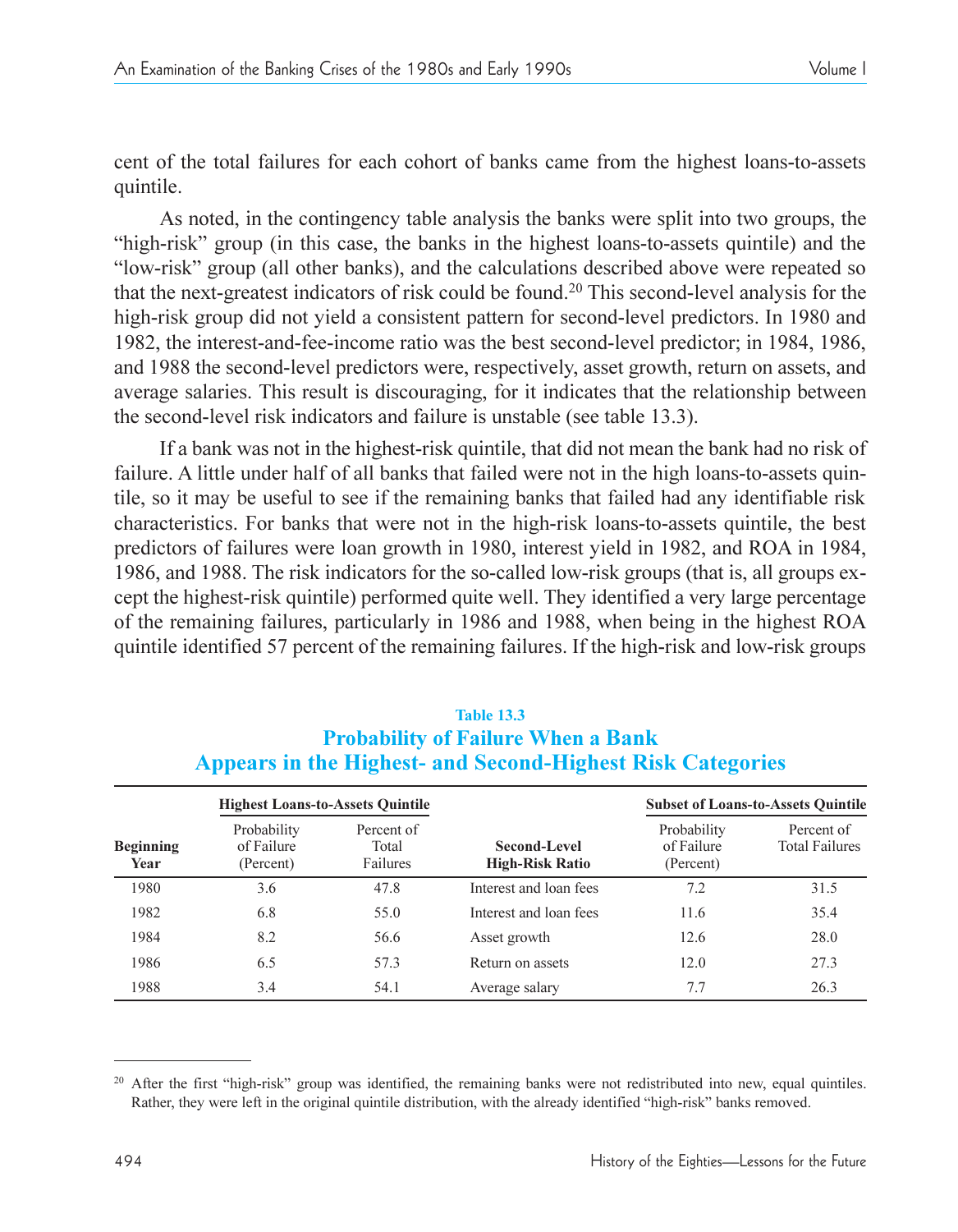were taken together in 1988, they would contain more than 80 percent of the study group failures (see table 13.4).

From these results, one can infer that it may be possible to identify groups or populations of banks with a high probability of containing a high proportion of future failures, or that it may be possible to identify large populations of banks with a very low probability of failing in the future. Thus, the analysis described above has limitations that must be considered. First, to identify 80 percent of the failures, the contingency analysis "flagged" 35 percent of the entire study population for 1988: 2,143 banks in the loans-to-assets quintile and 1,650 banks in the ROA quintile, or a total of 3,793. The entire study population for that year consisted of 10,707 banks, 133 of which failed, and 107 of the failures (80 percent of 133) were in two identified risk groups. The two identified risk groups also contained 3,686 banks that did not fail, or approximately 97 percent. In addition, in 1988 there was no way to identify *which* 3 percent would fail in 1992 or 1993. Nor would identification have been much easier if only the highest-risk loans-to-assets banks had been identified. In the 1988 cohort approximately 96 percent of the high-risk loans-to-assets quintile survived, and in the 1984 cohort (the one with the highest number of failures), 92 percent survived. Second, to differentiate clearly between failures and survivors, the analysis was performed on a subset of all banks, but the exclusion of some banks from the analysis might have introduced measurement errors. Third, the lack of consistency in the secondary risk factors may mean that the industry changes so rapidly that supervisory attention could be diverted to monitoring diminishing risks instead of identifying emerging risks.

| <b>Table 13.4</b>                                 |
|---------------------------------------------------|
| <b>Probability of Failure in "Low-Risk" Banks</b> |
| (Banks Not in the Highest-Risk Group)             |

|      |                                        | <b>Highest Loans-to-Assets Quintile</b> |                                                    | "Low-Risk" Failure Indicator             |                                       |
|------|----------------------------------------|-----------------------------------------|----------------------------------------------------|------------------------------------------|---------------------------------------|
| Year | Probability<br>of Failure<br>(Percent) | Percent of<br>Total<br>Failures         | <b>High-Risk Indicator</b><br>for "Low-Risk" Group | Probability<br>of Faillure*<br>(Percent) | Percent of<br>Remaining<br>Failures † |
| 1980 | 3.62                                   | 47.8                                    | Loan growth                                        | 2.32                                     | 41.7                                  |
| 1982 | 6.75                                   | 55.0                                    | Interest yield                                     | 3.76                                     | 40.4                                  |
| 1984 | 8.20                                   | 56.6                                    | Return on assets                                   | 3.96                                     | 45.1                                  |
| 1986 | 6.46                                   | 57.3                                    | Return on assets                                   | 3.74                                     | 57.4                                  |
| 1988 | 3.36                                   | 54.1                                    | Return on assets                                   | 2.12                                     | 57.4                                  |

\* This is the probability of failure in the remaining 80 percent of banks that are not in the high-risk loans-to-assets quintile.

Excludes failures in the high-risk loans-to-assets quintile.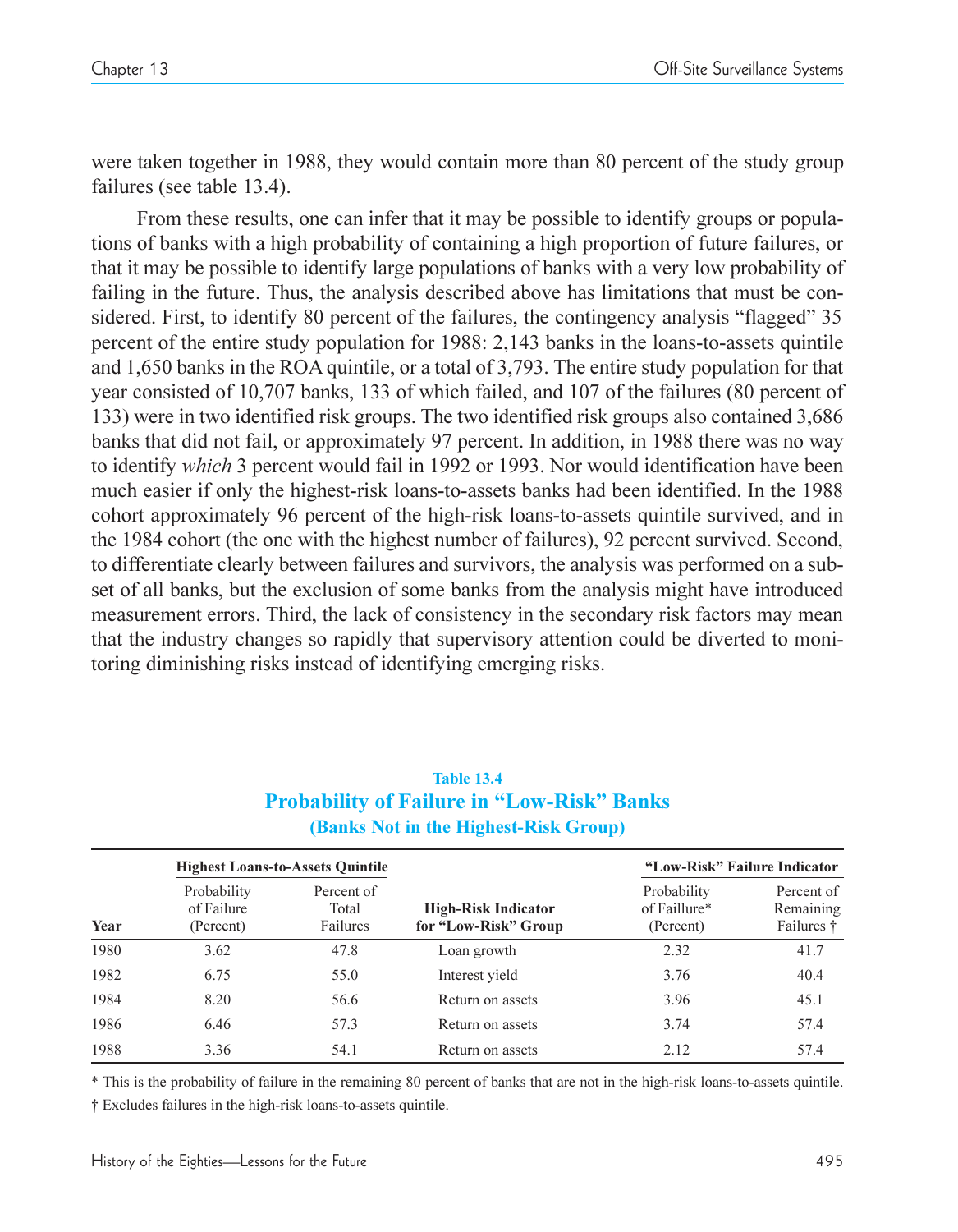# The FDIC's Growth-Monitoring System (GMS)

The contingency analysis—attempting to identify the interactions within a set of risk groups in order to find a way to predict future failures—feeds into and seeks to improve the FDIC's growth-monitoring system (GMS). GMS was developed during the mid-1980s and was designed to detect the initial stage in the life cycle of failing banks—the rapid-growth stage. The system's premise is that rapid growth in total assets (or loans) represents a risky activity of which bank supervisors should be aware. Growth-related risk can come in at least two areas, loans and bank management: there may be increased loan concentrations in risky areas, and there may be management lapses such as lowered underwriting standards, increased reliance upon volatile funding, or a general weakening of internal controls in order to facilitate rapid growth. Banks that GMS identifies as rapid-growth institutions in these two areas are flagged for off-site review and may receive increased supervisory attention.

The system is based upon the levels and quarterly trends of five summary measures. These include two growth rates (for total assets and for loans and leases) along with three financial ratios (as percentages of assets): loans and leases, plus securities with maturities of five years or more; volatile liabilities; and equity capital.21 The system measures both the levels and the trends (growth) of the three financial ratios in addition to asset growth and loan growth, for a total of eight terms. Banks' percentile rankings are computed quarterly for each of the eight terms; all percentile rankings are relative to a bank's Uniform Bank Performance Report (UBPR) peer group (see appendix B). There are 25 UBPR peer groups based on asset size, location in a metropolitan area or a nonmetro area, and number of branch offices. These eight percentile rankings are subsequently weighted in a two-step process, and the weighted percentile rankings of the eight terms are then summed to give a GMS score (see table 13.5).

Composite GMS scores are evaluated separately for two groups of banks. The first group is composed of banks whose quarterly asset and loan growth rates were 5 percent or more (high-growth banks). For all high-growth banks, composite GMS score percentile rankings are computed. Banks in the highest composite GMS score percentiles—currently the 95th to 99th percentiles—are "flagged" for off-site review. Supervisors may also review banks beneath the 95th percentile, particularly those with poor CAMEL ratings. The second group is composed of banks with quarterly asset and/or loan growth under 5 percent (lowgrowth banks). These low-growth banks' GMS scores and related information are available for review by regional office examiners in the GMS system.

<sup>&</sup>lt;sup>21</sup> Volatile liabilities are defined as the sum of the following: time deposits of \$100,000 or more, deposits in foreign offices, federal funds purchased and repurchase agreements, demand notes issued to the U.S. Treasury, and other liabilities for borrowed money.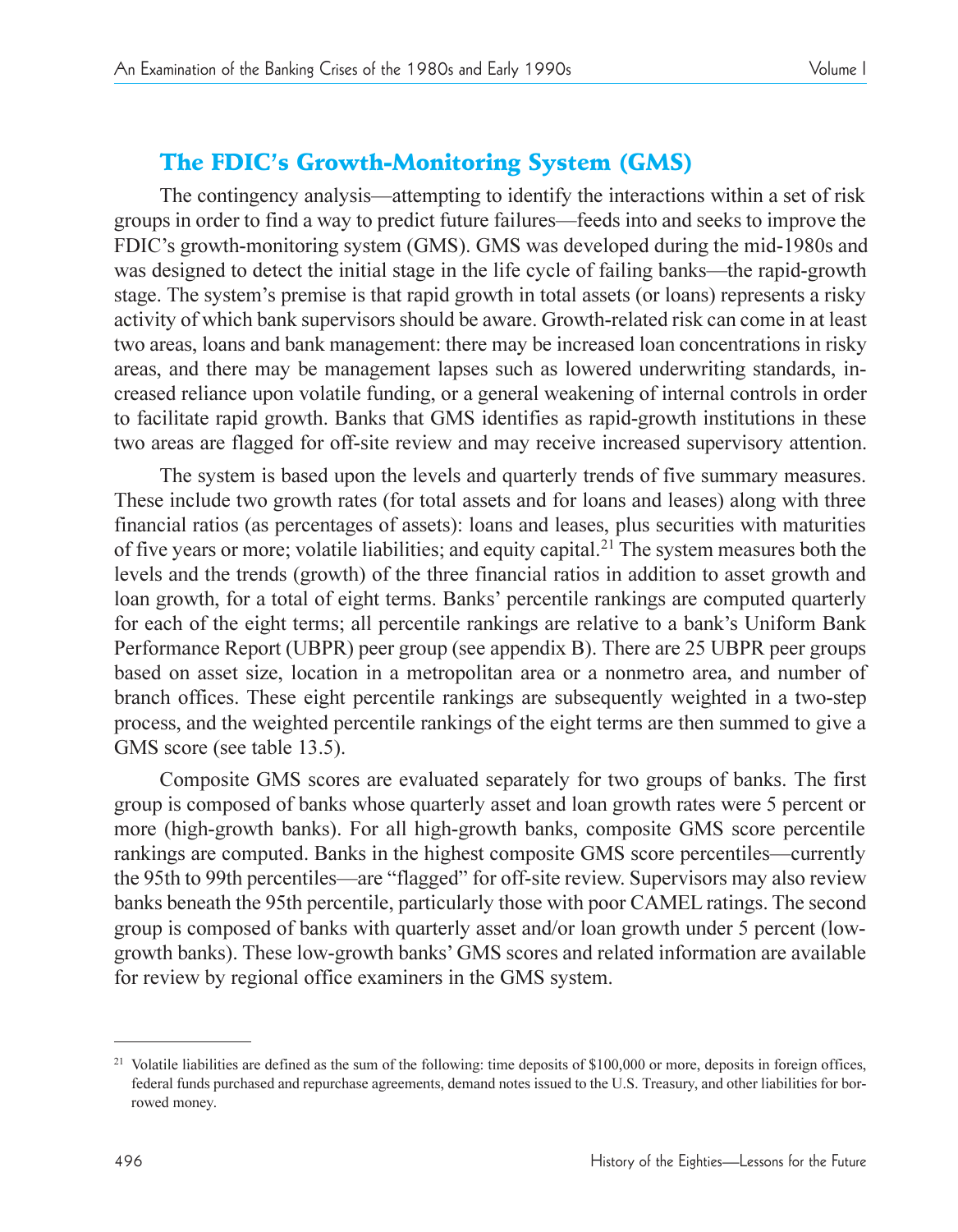|                                | <b>Trend</b><br>Weight |             | <b>Trend</b><br>Percentile |        | Ratio<br>Weight          |             | Ratio<br>Percentile        |     | Raw<br><b>Score</b> |              | Weight |     | <b>Score</b> |
|--------------------------------|------------------------|-------------|----------------------------|--------|--------------------------|-------------|----------------------------|-----|---------------------|--------------|--------|-----|--------------|
| Asset growth                   | 0.60                   | $\mathbf X$ | 98                         | $^{+}$ | ٠                        | $\mathbf x$ | ۰                          | $=$ | 58.9                | X            | 0.67   | $=$ | 39.4         |
| Loan growth                    | 0.60                   | X           | 99                         | $^{+}$ | $\overline{\phantom{a}}$ | X           | ۰                          | $=$ | 59.4                | $\mathbf{x}$ | 0.00   | $=$ | 0.0          |
| Loans and<br>securities/assets | 0.60                   | X           | 98                         | $^{+}$ | 0.40                     | $\mathbf x$ | 82                         | $=$ | 91.6                | $\mathbf{x}$ | 0.11   | $=$ | 10.1         |
| Volatile<br>liabilities/assets | 0.60                   | $\mathbf X$ | 96                         | $^{+}$ | 0.40                     | X           | 86                         | $=$ | 92.0                | $\mathbf x$  | 0.11   | $=$ | 10.1         |
| Equity/assets                  | 0.60                   | X           | 98                         | $^{+}$ | 0.40                     | X           | 85                         | $=$ | 92.8                | X            | 0.11   | $=$ | 10.2         |
|                                |                        |             |                            |        |                          |             | <b>Composite GMS Score</b> |     |                     |              |        |     | 69.8         |

**Table 13.5 Hypothetical GMS Score Computation Example**

The next subsection contains a detailed review of GMS's predictive abilities as many as five years before deterioration in banks' financial condition. The findings can be summed up as follows: GMS appears to perform the function for which it was designed. The system identifies a group of banks that have a higher-than-average risk of failure, and may do so up to four years before failure. When a standard failure estimation technique is used, the GMS score has also been found to be a significant long-term predictor of failure in three out of four time periods. In addition to predicting failure moderately well, GMS has been a better-than-average predictor of CAMEL downgrades two to three years in advance of the event.

No significant changes have yet been made to the system. However, marked and significant improvements have been suggested for each stage of the process (these suggested changes are also detailed in a later subsection). Major proposed improvements include a new weighting scheme for the GMS score, new variables for inclusion in the score, better methods of constructing growth variables, and use of peer groups not based on the UBPR groupings. If all of these suggested changes were made, they could increase the percentage of banks accurately identified as future problems and could decrease the percentage of banks incorrectly identified as future problems (in other words, the changes should decrease Type II errors).

# **Effectiveness**

If GMS is effective, risk detection should occur well before there are adverse changes in banks' financial condition. Therefore, researchers evaluated GMS's predictive abilities as much as five years before deterioration by comparing (1) GMS composite scores with future bank-failure rates, and (2) GMS score percentile rankings with changes in banks' composite safety-and-soundness (CAMEL) ratings.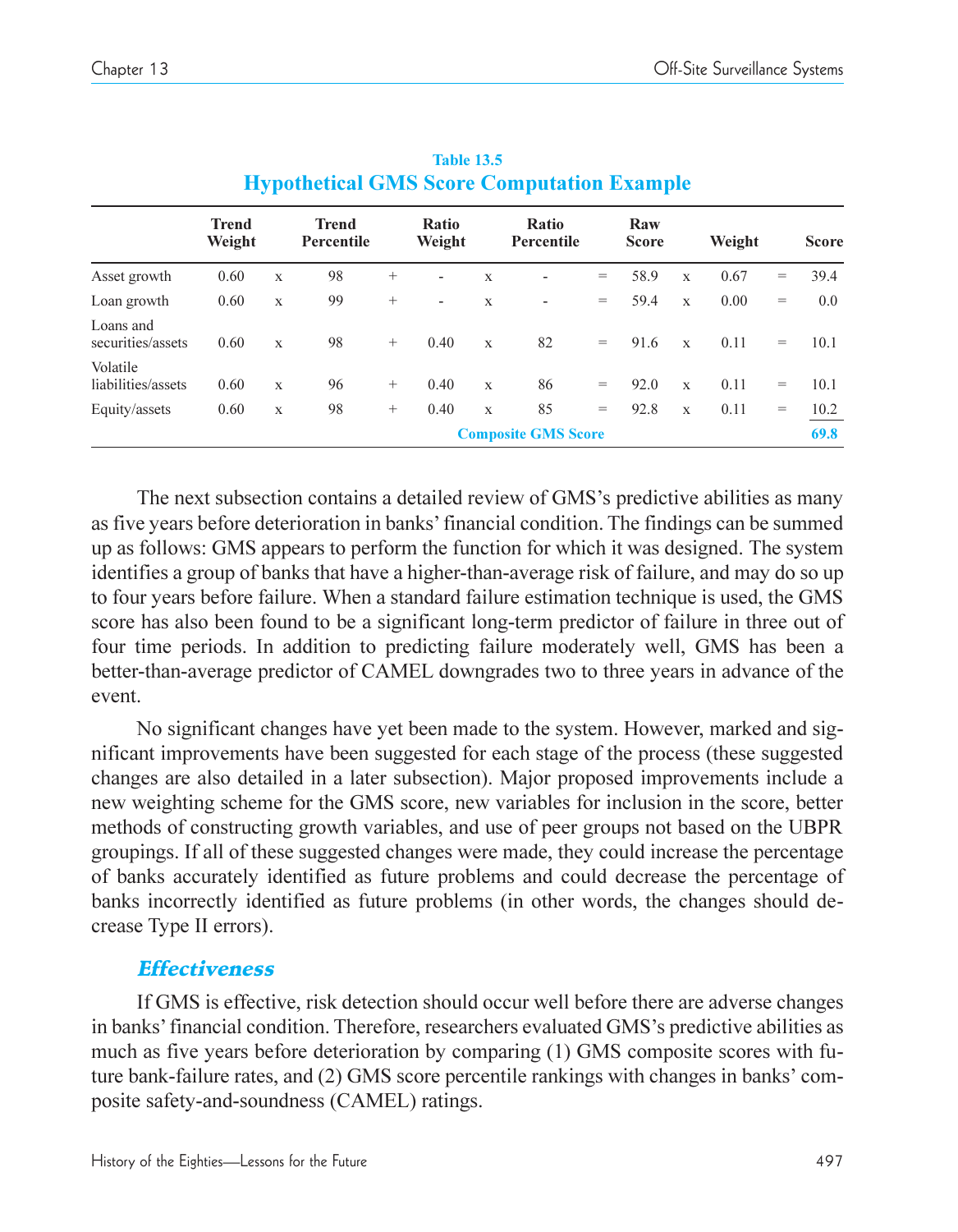*Early detection of failure.* To review the first relationship (between GMS composite scores and future bank-failure rates), the researchers began by computing GMS composite scores for the last calendar quarter of each year between 1984 and 1994. Next they ranked banks GMS scores into deciles, and compared bank failures occurring in subsequent years (between one and five years after scores were assigned) across GMS score deciles. For computational simplicity, open-bank assistance transactions were excluded from the group of failed banks. The analysis showed that banks in the lowest GMS score decile usually failed at the highest rates during the two years immediately after scores were measured. The situation was reversed, however, for failures occurring between three and five years after scores were computed: the long-term failure rates were generally higher for banks in the highest GMS decile. These results are in agreement with the life-cycle profile for failing banks.

For example, among banks ranked by GMS score deciles for December 1984, approximately 39 percent of the banks that failed during the next year were in the lowest (first) GMS score decile (see table 13.6). The proportion of 1986 failures in the lowest GMS decile was also high, at approximately 19 percent.<sup>22</sup> Failures in subsequent years were more frequent for the highest (tenth) GMS score decile: banks in the tenth GMS decile accounted for approximately 21 percent of 1987 failures, 20 percent of 1988 failures, 22 percent of 1989 failures, and 20 percent of all failures occurring between 1990 and 1995. Similar results (not presented here) were obtained for other GMS score ranking years.

*Exam rating changes.* The reason for targeting banks for inclusion on an off-site review list is that they may be undergoing rapid changes in condition. Thus, the second test of the usefulness of GMS was the relationship between GMS score percentile rankings and subsequent changes in banks' composite safety-and-soundness (CAMEL) ratings—more specifically, changes in CAMEL ratings measured between banks' most recent CAMEL rating as of the date of the GMS ranking and the examination subsequent to the ranking date (the analysis used examination ratings over a period of two years before and two years after the date of the GMS score ranking). Those tests (not presented here) revealed no consistent relationship between banks' GMS rankings and changes in CAMEL ratings, either downgrades or upgrades. That result was not unexpected, however, given the previous results for failure rates. The evidence from failure rates and GMS rankings indicates that rapid growth is related to failure three or more years afterward. To the extent that CAMEL ratings are concurrent as opposed to leading indicators of condition, deterioration in CAMEL ratings would not be expected in the near term. Rather, deterioration in CAMEL ratings among banks in the highest GMS decile is expected three or more years after rapid growth occurs.

<sup>22</sup> These results are consistent with those reported in Chapter 12.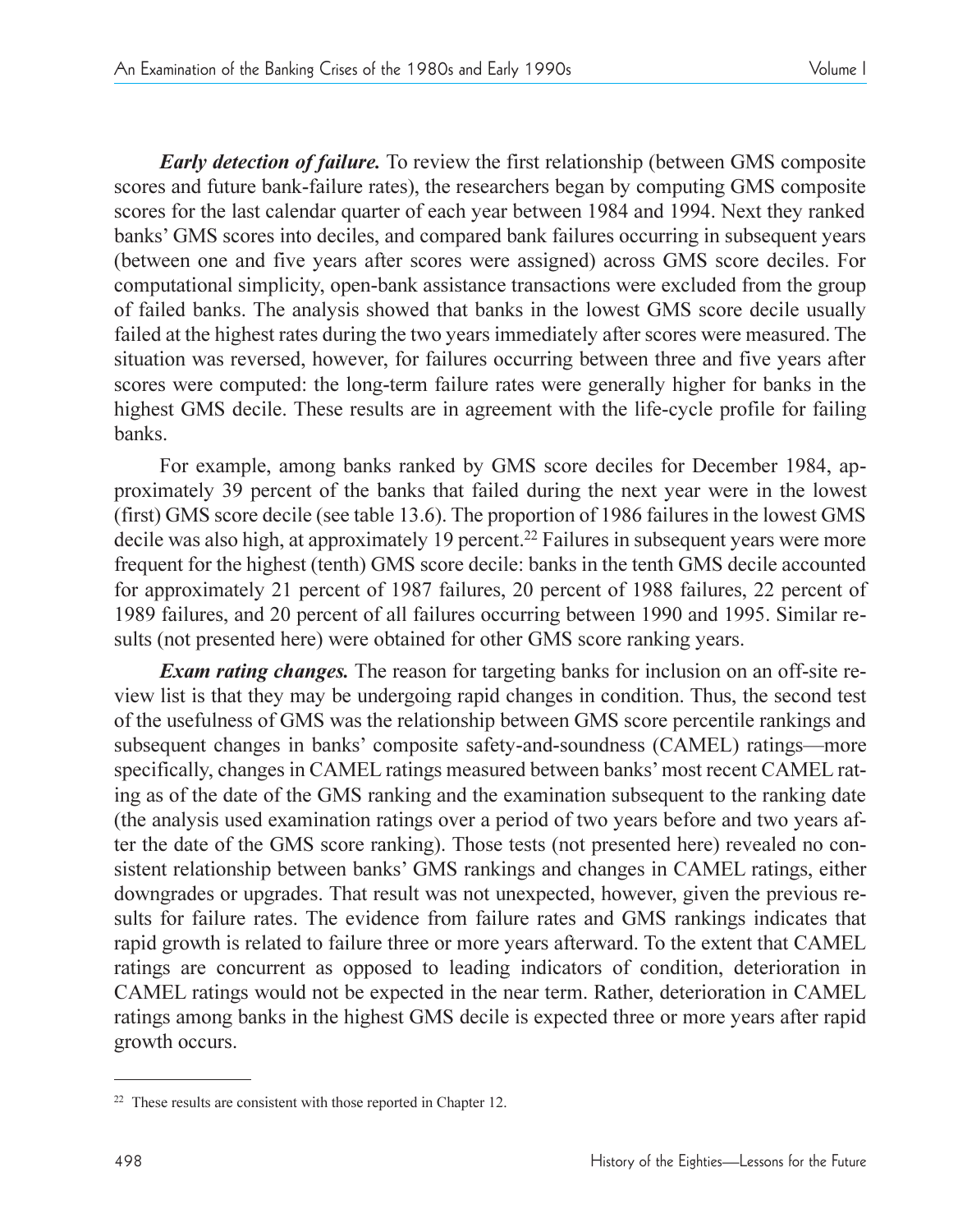| December<br>1984<br><b>GMS</b> Decile |       | <b>Never</b><br>Failed |    | Failed<br>1 year<br>Later |    | Failed<br>2 Years<br>Later |    | Failed<br>3 Years<br>Later |     | Failed<br>4 Years<br>Later |    | Failed<br>5 Years<br>Later |    | Failed<br><b>More Than</b><br><b>5 Years Later</b> |                | <b>Total</b> |
|---------------------------------------|-------|------------------------|----|---------------------------|----|----------------------------|----|----------------------------|-----|----------------------------|----|----------------------------|----|----------------------------------------------------|----------------|--------------|
| 1                                     | 1,318 | 9.74%                  | 42 | 38.89%                    | 26 | 18.98%                     | 24 | 13.48%                     | 16  | 8.79%                      | 12 | 6.52%                      | 28 | 8.00%                                              | 1,466          | 9.99%        |
| 2                                     | 1,363 | 10.07                  | 15 | 13.89                     | 22 | 16.06                      | 19 | 10.67                      | 10  | 5.49                       | 13 | 7.07                       | 25 | 7.14                                               |                | 1,467 10.00  |
| 3                                     | 1,364 | 10.08                  | 6  | 5.56                      | 18 | 13.14                      | 16 | 8.99                       | 15  | 8.24                       | 22 | 11.96                      | 26 | 7.43                                               |                | 1,467 10.00  |
| 4                                     | 1,376 | 10.17                  | 7  | 6.48                      | 12 | 8.76                       | 12 | 6.74                       | 14  | 7.69                       | 18 | 9.78                       | 28 | 8.00                                               |                | 1,467 10.00  |
| 5                                     | 1,389 | 10.27                  | 5  | 4.63                      | 6  | 4.38                       | 13 | 7.30                       | 16  | 8.79                       | 10 | 5.43                       | 28 | 8.00                                               |                | 1,467 10.00  |
| 6                                     | 1,373 | 0.15                   | 4  | 3.70                      | 10 | 7.30                       | 18 | 10.11                      | 9   | 4.95                       | 17 | 9.24                       | 36 | 10.29                                              |                | 1,467 10.00  |
| 7                                     | 1,367 | 10.10                  | 6  | 5.56                      | 14 | 10.22                      | 10 | 5.62                       | 15  | 8.24                       | 21 | 11.41                      | 34 | 9.71                                               |                | 1,467 10.00  |
| 8                                     | 1,364 | 10.08                  | 9  | 8.33                      | 9  | 6.57                       | 15 | 8.43                       | 26  | 14.29                      | 14 | 7.61                       | 30 | 8.57                                               |                | 1,467 10.00  |
| 9                                     | 1,347 | 9.96                   | 5  | 4.63                      | 14 | 10.22                      | 14 | 7.87                       | 24  | 13.19                      | 17 | 9.24                       | 46 | 13.14                                              |                | 1,467 10.00  |
| 10                                    | 1,269 | 9.38                   | 9  | 8.33                      | 6  | 4.38                       | 37 | 20.79                      | 37  | 20.33                      | 40 | 21.74                      | 69 | 19.71                                              |                | 1,467 10.00  |
| <b>Total</b>                          |       | 13,530 100.00%         |    | 108 100.00%               |    | 137 100.00%                |    | 178 100.00%                | 182 | 100.00%                    |    | 184 100.00%                |    | 350 100.00%                                        | 14,669 100.00% |              |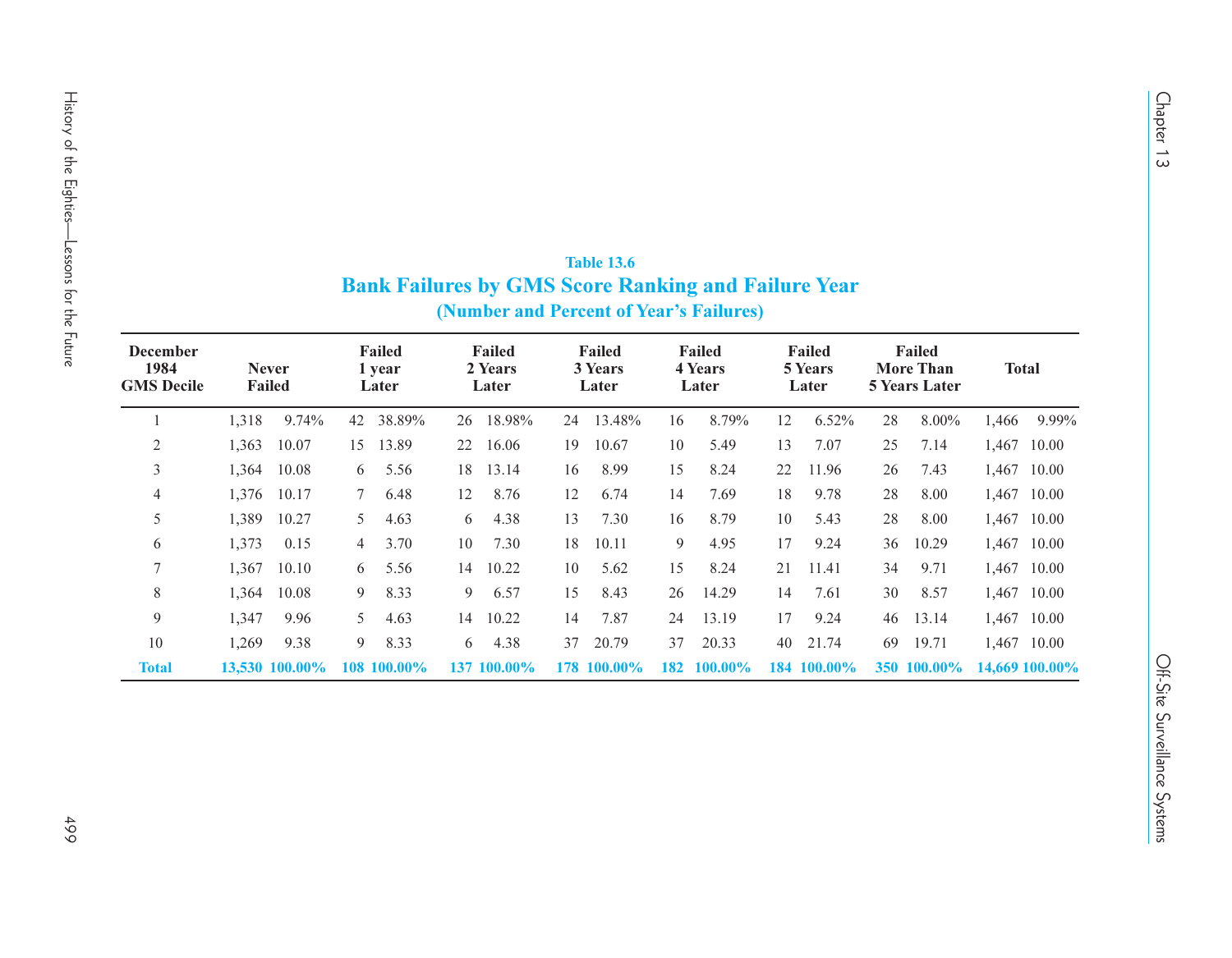To test the latter hypothesis, the researchers looked at the relationships between GMS rankings at a given year-end and changes in CAMEL ratings assigned one and three years later—for example, the relationships between GMS rankings at year-end 1984 and changes in CAMEL ratings for exams given in 1985 and 1987 (see table 13.7). Nearly 16 percent of CAMEL downgrades occurred among the highest GMS decile group, a higher proportion than for any other decile. Moreover, for most examination years considered between 1984 and 1995, the proportion of downgrades generally rose with decile rankings. These results support the previous relationships between GMS rankings and future failure rates; they also support GMS's use as a leading indicator of bank risk.

*Statistical significance of the results*. What the previous analysis does not test is the statistical significance of the relationships between GMS score rankings and subsequent changes in banks' condition. To test the statistical significance of GMS scores in measuring bank risk, the researchers included GMS scores in standard models of bank-failure prediction.

# Logit Model Methodology

Logit estimations of the relationships between banks' financial condition and the incidence of failure were obtained with the use of year-end financial data, actual failures, and assistance transactions during the subsequent two years (see appendix A). Equation 1 is the basic model:

| <b>December</b><br>1984<br><b>GMS</b> Decile |       | <b>CAMEL</b><br><b>Upgraded</b><br><b>Next Exam</b> |       | <b>CAMEL</b><br>Downgraded<br><b>Next Exam</b> |       | <b>No CAMEL</b><br>Change<br><b>Next Exam</b> |       | <b>Missing Because of</b><br>Mergers, etc. |        | <b>Total</b> |
|----------------------------------------------|-------|-----------------------------------------------------|-------|------------------------------------------------|-------|-----------------------------------------------|-------|--------------------------------------------|--------|--------------|
|                                              | 248   | 19.89%                                              | 93    | 8.73%                                          | 323   | 9.70%                                         | 802   | 8.88%                                      | 1,466  | 9.99%        |
| 2                                            | 159   | 12.75                                               | 81    | 7.61                                           | 357   | 10.72                                         | 870   | 9.64                                       | 1,467  | 10.00        |
| 3                                            | 130   | 10.43                                               | 100   | 9.39                                           | 351   | 10.54                                         | 886   | 9.81                                       | 1,467  | 10.00        |
| $\overline{4}$                               | 121   | 9.70                                                | 81    | 7.61                                           | 361   | 10.84                                         | 904   | 10.01                                      | 1,467  | 10.00        |
| 5                                            | 117   | 9.38                                                | 96    | 9.01                                           | 333   | 10.00                                         | 921   | 10.20                                      | 1,467  | 10.00        |
| 6                                            | 114   | 9.14                                                | 106   | 9.95                                           | 361   | 10.84                                         | 886   | 9.81                                       | 1,467  | 10.00        |
| 7                                            | 97    | 7.78                                                | 98    | 9.20                                           | 333   | 10.00                                         | 939   | 10.40                                      | 1,467  | 10.00        |
| 8                                            | 95    | 7.62                                                | 111   | 10.42                                          | 295   | 8.86                                          | 966   | 10.70                                      | 1,467  | 10.00        |
| 9                                            | 96    | 7.70                                                | 129   | 12.11                                          | 296   | 8.89                                          | 946   | 10.48                                      | 1,467  | 10.00        |
| 10                                           | 70    | 5.61                                                | 170   | 15.96                                          | 319   | 9.58                                          | 908   | 10.06                                      | 1,467  | 10.00        |
| <b>Total</b>                                 | 1.247 | 100.00%                                             | 1,065 | 100.00%                                        | 3,329 | 100.00%                                       | 9,028 | 100.00%                                    | 14,669 | 100.00%      |

# **Table 13.7 Comparisons of Exam Ratings as Assigned in 1985 and 1987 (Number and Column Percent)**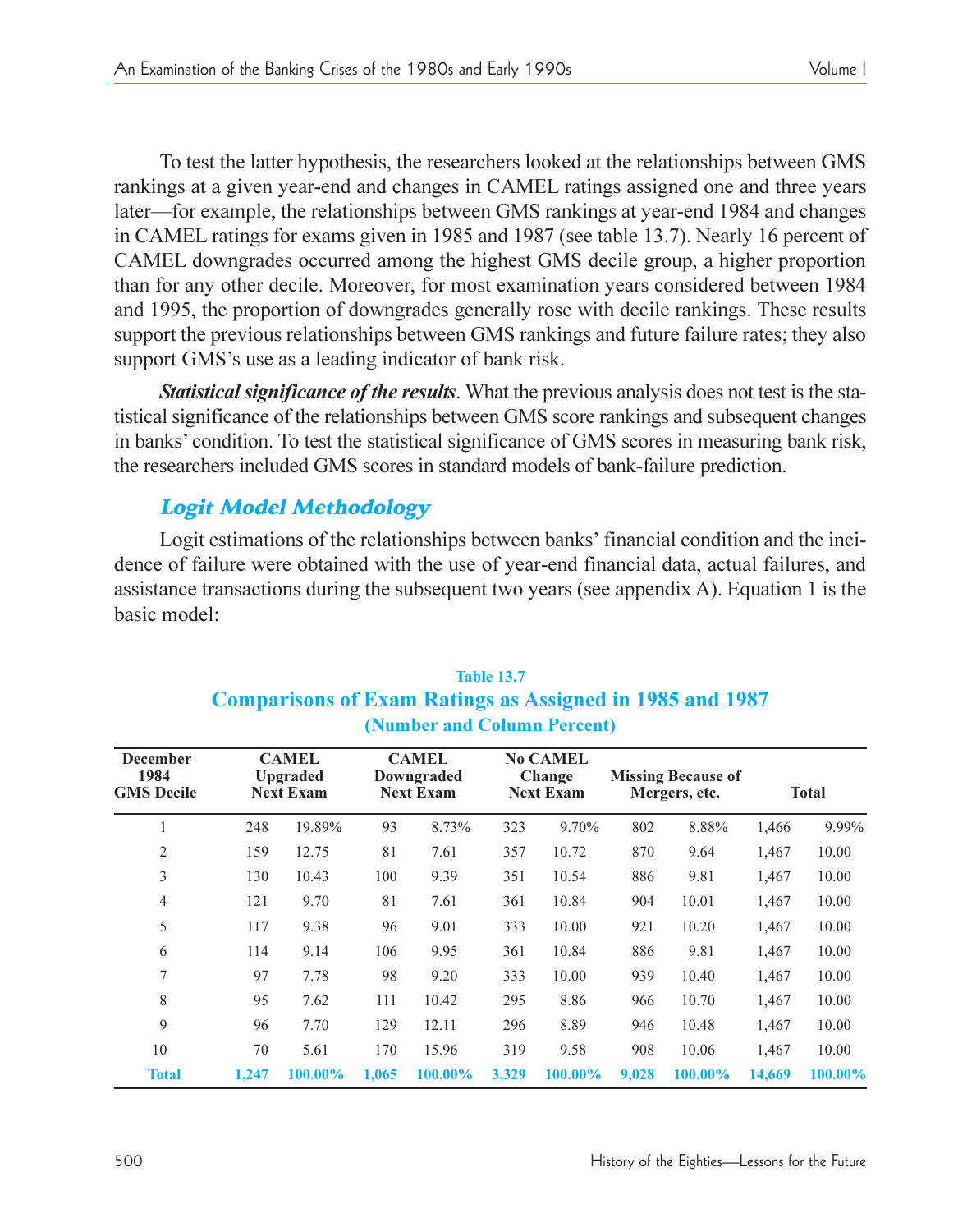# **Equation 1**

Likelihood of failure(i, next two years) =  $c0$ 

- + c1(Capital, loss reserves)(i)
- $+ c2$ (Loans past due 30–89 days)(i)
- + c3(Loans past due 90 days or more, non-accrual loans, repossessed real state)(i)
- $+ c4(3$ -year mean operating income)(i)
- $+ c5(3$ -year standard deviation in operating income)(i)
- + c6(Examination interval, normalized)(i)
- $+ c7$ (Most recent capital rating)(i)
- $+ c8$ (Most recent asset rating)(i)
- $+ c9$ (Most recent management rating)(i)
- $+ c10$ (Most recent earnings rating)(i)
- $+ c11$ (Most recent liquidity rating)(i)
- + c12(Average salary/employee)(i)
- + c13(Multibank holding co. dummy)(i)
- + c14(Log of bank assets)(i)
- $+ c15$ (GMS score current year-end)(i)
- $+ c16$ (GMS score prior year-end)(i)
- + c17(GMS score 2 years prior)(i)
- + c18(GMS score 3 years prior)(i)
- + c19(GMS score 4 years prior)(i)
- $+$  e(i,t)

Models in the form of equation 1 had previously been tested and were found to be fairly accurate failure-prediction models.<sup>23</sup> Results from this model show that the lower a bank's GMS score in the most recent period, the higher the probability of failure. That result is consistent with those found earlier. Moreover, the relationship between the most recent GMS score and failure was statistically significant for four of the five estimations. The results for lagged GMS scores were not as consistent, however. The expectation had been that high lagged GMS scores would be positively related to failures, as above, but in fact lagged GMS scores were sometimes—but not consistently—significantly and positively related to the likelihood of failure.

<sup>&</sup>lt;sup>23</sup> Gerald A. Hanweck, Gary Fissel, and John O'Keefe, "A Comparative Analysis of Modeling Methodologies of Financially Distressed Banking Firms (paper presented at the Financial Management Association Meetings, October 1995).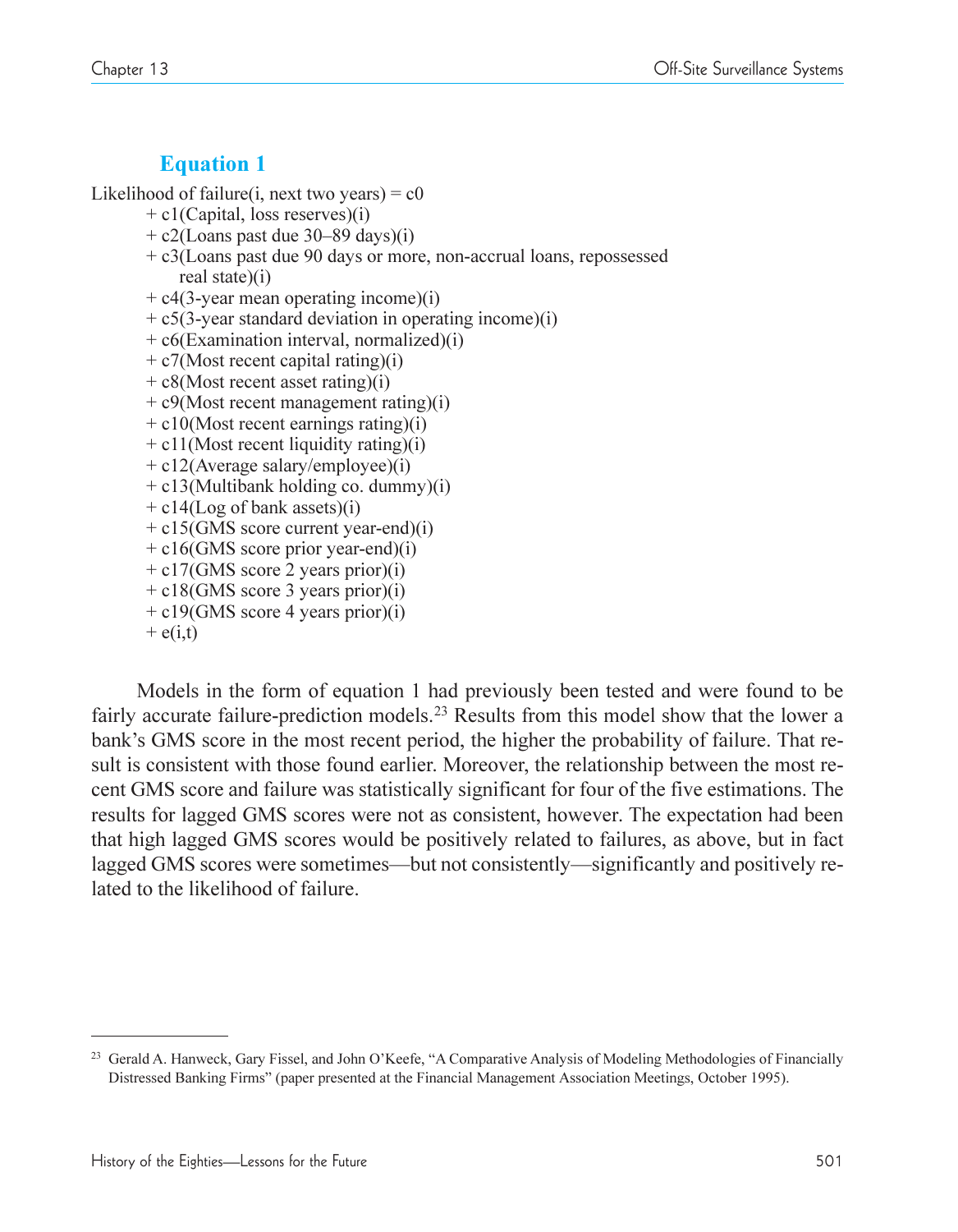# Proposals for Improvement

Several proposals have been made to refine GMS. These are described below.

*Distinguishing types of growth.* GMS does not distinguish between two important types of bank growth—increases in assets through existing offices (internal growth) and growth in assets through mergers, acquisitions, and consolidations (external growth). It may be that the risk profiles of banks are different for the two types of growth. The researchers hypothesized that external growth is less risky than internal growth. Internal growth may require more "new business" for the bank in terms of customers, markets, and products/loan types, whereas mergers and consolidations are more likely to involve the acquisition of seasoned loans from target banks. Moreover, because of regulatory limits on geographic expansion of banks, many mergers occur between former competitors in a single market. Rapid growth in "new business" or unseasoned loans may be considered risky for several reasons. Information about new customers and new markets may be limited, and underwriting standards may be loosened as a way to expand business in existing markets.

To test for the importance of these factors in assessing the riskiness of growth, the researchers used a simplified version of the bank-failure prediction model (equation 1) and included a control variable for merger-related growth. The variable of interest is a dummy variable set equal to 1 if the bank was involved in a merger, acquisition, or consolidation during the quarter its GMS growth score was measured, and zero otherwise. Logit estimations show that growth by mergers was negatively related to the likelihood of failure; however, the coefficients for the merger dummy were usually not statistically significant. This negative relationship is consistent with the hypothesis about internal versus external growth.

*Modifying the peer groups.* Banks' financial performance often differs systematically across industry segments, so some form of peer ranking is needed in GMS. GMS puts banks into peer groups based upon the UBPR standards. As mentioned above, the 25 UBPR (Uniform Bank Performance Report) peer groups distinguish banks on the basis of asset size, location in metropolitan area, and number of branch offices.<sup>24</sup>

Some form of asset size grouping would appear to be necessary. For example, small banks that do not have easy access to direct financial markets for equity often rely on retained earnings for equity funding. This lack of flexibility in equity finance is a reason that small banks hold large amounts of excess or buffer capital relative to regulatory capital requirements. Large banks, however, do not suffer from financial diseconomies and may rely on new equity issues for additional capital. For those and other reasons, banks' capital-toassets ratios generally decline as asset size increases. However, it is less clear whether lo-

<sup>24</sup> See UBPR peer definitions in appendix B, Table 13-A.6.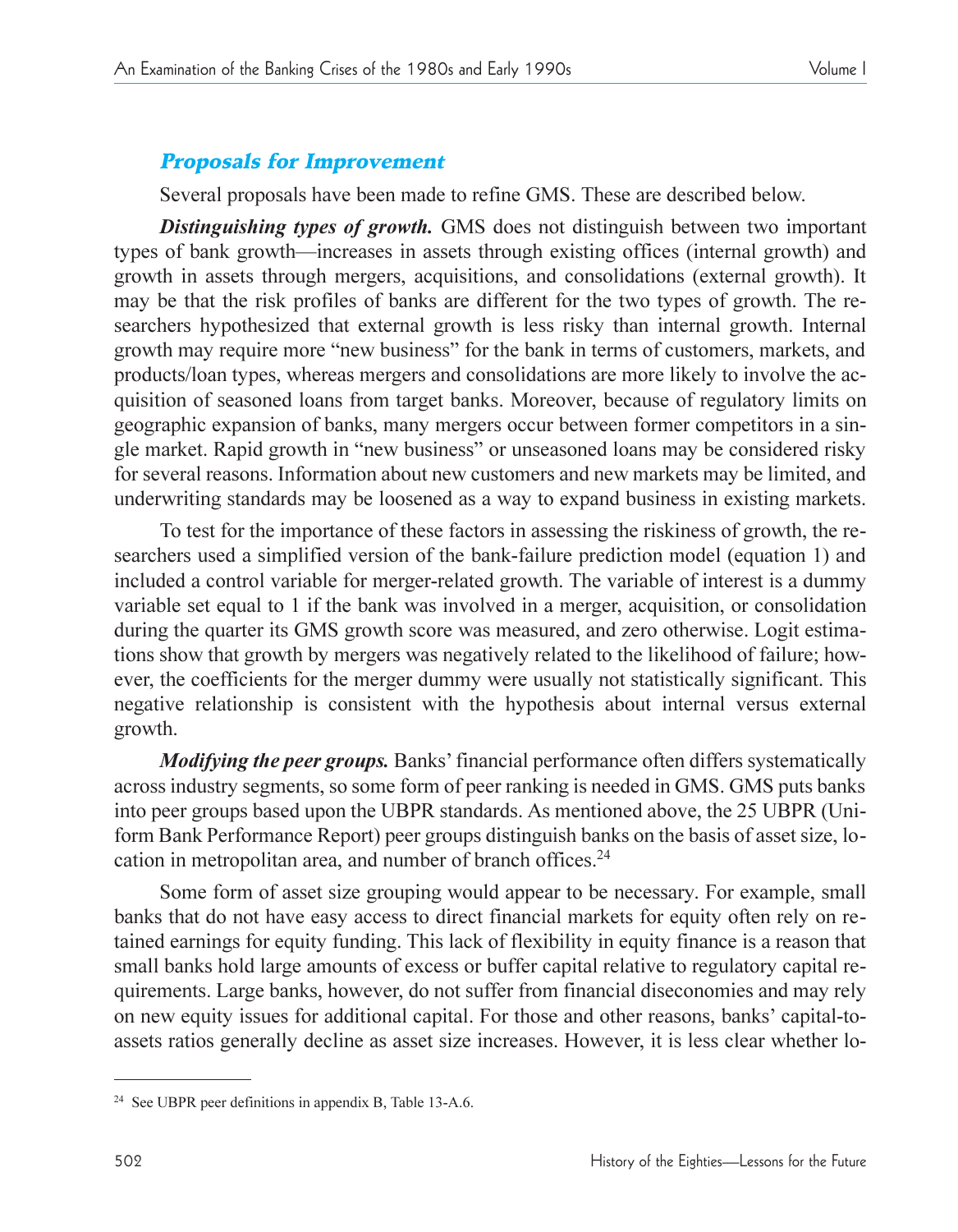cation in a metro or nonmetro area and number of branch offices have significance in assessing risk. With the advent of interstate branch banking in 1997, these latter two criteria would seem to have become particularly irrelevant.

Several alternative peer-group designations were tested, and the results of risk detection based upon revised GMS score rankings were compared with those based on the original 25 UBPR groups. One of the more promising alternatives tested was peers formed on the basis of seven geographic regions and two asset-size ranges (assets over and under \$1 billion). Preliminary results (not presented here) indicate that rankings of GMS scores using this peer grouping performed marginally better than the 25 UBPR peer groupings in detecting banks likely to have CAMEL rating downgrades. Although the relevant peer groups depend in large measure upon the ratios used in scoring, it seems likely that a simplified peer-group structure can be used without any loss in risk detection.

*Modifying the ratio weighting structure.* As explained above, GMS uses a two-step weighting system to assign importance to the eight terms used to score banks. Since it seems unlikely that the importance of any bank activity or growth in detecting risk is stable over time, a periodic resetting of GMS term weights is necessary. The GMS User Manual does not state how the present weighting structure was chosen. In this section we present a means of determining GMS term weights on the basis of the importance of the eight growth measures in a model forecasting CAMEL rating downgrades. Specifically, the eight GMS terms were used as explanatory variables in a logit model relating the growth measures to the incidence of CAMEL rating downgrades occurring three years after growth was measured (see table 13.8).

| <b>GMS</b> Term             | <b>Initial Weight</b> | <b>Final Weight</b> | December 1988<br><b>Model Coefficient</b> |
|-----------------------------|-----------------------|---------------------|-------------------------------------------|
| Asset growth                | .60                   | 0.67                | $0.0022$ ns                               |
| Loan growth                 | .60                   | $\mathbf{0}$        | $0.0053$ *                                |
| Loans and sec/assets growth | .60                   | 0.11                | $20.0043$ *                               |
| Volatile liab/assets growth | .60                   | 0.11                | $20.0016$ ns                              |
| Equity/assets growth        | .60                   | 0.11                | $0.0005$ ns                               |
| Loans and sec/assets ratio  | .40                   | 0.11                | $0.0111$ *                                |
| Volatile liab/assets ratio  | .40                   | 0.11                | $0.0085$ *                                |
| Equity/assets ratio         | .40                   | 0.11                | 0.0063<br>*                               |

#### **Table 13.8 Relationship between GMS Weightings and Logit Estimations of CAMEL Downgrades**

*Note:* The asterisk denotes significance at the 1 percent confidence level, and "ns" denotes "not significant" at the 1 percent confidence level.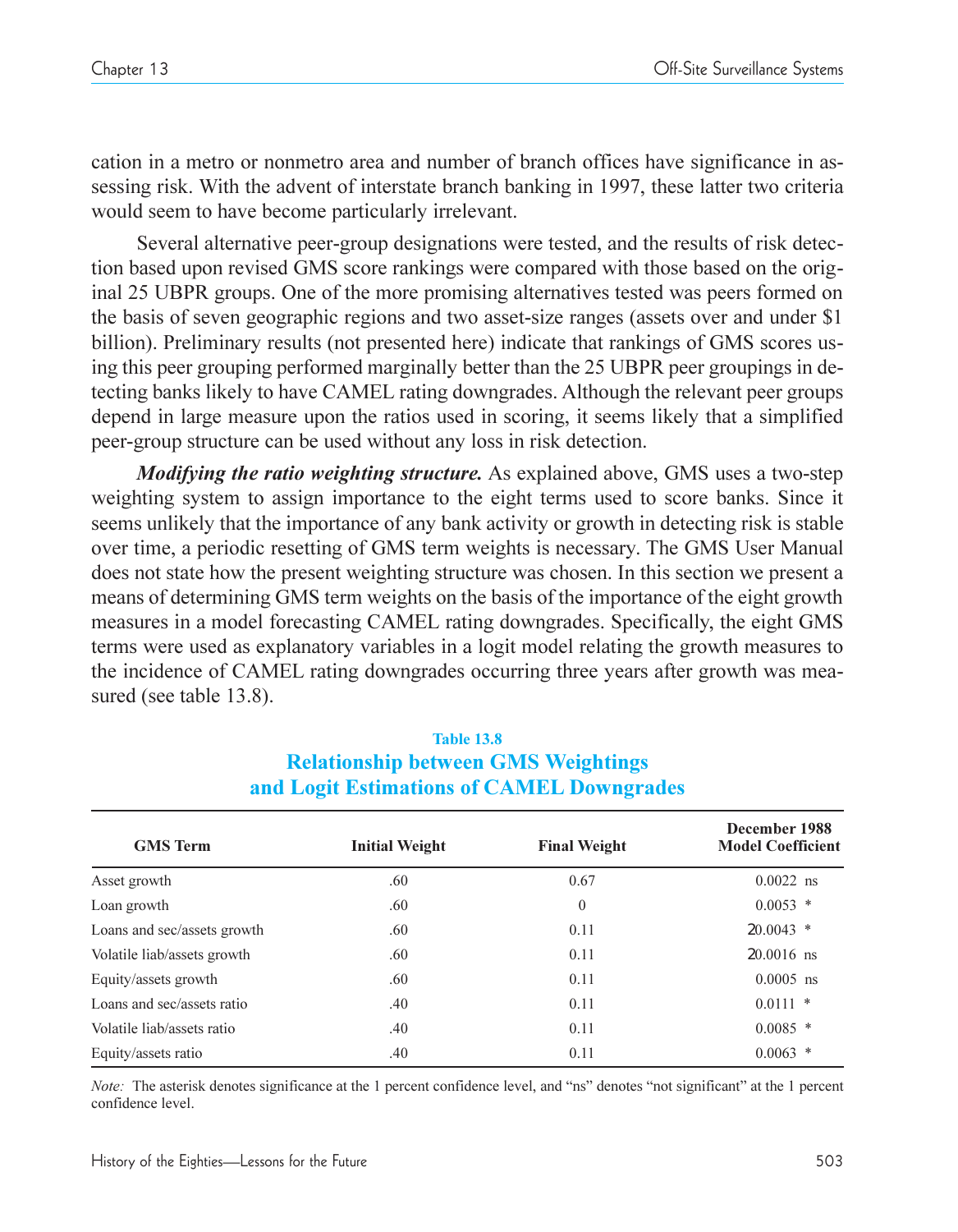The coefficient estimates from logit estimation of the CAMEL downgrade model were fairly consistent over time. Comparisons of the GMS weights and logit coefficients show that whereas GMS placed the greatest weight on asset growth and the least weight on loan growth, the logit model argued in favor of doing the reverse. Logit estimations indicated that whereas loan growth was significantly related to changes in condition (CAMEL downgrades), asset growth was not. In addition, the logit estimations argued for placing much greater emphasis (weight) upon the three ratios—loans and securities to assets, volatile liabilities to assets, and equity to assets—than do the present GMS weightings. The next subsection discusses tests made to see how GMS would be enhanced if the system were reweighted. It also discusses tests made with the use of additional risk measures.

*Adding to the variables.* The focus of GMS can be broadened to consider potentially risky changes in bank loan concentrations or shifts in business activity that may occur with (or without) growth in total loans or assets. For example, during the 1980s and 1990s the risks associated with rapid loan growth were often linked to increased portfolio concentrations in risky areas such as commercial real estate—a type of growth that is presumably riskier than growth in safe loan products such as residential mortgages. Yet GMS does not distinguish between these or other types of growth. To GMS, growth in residential mortgages is no different from growth in unsecured loans or loans with questionable collateral values.

Shifts in business activity can be measured with summary measures of loan portfolio concentration, analogous to the Herfindahl-Hirschman Index  $(HHI).<sup>25</sup>$  The bank portfolio concentration index proposed here is a summary measure of loan concentration for an individual bank. First, to measure overall loan concentration one computes the shares of total loans for several well-defined categories of loans. Next, to form the loan concentration index one squares and sums the portfolio shares.

Table 13.9 presents two hypothetical cases for Bank A. In Case 1, Bank A replaced \$20 of residential mortgages with construction loans, increasing its loan portfolio concentration in the process. The portfolio concentration index increases from 2,500 to 3,300 (+32 percent) between 1980 and 1981 in Case 1. In Case 2, the bank reduced long-term commercial real estate by \$20 and increased construction loans by the same amount, and the same concentration increase occurs. The portfolio shifts in Case 1 and Case 2, however, are not equal in terms of overall risk exposures. Most observers would agree that long-term commercial real estate and construction loans are riskier loan categories than residential

<sup>&</sup>lt;sup>25</sup> The HHI is a measure of product market concentration and measures concentration of market shares across competitors in a market. The HHI is defined as the sum of squared market shares for all competitors in a well-defined geographic or product market. High HHI values indicate the concentration of market power (shares) among a few firms, while low HHI values indicate higher levels of competition.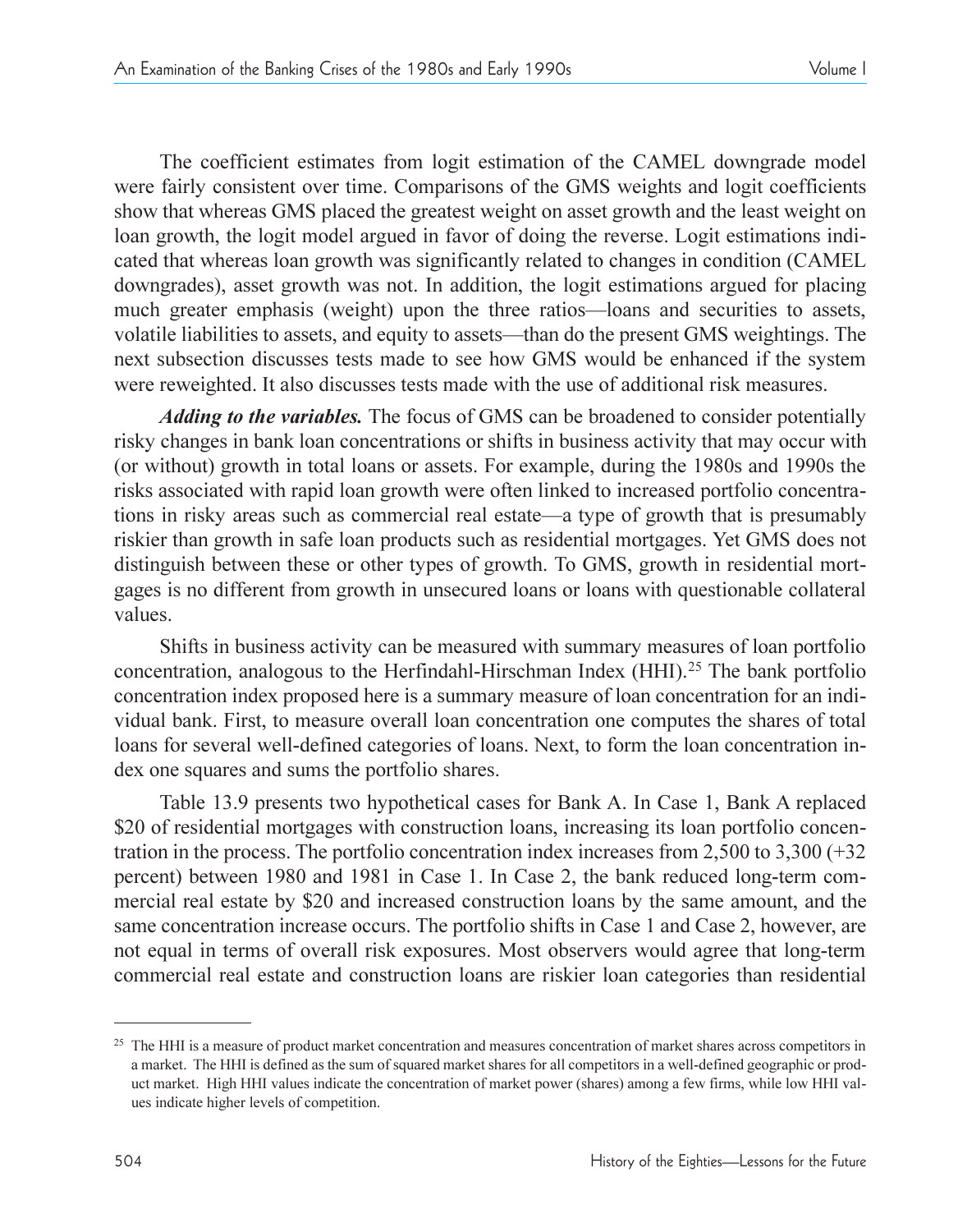|                                                   | 1980  |        | 1981   |
|---------------------------------------------------|-------|--------|--------|
|                                                   |       | Case 1 | Case 2 |
| Residential mortgages                             | \$25  | \$5    | \$25   |
| Commercial and industrial                         | 25    | 25     | 25     |
| Commercial real estate                            | 25    | 25     | 5      |
| Construction and land<br>development              | 25    | 45     | 45     |
| Loan concentration index                          | 2,500 | 3,300  | 3,300  |
| Percent change in loan concentration (unweighted) |       | $+32%$ | $+32%$ |

#### **Table 13.9 Hypothetical Loan Portfolios for Bank A: Loan Shares Not Weighted**

mortgages. Consequently Case 1, where total commercial real estate and construction loan exposures are higher, should be treated differently from Case 2. The way to distinguish these cases is by weighting loan portfolio shares, giving greater weight to riskier loan categories. A weighted portfolio concentration index would show greater increases in (weighted) concentration when overall risk exposures increase. Using the previous example but giving commercial real estate and construction loans greater weight in the portfolio concentration index, one finds that in Case 1 the overall risk exposure is now greater than in Case 2 (see table 13.10).

To test the usefulness of the concentration index, the researchers devised a loan portfolio concentration index by dividing total loans into 15 loan categories and weighting riskier loan shares more heavily than other loan categories. The loan categories and weights used are presented in table 13.11.

|                                                 |        |       |          | 1981   |
|-------------------------------------------------|--------|-------|----------|--------|
|                                                 | Weight | 1980  | Case 1   | Case 2 |
| Residential mortgages                           | $0\%$  | \$25  | \$5      | \$25   |
| Commercial and industrial                       | 100    | 25    | 25       | 25     |
| Commercial real estate                          | 200    | 25    | 25       | 5      |
| Construction and land<br>development            | 200    | 25    | 45       | 45     |
| Loan concentration index                        |        | 3,125 | 5,925    | 4,700  |
| Percent change in loan concentration (weighted) |        |       | $+89.6%$ | $+50%$ |

# **Table 13.10 Hypothetical Loan Portfolios for Bank A: Loan Shares Weighted**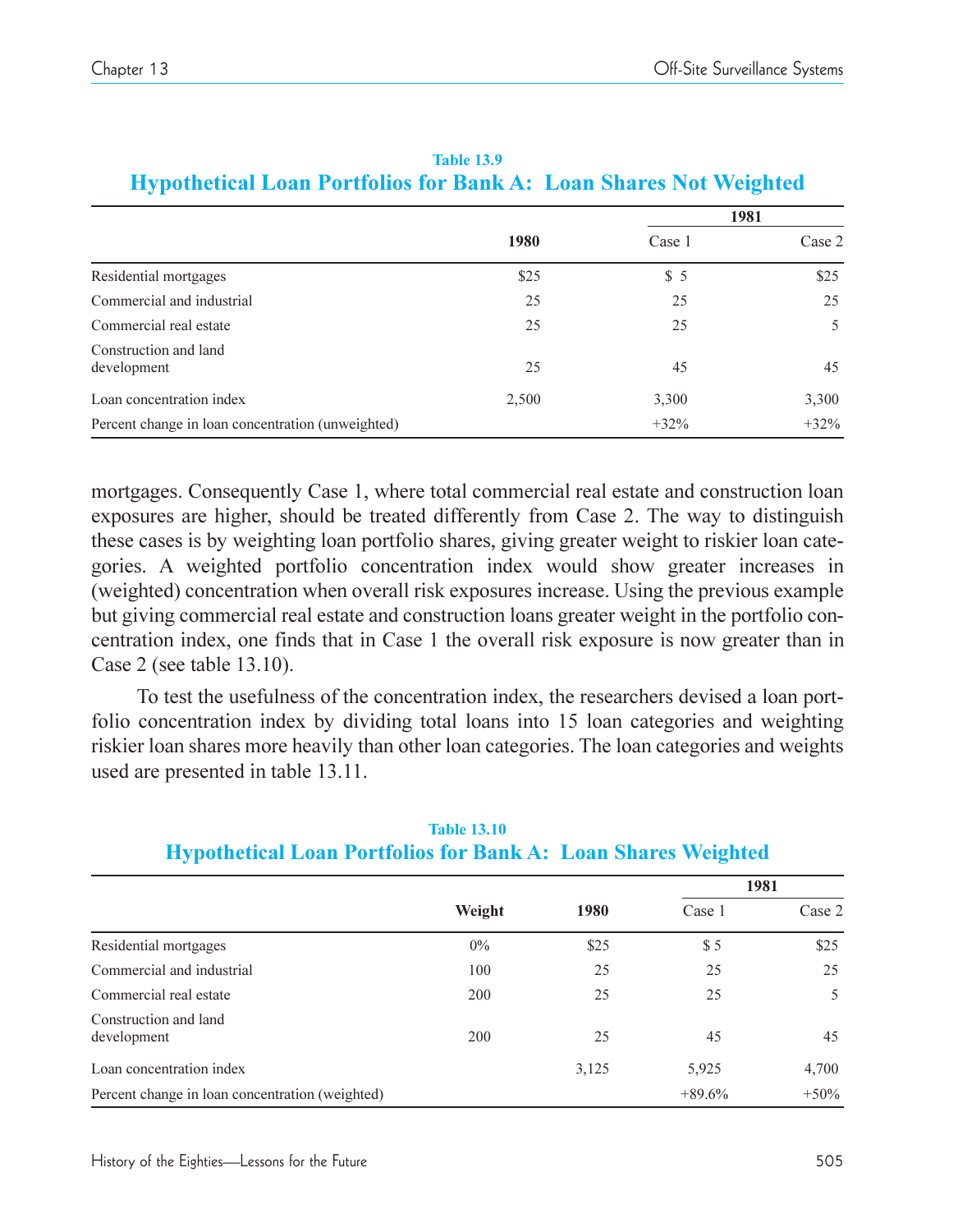|                                         | Weight            |
|-----------------------------------------|-------------------|
| <b>Loans Secured by Real Estate</b>     |                   |
| Construction loans                      | 5                 |
| Secured by farmland                     | 0                 |
| 1- to 4-Family residential              | $\mathbf{0}$      |
| Multifamily $(5+)$ dwellings            | 5                 |
| Other commercial properties             | 5                 |
| Other real estate loans                 | $\Omega$          |
| <b>Loans Not Secured by Real Estate</b> |                   |
| Loans to banks                          | $\Omega$          |
| Agricultural loans                      | 0                 |
| Commercial and industrial               | 1                 |
| Acceptances of U.S. banks               | $\mathbf{0}$      |
| Consumer loans                          | 1                 |
| Loans to foreign govts and orgs.        | 1                 |
| Municipal loans                         | $\Omega$          |
| <b>Total leases</b>                     | $\mathbf{\Omega}$ |
| Unearned income                         | $\mathbf{\Omega}$ |

#### **Table 13.11 Loan Portfolio Concentration Index**

These weights were chosen somewhat arbitrarily to reflect the riskiness of commercial real estate loans relative to other loan areas. More-precise weights could be based upon loss experience by loan type.<sup>26</sup>

The researchers tested the relationships between revised GMS score rankings and changes in CAMEL ratings three years after scores were computed. The GMS scores were revised in two ways. First, the portfolio concentration index just described was included as a scoring variable, as was the percentage change in the portfolio concentration index over the growth quarter. Second, the percentile ranks of the ten terms in the revised GMS score (the original eight terms [table 13.8] plus portfolio concentration and growth in portfolio concentration) were weighted by use of the coefficients obtained from a logit model that related the ten terms to changes in CAMEL ratings, as discussed above. (See table 13.12.) To

<sup>&</sup>lt;sup>26</sup> Concentration measures based upon income or revenue shares might also be better measures of risk. For example, the proportion of total revenue generated by each loan type might be used to form a concentration index normalized by revenue. Such measures will be tested in the future.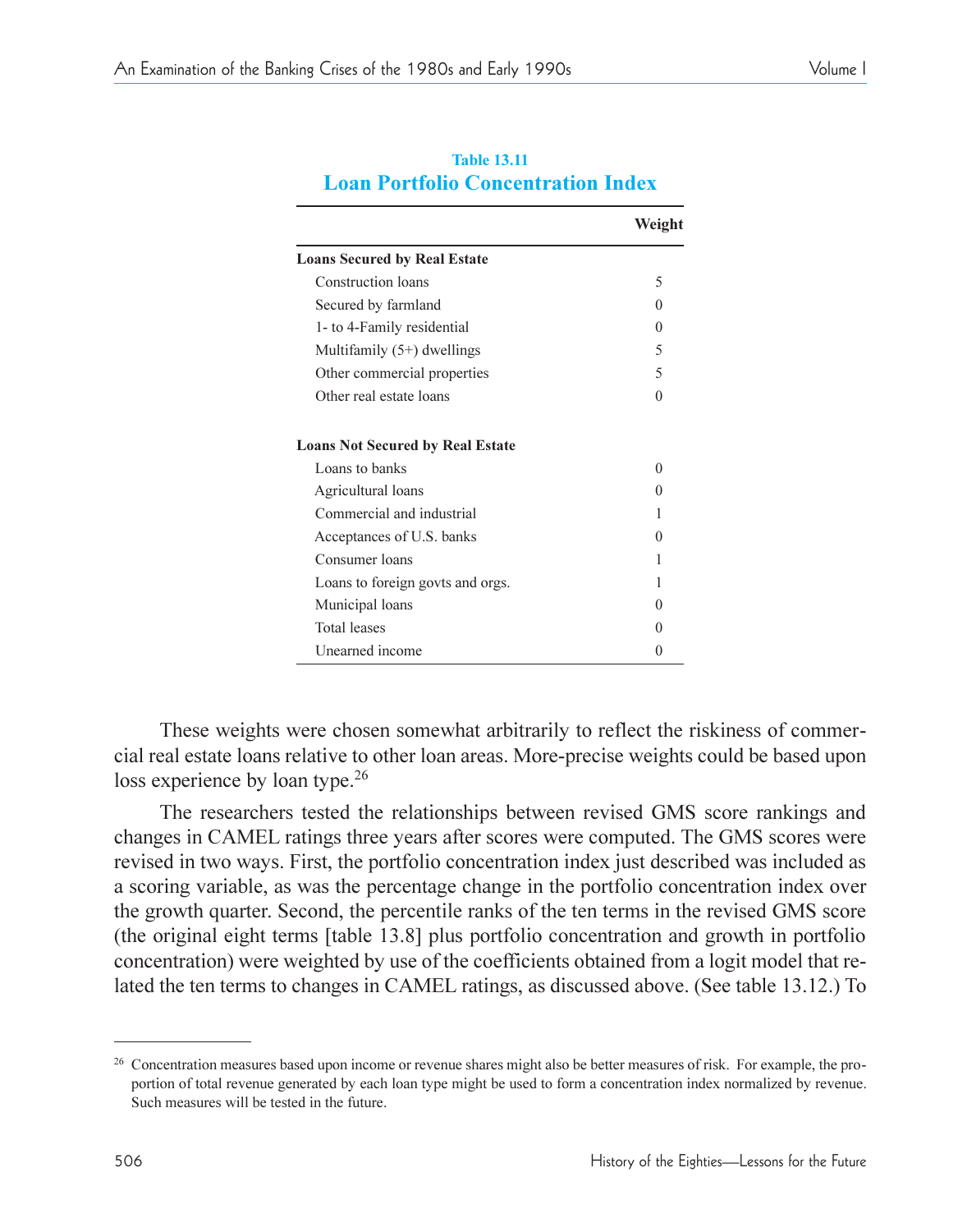| <b>GMS</b> Term             | <b>Model Coefficient</b> |
|-----------------------------|--------------------------|
| Portfolio concentration     | $0.0025*$                |
| Growth in portfolio conc.   | $0.0060*$                |
| Asset growth                | $0.0022$ ns              |
| Loan growth                 | $0.0054*$                |
| Loans and sec/assets growth | $20.0044*$               |
| Volatile liab/assets growth | $20.0017$ ns             |
| Equity/assets growth        | $0.0005$ ns              |
| Loans and sec/assets ratio  | $0.0111*$                |
| Volatile liab/assets ratio  | 0.0068                   |
| Equity/assets ratio         | $0.0067*$                |

#### **Table 13.12 12/1988 CAMEL Logit**

*Note:* The asterisk denotes significance at the 1 percent confidence level, and "ns" denotes "not significant" at the 1 percent level.

weight the terms, estimated coefficients from 1988 were chosen arbitrarily. Terms that were not statistically significant were given zero weight.

The analysis indicated that in each year the revised GMS score rankings were improved indicators of the likelihood of future CAMEL rating downgrades. For example, in December 1984 the proportion of downgraded banks in the highest (original) GMS decile was 15.96 percent (table 13.7), but with the revised GMS score the proportion increased to 18.45 percent. Similarly, with the revised GMS score the proportion of downgraded banks in the top two deciles increased from 28.07 percent to 32.4 percent (see table 13.13). In every year between 1984 and 1995 the highest revised GMS decile contained greater concentrations of downgraded banks than did the highest decile for the original GMS score. Even greater improvement can be expected to follow from less-arbitrary loan weightings as well as from adjustments in GMS term weightings over time.

# The FDIC's Examination Ratings Model (CAEL)

Identifying factors that might affect bank performance several years in the future is not the same thing as identifying banks with deteriorating financial condition between examinations so that examination resources can be efficiently targeted at the identified institutions. Identifying the institutions with deteriorating condition has been the general focus of early-warning systems. And just as in a civil suit a preponderance of the evidence is required to reject the null hypothesis of innocence in favor of guilty, in a surveillance system for problem-bank detection the equivalent of a preponderance of the evidence is a high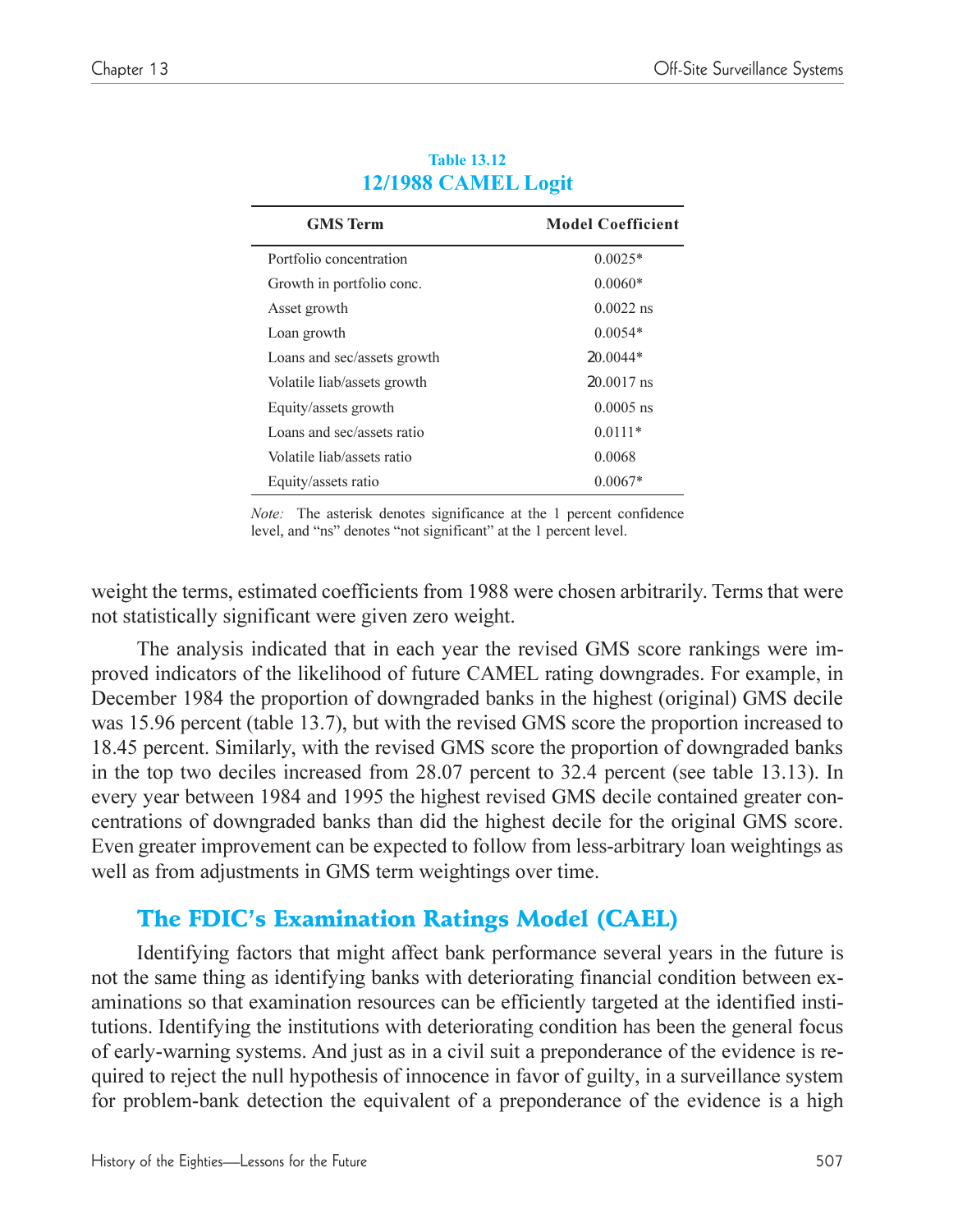|                                       |       |                                 |       |                            |       | Comparisons of Exam Ratings as Assigned in 1985 and 1987<br><b>Portfolio Concentration Model</b><br>(Number and Column Percent) |       |                                            |        |              |
|---------------------------------------|-------|---------------------------------|-------|----------------------------|-------|---------------------------------------------------------------------------------------------------------------------------------|-------|--------------------------------------------|--------|--------------|
| December<br>1984<br><b>GMS</b> Decile |       | <b>CAMEL</b><br><b>Upgraded</b> |       | <b>CAMEL</b><br>Downgraded |       | <b>No CAMEL</b><br>Change                                                                                                       |       | <b>Missing Because</b><br>of Mergers, etc. |        | <b>Total</b> |
|                                       | 203   | 16.29%                          | 54    | 5.06%                      | 384   | 11.47%                                                                                                                          | 825   | 9.16%                                      | 1,466  | 9.99%        |
| $\overline{2}$                        | 144   | 11.56                           | 75    | 7.02                       | 387   | 11.56                                                                                                                           | 861   | 9.56                                       | 1,467  | 10.00        |
| 3                                     | 157   | 12.60                           | 75    | 7.02                       | 391   | 11.68                                                                                                                           | 844   | 9.37                                       | 1,467  | 10.00        |
| 4                                     | 140   | 11.24                           | 75    | 7.02                       | 337   | 10.07                                                                                                                           | 915   | 10.16                                      | 1,467  | 10.00        |
| 5                                     | 138   | 11.08                           | 95    | 8.90                       | 350   | 10.45                                                                                                                           | 884   | 9.81                                       | 1,467  | 10.00        |
| 6                                     | 106   | 8.51                            | 106   | 9.93                       | 346   | 10.33                                                                                                                           | 909   | 10.09                                      | 1,467  | 10.00        |
| 7                                     | 111   | 8.91                            | 122   | 11.42                      | 351   | 10.48                                                                                                                           | 883   | 9.80                                       | 1,467  | 10.00        |
| 8                                     | 114   | 9.15                            | 120   | 11.24                      | 279   | 8.33                                                                                                                            | 954   | 10.59                                      | 1,467  | 10.00        |
| 9                                     | 85    | 6.82                            | 149   | 13.95                      | 291   | 8.69                                                                                                                            | 942   | 10.46                                      | 1,467  | 10.00        |
| 10                                    | 48    | 3.85                            | 197   | 18.45                      | 232   | 6.93                                                                                                                            | 990   | 10.99                                      | 1,467  | 10.00        |
| <b>Total</b>                          | 1,246 | 100.00%                         | 1,068 | 100.00%                    | 3,348 | 100.00%                                                                                                                         | 9,007 | 100.00%                                    | 14,669 | 100.00%      |

| <b>Table 13.13</b>                                              |
|-----------------------------------------------------------------|
| <b>Comparisons of Exam Ratings as Assigned in 1985 and 1987</b> |
| <b>Portfolio Concentration Model</b>                            |
| (Number and Column Percent)                                     |

measured probability that a flagged institution will turn out to be a problem bank (so that few healthy banks are wrongly flagged as problem banks). Such systems should have a small Type II error.

### Historical Development

In 1977, after the OCC developed the National Bank Surveillance System (NBSS), the FDIC introduced the Integrated Monitoring System (IMS). IMS consisted of 12 "tests": a set of Call Report ratios and associated benchmarks performed on commercial banks whose composite CAMEL ratings at their last examinations were 1 or 2. Institutions failing these benchmarks were flagged for the analytic attention of regional and field office personnel. Over time, the IMS failed to achieve a small Type II error. For example, in an IMS Failure Report for the first quarter of 1984, 2,758 institutions (more than 39 percent of the 7,400 institutions scored) were given "top-priority flags." Included were 100 of the 168 (60 percent) institutions having assets of \$1 billion or more. The inclusion of so many highasset institutions may have occurred for a number of reasons, but probably when the flag cutoffs were established the system did not take into account the differences in operation between banks of different sizes.

In response to these problems, the IMS off-site monitoring approach was given a major overhaul. This led to the FDIC's CAEL model that, like the IMS, was based solely on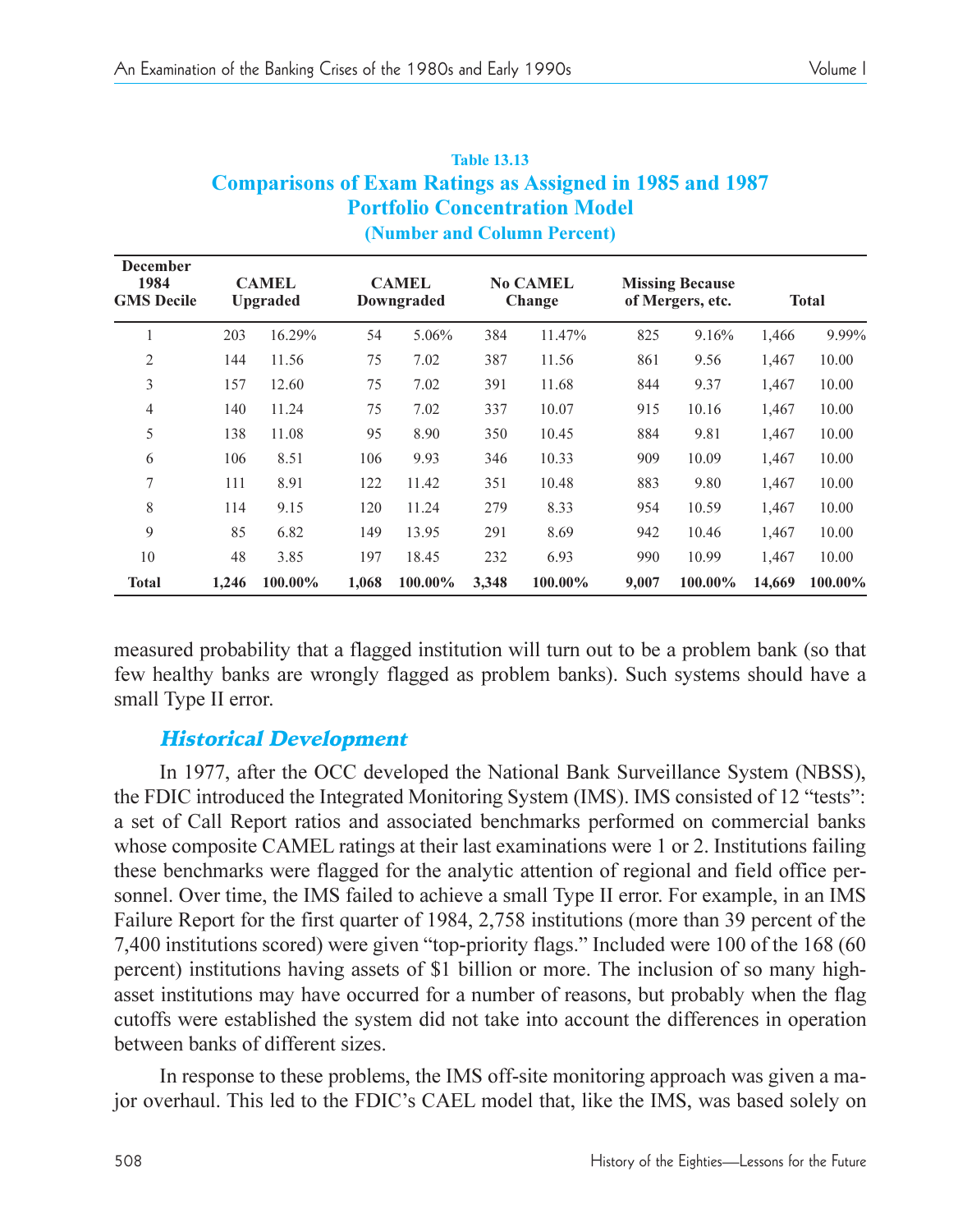Call Report data. The model was introduced at the end of the December 1985 Call Report processing period, and it remains the principal tool for the FDIC's off-site monitoring system. The CAEL model is named after the first letter of four of the five examination rating components: capital, asset quality, earnings, and liquidity (the "M," management, is not modeled). CAEL is used to perform a variety of tasks designed to help achieve and maintain efficient allocation of supervisory resources, primarily by early detection of banks that appear to have a high probability of a rating downgrade.

# **Description**

CAEL is an "expert system," designed to replicate the financial analysis that an examiner would perform to assign an examination rating. As such, the system is a nonparametric, nonstatistical construct. CAEL is designed to predict examination ratings that would have been assigned if an institution had been examined as of the date of a Call Report. CAEL uses 19 financial ratios that are matched within peer groups.<sup>27</sup>

The FDIC periodically updates the CAEL model by having analysts subjectively determine new weights for each of the relevant CAEL ratio components. In addition, the CAEL component rating tables are updated each quarter to mirror the proportionate distribution of peer-group examination ratings over the previous year. Through this process, the CAEL rating distribution always approximates the previous year's examination rating distribution. The final component ratings are multiplied by their respective weights and combined to generate a single CAEL composite rating for an institution. CAEL component and composite ratings range from 0.50 (best) to 5.49 (worst), a range that corresponds to the examination CAMEL rating range of 1 to 5.

Banks' CAEL ratings are compared with their most recent composite CAMEL ratings. If the result is a large predicted downgrade from the current CAMEL rating, the appropriate Division of Supervision regional office gives those banks increased supervisory attention. Regional personnel are required to review these lists and, for each institution, determine whether they agree or disagree with CAEL's results. If they agree, appropriate supervisory follow-up of the subject institution must take place (appropriateness is a function of the severity of the CAEL rating and the gap between the CAEL rating and the CAMEL rating). If regional staff disagree with CAEL's results, the reason(s) for the disagreement must be documented in writing and transmitted to the Washington, D.C., office. In volume the CAEL Off-Site Review List has ranged from 1 percent to 3 percent of the institutions modeled.<sup>28</sup> In addition to following up on the Off-Site Review List, regional staff use CAEL to help in such

<sup>&</sup>lt;sup>27</sup> There are three commercial-bank peer groups based solely on asset size; a fourth group encompasses all FDIC-supervised savings institutions.

<sup>&</sup>lt;sup>28</sup> During the study period (1987–94), CAEL encompassed only about 80 percent of all commercial banks. It excluded all banks with over \$1 billion in assets and all banks with a CAMEL rating of 1.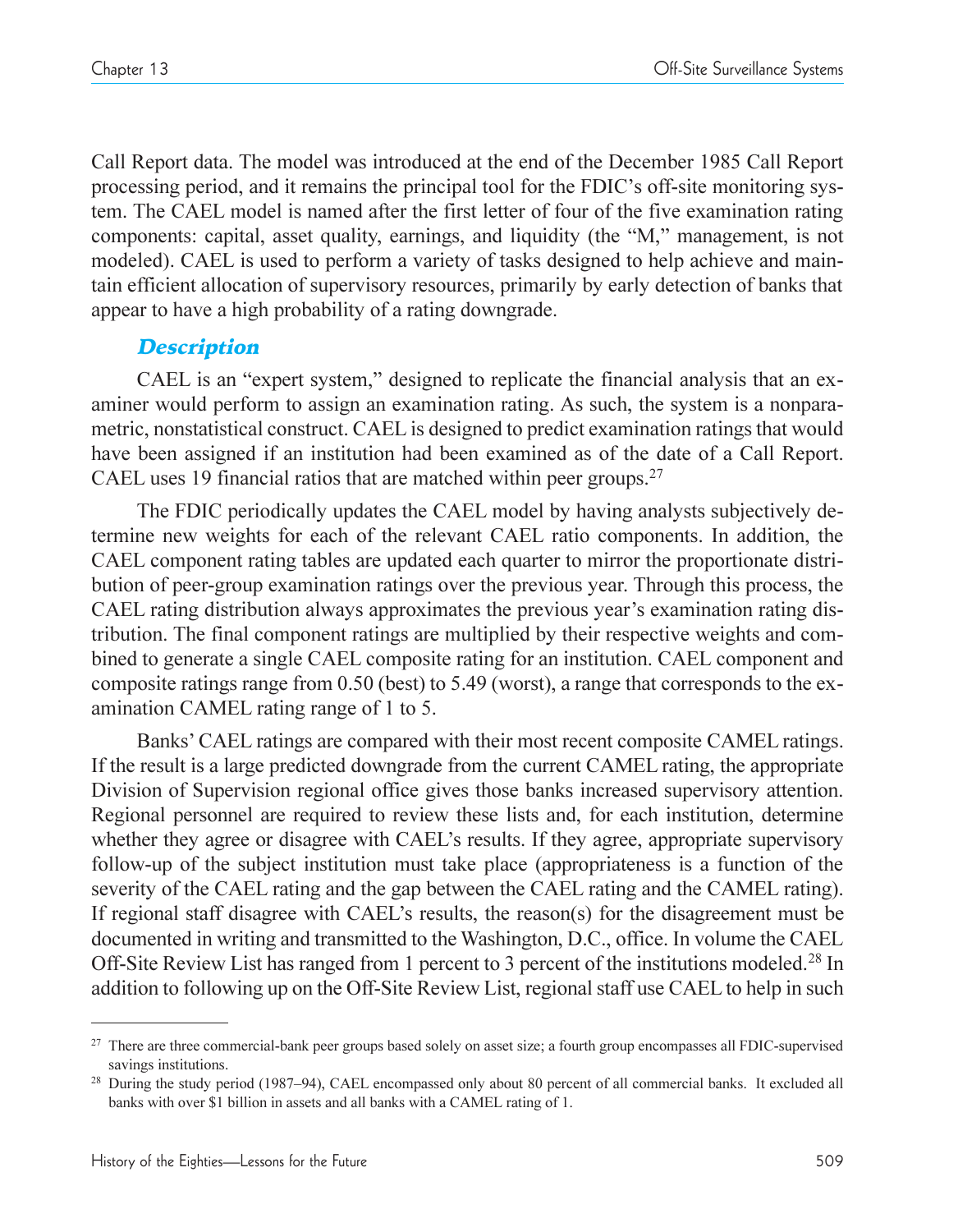supervisory activities as scheduling exams, doing preexamination planning, assessing affiliated holding company institutions and chain banking organizations, $29$  and reviewing riskrelated premium classifications.

## Validation

CAEL has been in existence since 1985, but only since 1987 have sufficient examinations been conducted for there to be measurable results. The validation analysis, for the period from 1987 to 1994, focuses on how well the system performs its stated functions, which are to identify deteriorating banks so that exam resources can be efficiently targeted and to do so with a high probability that a flagged institution will in fact have deteriorated (high probability of guilt).

From 1987 to 1994, only 16 percent of banks with composite CAMEL ratings of 2 or lower experienced a rating downgrade. If there had been no off-site system and the bank regulators had simply randomly chosen banks for accelerated examinations, 16 percent of the examinations would have resulted in a rating downgrade. Over the same period, 52 percent of all CAEL-predicted downgrades were actually downgraded within six months. In other words, CAEL was more than three times better than a random draw at predicting downgrades. Note that a random draw would result in a Type I error rate of 84 percent (84 percent of institutions examined would not be downgraded), while the CAEL model has a Type I error rate of 48 percent, a very large improvement.

Another way to analyze CAEL's effectiveness is to see what percentage of total downgrades were identified. During the period there were  $2,867$  downgrades, 715 of which—or 25 percent of the relevant group-CAEL predicted. Although CAEL does not predict downgrades for CAMEL 1-rated institutions, some of these institutions were downgraded, and a large number by more than one rating, that is, CAMEL 1 to CAMEL 3. If these downgrades are included, CAEL correctly predicted only 14.3 percent of the total of 3,810 downgrades. By design, CAEL will miss a large number of actual downgrades in order to avoid targeting banks that are, in fact, in sound condition.

# The Federal Reserve Board's Financial Institutions Monitoring System (FIMS)

During the years when the OCC and the FDIC were developing their first off-site systems, the Federal Reserve Board developed a similar system,<sup>30</sup> a system of screens, which it replaced in the mid-1980s with the Uniform Bank Surveillance System (UBSS), an out-

 $29$  "Chain banking organizations" refer to banks that are controlled by the same ownership group but are not associated with a bank holding company.

<sup>&</sup>lt;sup>30</sup> Putnam, "Early-Warning Systems."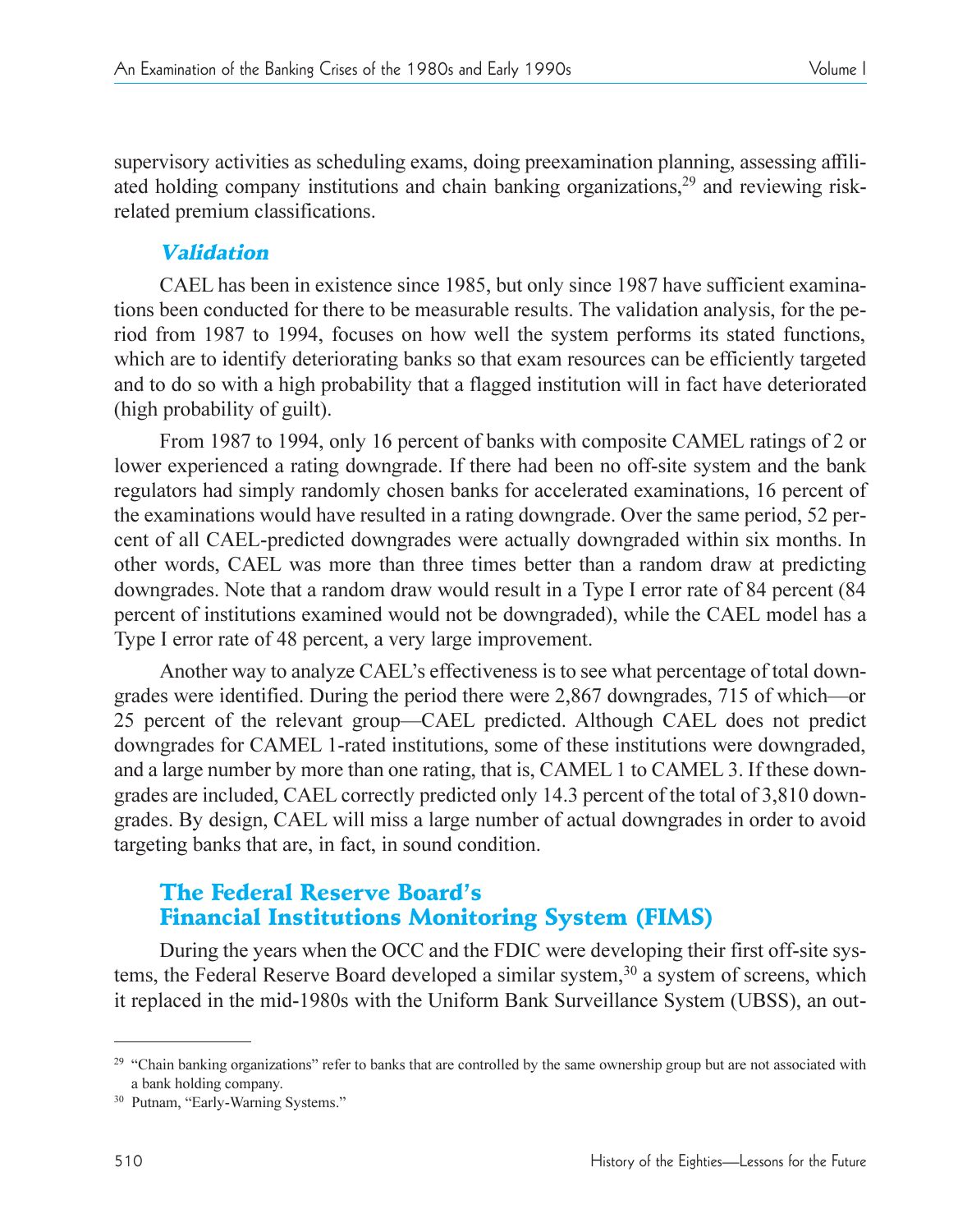growth of the OCC's early National Bank Surveillance System (NBSS).<sup>31</sup> After the UBSS and CAEL were developed, a substantial body of economic research focused on modeling bank failures and financial distress.<sup>32</sup> This research indicated that banks' financial condition could be successfully modeled with the use of standard Call Report data and that the models would probably use far fewer variables than CAEL. Taking note of the research, in 1993 the FRB replaced the UBSS with the Financial Institutions Monitoring System (FIMS).<sup>33</sup>

FIMS represented a major advance in surveillance systems by using sophisticated statistical models to predict CAMEL ratings (ordinal-level logit) and probabilities of commercial bank failures (binary-probit). These techniques allow the bank analyst to determine statistically what bank condition ratios are significant determinants of CAMEL ratings or of failure, and how important each ratio might be in the model. The techniques also help the analyst discard ratios that do not have a statistically significant relationship with CAMEL ratings or bank failures. These models can also be updated (reestimated) as often as four times a year (when new Call Report data are received) to adapt to changes in examination standards or in the banking environment.

The FIMS model lends itself to the same type of validation that was performed for CAEL. The FIMS validation covers the period from December 1989 to March 1992, a much shorter period than that used for validating the CAEL system.34 Over its validation period FIMS correctly identified 61 percent of downgrades predicted, with a 39 percent Type II error rate. FIMS also identified 41.2 percent of the total downgrades. For purposes of comparison, a CAEL validation was performed for the same period. CAEL correctly identified 51 percent of downgrades (10 percent below FIMS), with a 49 percent Type II error rate. CAEL also predicted a smaller percentage of total downgrades than FIMS, 34 percent (41.2 percent for FIMS). Thus, over the same study period, FIMS was more accurate than CAEL.

It should be noted that there are meaningful differences between an "algorithmic" model like CAEL and a "probabilistic" model like FIMS. FIMS estimates the "probability" of bank failure or of rating downgrade by using historical trends and relationships. CAEL is not based on any statistical model and does not require assumptions about standard statistical problems, such as normality in dependent-term distribution. But CAEL's nonpara-

<sup>&</sup>lt;sup>31</sup> Rebel A. Cole, Barbara G. Cornyn, and Jeffery W. Gunther, "FIMS: A New Monitoring System for Banking Institutions," *Federal Reserve Bulletin* 81 (January 1995): 3.

<sup>32</sup> Alst Demirguc-Kurt, "Modeling Large Commercial-Bank Failures: A Simultaneous-Equations Analysis," working paper 8905, Federal Reserve Bank of Cleveland, May 1989; Alst Demirguc-Kurt, "Deposit-Institution Failures: A Review of the Empirical Literature," Federal Reserve Bank of Cleveland *Economic Review* 27 (March 1991); Gregory R. Gajewski, "Assessing the Risk of Bank Failure," in *Bank Structure and Competition*, conference proceedings, Federal Reserve Bank of Chicago (May 1989), 432–56; and Gary Whalen and James Thomson, "Using Financial Data to Identify Changes in Bank Conditions," Federal Reserve Bank of Cleveland *Economic Review* (quarter 2, 1988): 17–26.

<sup>&</sup>lt;sup>33</sup> Cole, Cornyn, and Gunther. "FIMS: A New Monitoring System," 1-15.

<sup>34</sup> Ibid.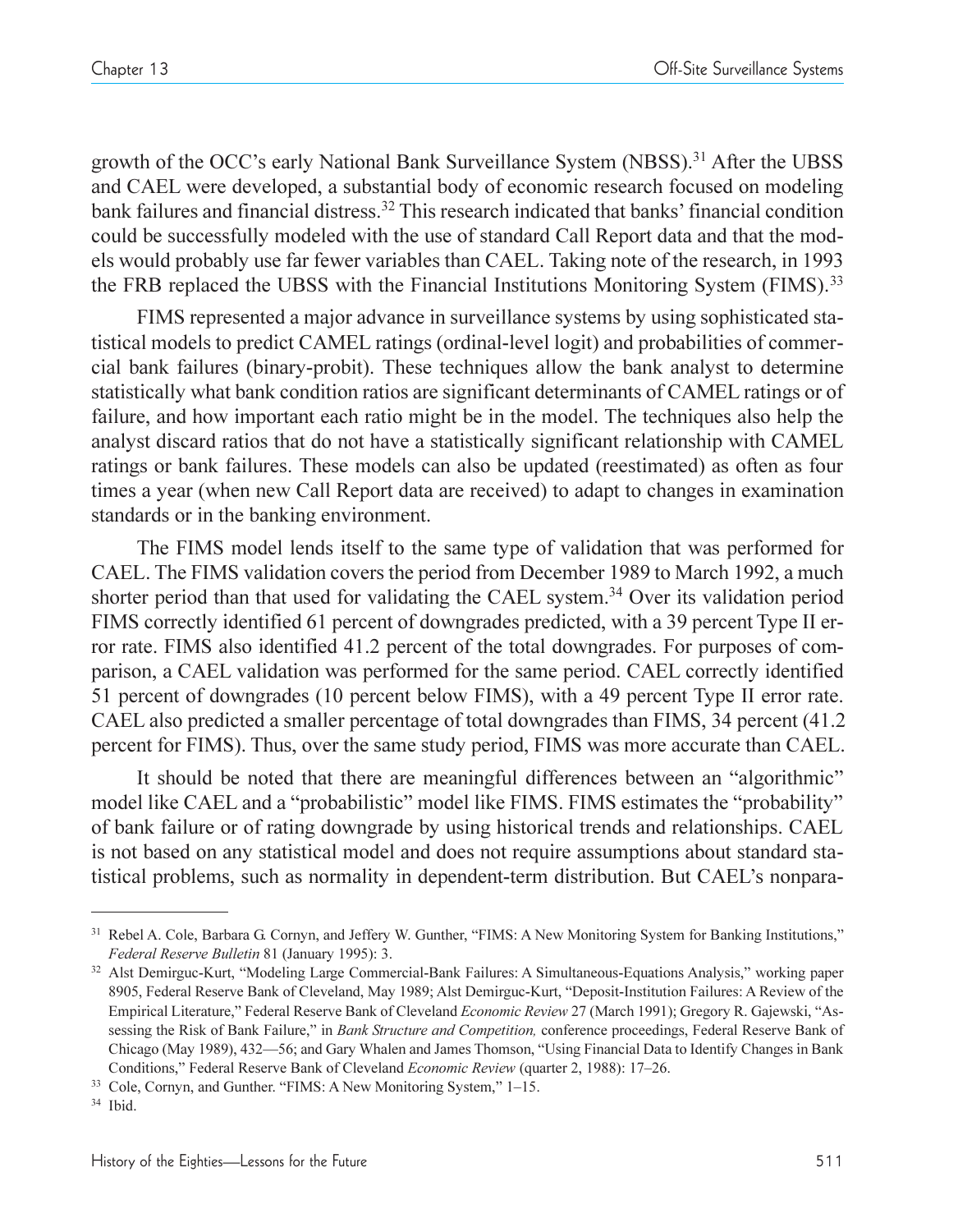metric approach is nonetheless dependent upon historical patterns and is therefore still open to the same weaknesses as probabilistic models. In addition, the Type I and Type II error trade-offs are inherent in all forecasts regardless of estimation method.

After FIMS, the FRB went on to make many improvements to its entire surveillance system. The bank-failure model described in FIMS is no longer in use; the model was reestimated quarterly using the previous two years' data. But as the number of bank failures dramatically decreased through the 1990s, the model became less and less reliable.<sup>35</sup> The FRB then developed a new failure model: a pooled time series model that uses failures for the years 1985 through 1993 to estimate failure probabilities. Building on the original FIMS work, researchers studied a large number of aggregate economic variables (Treasury bond rates, changes in GDP, etc.) to see if they increase the predictive power of either the CAMEL ratings model or the failure model. Although some of the variables were statistically significant, none of them improved the accuracy of the "out-of-sample" predictions of the models. The FRB also continues to develop and use various financial-ratio screens that highlight outlier banks. Currently the ratings model is updated quarterly, and the pooled failed-bank model is updated every two years. All parts of the FRB surveillance system are produced and distributed within three days of final Call Report data.

# The OCC's Surveillance System

The OCC's current off-site surveillance system uses a variety of mainframe and PC applications based on Call Report and UBPR information. Two of the PC systems use artificial intelligence and expert system technology. One of the two takes the UBPR for each national and state-chartered bank and produces an English-language report based on expert financial analysts' experience. The other analyzes the interest-rate risk of each bank based on historical changes, and produces an English-language summary of the findings. Summary scores from both systems provide for trend and systematic analysis across all banks. For national banks, these reports are produced within a day after quarterly Call Report data are final.

# Conclusion

The lessons of the banking crises of the 1980s and the use of off-site monitoring during that period are fairly clear. First, banks that either become financially distressed or fail apparently exhibit identifiable risk characteristics several years in advance of the distress or failure. Second, off-site surveillance systems like those now used by the FRB appear to be reliable and valuable tools when used in conjunction with regular examinations. Finally, ongoing research at each of the federal bank regulatory agencies is warranted. Such research would include regional economic data in the current off-site monitoring models, thereby further enhancing our understanding of the causes of financial distress.

<sup>&</sup>lt;sup>35</sup> The model did not have enough failure "events" for the statistical procedure used to run to a solution.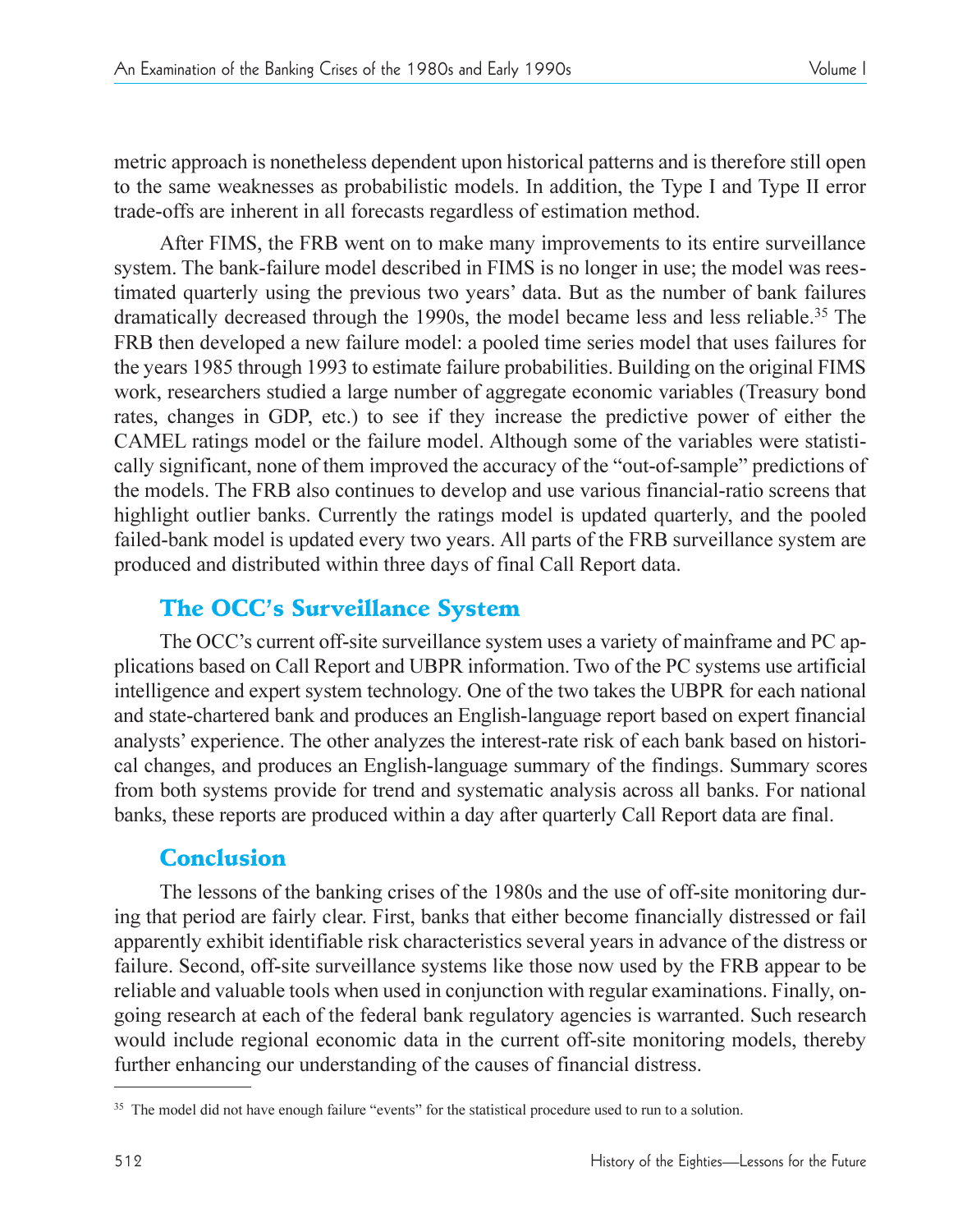# **Appendix A**

The tables in this appendix present a comparison of different factors in predicting bank failures four and five years into the future for the years 1980, 1982, 1984, 1986, and 1988. The banks studied consisted of all banks that were in existence on December 31 of the beginning year (for instance 1980) and either failed four or five years later or never failed. Excluded from the analysis were banks that failed before the fourth or fifth year, banks that were chartered after the beginning period, and banks that failed subsequent to the fifth year.

There is a table for each beginning year of the study, and three groups of banks are shown within each table. The first part of each table contains data from the entire set of banks studied for the particular time period. This analysis (described below) identifies the subset of banks that exhibit the highest risk of bank failure within the universe of banks studied. The second part of the table then repeats the analysis using only the highest-risk subset of banks. The third part of the table takes the remaining banks in the universe (those not identified as the highest risk in the first part of the table) and again repeats the analysis.

Table 13-A.1 compares the different risk factors as predictors of bank failures four and five years forward from 1980. The eight financial ratios that were chosen as risk factors for the analysis are listed across the top of the table. For each ratio, banks are sorted from lowest to highest and divided into five equal portions or quintiles, with banks in quintile 1 supposedly having the lowest risk and those in quintile 5 the highest. By reading across each quintile, one can identify how many banks failed and how many banks never failed for each risk factor. For instance, in the first quintile for Loans to Assets for 1980 (the 20 percent of the banks with the lowest Loans-to-Assets ratio), 20 banks failed either in 1984 or 1985 and 2,415 never failed. The first quintile for Return on Assets (ROA) in 1980 had 39 failed banks four or five years later and 2,396 banks that never failed. The Total row shows that 184 of the banks in existence in 1980 failed either in 1984 or 1985 and that 11,989 banks in existence in 1980 never failed.

Below the Total row are the Chi-Square statistics for the logit regression for each risk factor. The higher the Chi-Square statistic, the better the risk factor is as a predictor of bank failures. In 1980 the Loans-to-Assets ratio is the risk factor with the highest Chi-Square: 99.668. The risk factor with the next-highest score is Loan Growth, with a Chi-Square of 88.352.

The last row is labeled Best Grouping and identifies which set of banks within the highrisk ratio is the best predictor of failure. Obviously banks in quintile 5 had the highest failure rate (88 out of 2,434), but it may be that the best predictor of failure was being a bank in either quintile 4 or quintile 5. To determine which grouping of banks yields the best prediction of failure, four groupings are analyzed: quintile 1 versus quintiles  $2-5$ , quintiles  $1-2$ versus quintiles 35, and so forth. A Chi-Square statistic is calculated on the difference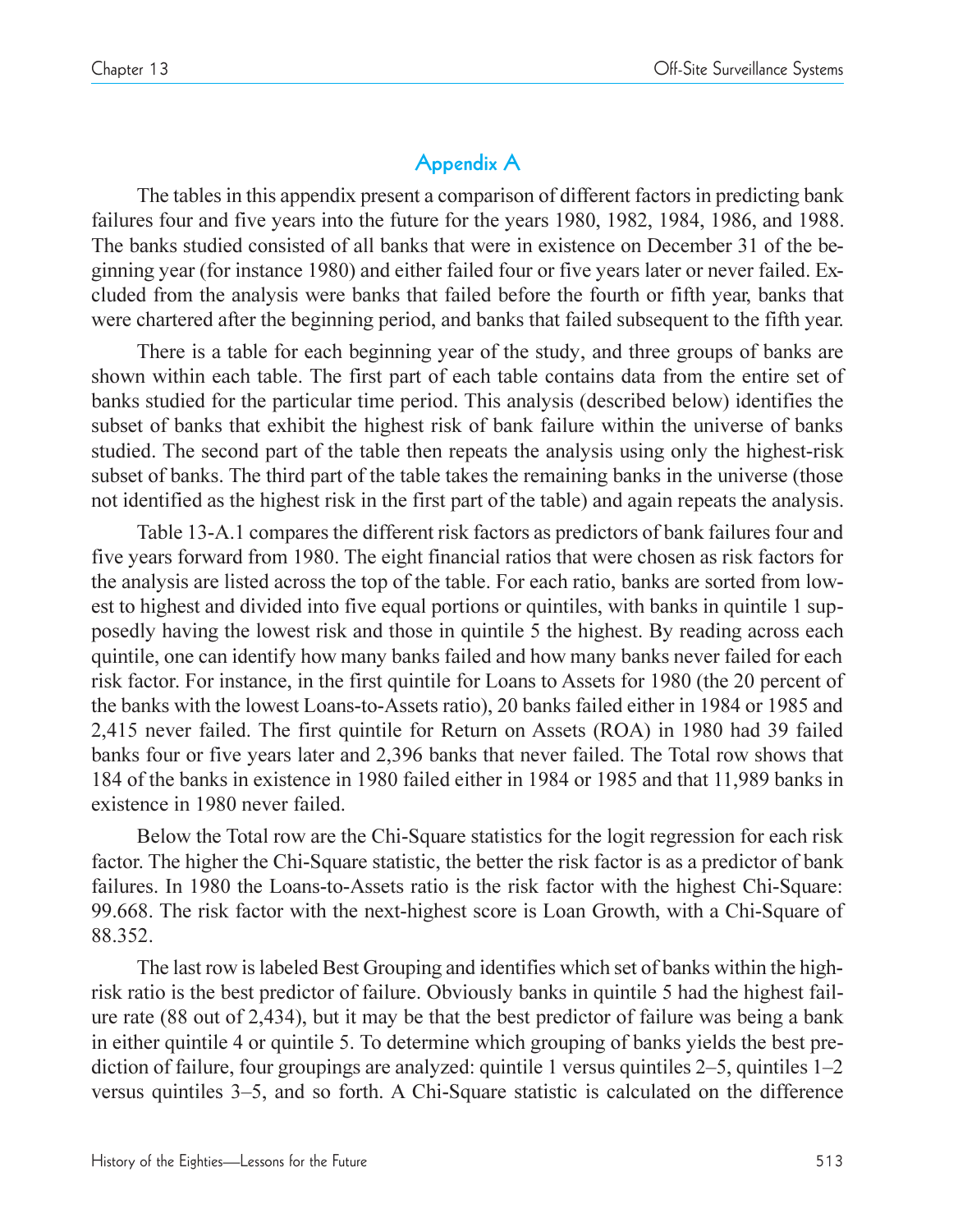between each two groups. The largest Chi-Square indicates the largest difference between the groups, and being in the group with the highest percentage of failures is the best predictor of failure. For the Loans-to-Assets factor, the smallest difference was between quintile 1 and quintiles  $2-5$ , with a Chi-Square of 9.74. The largest difference was between the grouping of quintiles  $1-4$  versus quintile 5, with a Chi-Square of 90.4. Of the 20 percent of the banks in quintile 5, 3.6 percent failed, over three times the failure rate (1 percent) of the other 80 percent of the banks. Thus, in 1980 a bank with a Loans-to-Assets ratio in the highest 20 percent of all banks was the best predictor of failure in 1984 or 1985.

In the next part of the table, banks in the highest-risk grouping (that is, quintile 5 of Loans to Assets) are analyzed to determine if there were additional risk factors that were related significantly to failure. Although the 2,434 highest-risk banks identified so far were all in the top 20 percent of Loans to Assets, they are not uniformly distributed in the highestrisk quintiles of the other risk factors. For example, the 2,434 institutions (88 failures and 2,346 nonfailures) are spread relatively evenly through the Average Salary quintiles but very unevenly through the Interest Yield quintiles, where a large percentage of banks were concentrated in quintiles 4 and 5. Interest Yield would appear to be an excellent predictor of risk, as 78 of the 88 failures (89 percent) are in the fourth and fifth quintiles. However, a very large percentage of all of the high-risk banks (65.3) are in those quintiles, so the prediction may not be as good as it first appears. In fact, the Chi-Square for the best predictor for the Interest Yield is 36.05, the second-highest for the High-Risk Group. The best predictor turned out to be Interest and Fees on Loans and Leases (Chi-Square of 52.22). For this predictor, the best grouping was between quintiles  $1-3$  and quintiles  $4-5$ . A bank in both the top 20 percent of Loans to Assets and the top 40 percent of Interest and Fees to Loans and Leases would have a 7.2 percent probability of failure, twice the rate of being only in the top quintile of Loans to Assets.

The final part of the table is the risk analysis of the banks that were in the lower 80 percent of Loans to Assets. The same procedure that was used for the high-risk banks was followed, and the results are shown in the Low-Risk Group section of table 13-A.1. The variable with the highest Chi-Square statistic (42.61) is Loan Growth. The best grouping was between quintiles  $1-4$  and quintile 5 (Chi-Square of 36.26). In quintile 5, 2.3 percent of banks failed, versus 0.7 percent of the remaining banks.

To summarize, on December 31, 1980 there were 12,173 banks that either failed in 1984 or 1985 or never failed. Of that group, 184 failed four or five years later. Of the risk factors studied, the banks with the highest probability of failure were those in the highest quintile for Loans to Assets and in the highest 40 percent of banks for Interest and Fees on Loans and Leases. For the 80 percent of banks that were not in the High-Risk Group, being in the highest Loan Growth quintile was the best predictor of failure.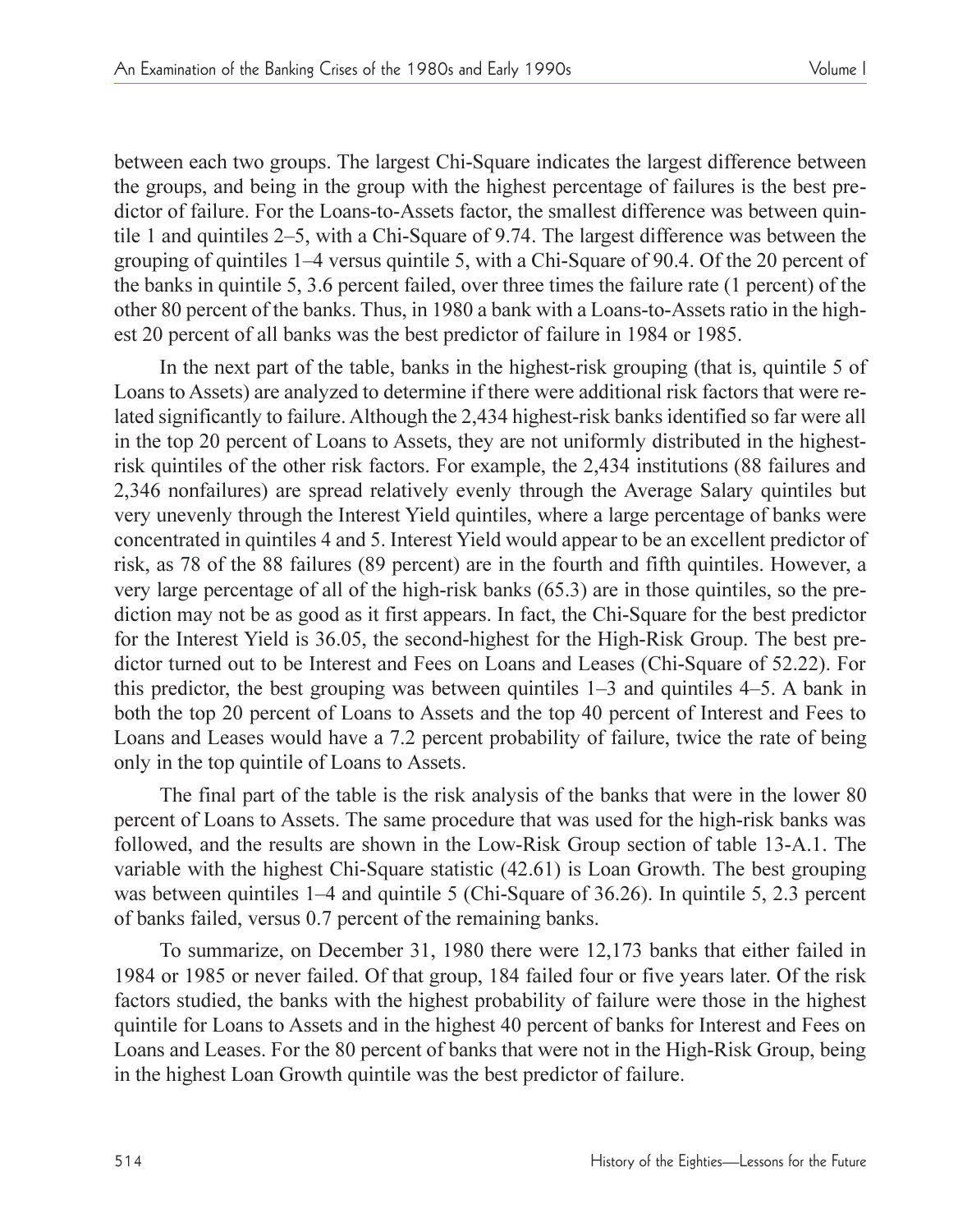| isto <sub>i</sub><br>ry or the |  |
|--------------------------------|--|
| <b>Lighties</b>                |  |
| Lessons for the Futur<br>1     |  |

|                              |                  |                                  |                             |                  |        |                                |          | <b>Comparison of Different Factors in Predicting Bank Failures Four and Five Years Forward, 1980</b> |                     |                                |        |                          |        |                                 |                 |                |
|------------------------------|------------------|----------------------------------|-----------------------------|------------------|--------|--------------------------------|----------|------------------------------------------------------------------------------------------------------|---------------------|--------------------------------|--------|--------------------------|--------|---------------------------------|-----------------|----------------|
|                              |                  | <b>Loans</b> to<br><b>Assets</b> |                             | <b>ROA</b>       |        | Asset<br>Growth                |          | Operating<br><b>Expenses</b>                                                                         |                     | <b>Interest</b><br>Yield       |        | Average<br><b>Salary</b> |        | <b>Int and Fees</b><br>to Loans |                 | Loan<br>Growth |
| Ouintile                     | Failed           | Nonfailed                        | Failed                      | Nonfailed Failed |        | Nonfailed                      |          | Failed Nonfailed                                                                                     | Failed              | Nonfailed                      | Failed | Nonfailed                | Failed | Nonfailed Failed                |                 | Nonfailed      |
|                              |                  |                                  |                             |                  |        |                                |          | <b>All Banks</b>                                                                                     |                     |                                |        |                          |        |                                 |                 |                |
|                              | 20               | 2,415                            | 39                          | 2,396            | 36     | 2,398                          | 25       | 2,409                                                                                                | 23                  | 2,412                          | 45     | 2,390                    | 34     | 2,400                           | 21              | 2,414          |
| $\overline{c}$               | 13               | 2,421                            | 31                          | 2,404            | 16     | 2,419                          | 20       | 2,414                                                                                                | 17                  | 2,418                          | 19     | 2,416                    | 14     | 2,421                           | 13              | 2,421          |
| 3                            | 25               | 2,410                            | 24                          | 2,410            | 32     | 2,403                          | 36       | 2,399                                                                                                | 18                  | 2,416                          | 38     | 2,397                    | 30     | 2,405                           | 29              | 2,406          |
| $\overline{4}$               | 38               | 2,397                            | 36                          | 2,399            | 34     | 2,400                          | 36       | 2,399                                                                                                | 44                  | 2,390                          | 30     | 2,403                    | 52     | 2,383                           | 36              | 2,399          |
| 5                            | 88               | $2.346*$                         | 54                          | 2,380            | 66     | 2,369                          | 67       | 2,368                                                                                                | 82                  | 2,353                          | 52     | 2,383                    | 54     | 2,380                           | 85              | 2,349          |
| <b>Total</b>                 | 184              | 11,989                           | 184                         | 11,989           | 184    | 11,989                         | 184      | 11,989                                                                                               | 184                 | 11,989                         | 184    | 11,989                   | 184    | 11,989                          | 184             | 11,989         |
| Chi-Square                   |                  | 99.668                           |                             | 13.769           |        | 36.323                         | 36.803   |                                                                                                      |                     | 83.604                         |        | 18.274                   | 30.382 |                                 |                 | 88.352         |
| <b>Best Grouping</b>         |                  |                                  | $(1 \text{ vs } 2-5)$ 9.740 |                  |        | $(1-2 \text{ vs } 3-5)$ 37.895 |          |                                                                                                      |                     | $(1-3 \text{ vs } 4-5)$ 63.140 |        |                          |        | $(1-4 \text{ vs } 5)$ 90.404    |                 |                |
|                              |                  |                                  |                             |                  |        |                                |          |                                                                                                      |                     |                                |        |                          |        |                                 |                 |                |
|                              | $\boldsymbol{0}$ | $\mathbf{0}$                     | 28                          | 356              | 20     | 557                            |          | <b>High-Risk Group</b><br>449                                                                        | 3                   | 135                            | 16     | 435                      | $\tau$ | 657                             |                 | 158            |
| 1                            | $\mathbf{0}$     | $\mathbf{0}$                     | 15                          | 374              | 9      | 560                            | 11<br>11 | 401                                                                                                  |                     | 279                            | 9      | 490                      | 5      | 489                             | 3<br>6          |                |
| $\sqrt{2}$<br>$\overline{3}$ | $\mathbf{0}$     | $\mathbf{0}$                     | 11                          | 462              | 14     | 476                            | 14       | 452                                                                                                  | $\overline{4}$<br>3 | 438                            | 17     | 488                      | 18     | 453                             | 15              | 345<br>517     |
| $\overline{4}$               | $\boldsymbol{0}$ | $\theta$                         | 16                          | 486              | 18     | 410                            | 18       | 497                                                                                                  | 19                  | 620                            | 13     | 478                      | 30     | $406*$                          | 19              | 660            |
| 5                            | 88               | 2,346                            | 18                          | 668              | 27     | 343                            | 34       | 547                                                                                                  | 59                  | 874                            | 33     | 455                      | 28     | $341*$                          | 45              |                |
| <b>Total</b>                 | 88               | 2,346                            | 88                          | 2,346            | 88     | 2,346                          | 88       | 2,346                                                                                                | 88                  | 2,346                          | 88     | 2,346                    | 88     | 2,346                           | 88              | 666<br>2,346   |
|                              |                  |                                  |                             |                  |        |                                |          |                                                                                                      |                     |                                |        |                          |        |                                 |                 |                |
| Chi-Square                   |                  |                                  |                             | 19.415           |        | 22.420                         | 11.896   |                                                                                                      |                     | 36.057                         |        | 19.984                   | 52.216 |                                 |                 | 22.371         |
| <b>Best Grouping</b>         |                  | $(1 \text{ vs } 2-5)$ 17.189     |                             |                  |        | $(1-2 \text{ vs } 3-5)$ 42.167 |          |                                                                                                      |                     | $(1-3 \text{ vs } 4-5)$ 44.473 |        |                          |        | $(1-4 \text{ vs } 5)$ 19.681    |                 |                |
|                              |                  |                                  |                             |                  |        |                                |          | <b>Low-Risk Group</b>                                                                                |                     |                                |        |                          |        |                                 |                 |                |
| 1                            | 20               | 2,415                            | 11                          | 2,040            | 16     | 1,841                          | 14       | 1,960                                                                                                | 20                  | 2,277                          | 29     | 1,955                    | 27     | 1,743                           | 18              | 2,256          |
| $\sqrt{2}$                   | 13               | 2,421                            | 16                          | 2,030            | $\tau$ | 1,859                          | 9        | 2,013                                                                                                | 13                  | 2,139                          | 10     | 1,926                    | 9      | 1,932                           | $7\phantom{.0}$ | 2,076          |
| 3                            | 25               | 2,410                            | 13                          | 1,948            | 18     | 1,927                          | 22       | 1,947                                                                                                | 15                  | 1,978                          | 21     | 1,909                    | 12     | 1,952                           | 14              | 1,889          |
| $\overline{4}$               | 38               | 2,397                            | 20                          | 1,913            | 16     | 1,990                          | 18       | 1,902                                                                                                | 25                  | 1,770                          | 17     | 1,925                    | 22     | 1,977                           | 17              | 1,739          |
| 5                            | $\mathbf{0}$     | $\overline{0}$                   | 36                          | 1,712            | 39     | 2,026                          | 33       | 1,821                                                                                                | 23                  | 1,479                          | 19     | 1,928                    | 26     | 2,039                           | 40              | $1,683+$       |
| <b>Total</b>                 | 96               | 9,643                            | 96                          | 9,643            | 96     | 9,643                          | 96       | 9,643                                                                                                | 96                  | 9,643                          | 96     | 9,643                    | 96     | 9,643                           | 96              | 9,643          |
| Chi-Square                   |                  |                                  |                             | 27.905           |        | 25.469                         | 19.978   |                                                                                                      |                     | 12.260                         |        | 9.423                    | 15.379 |                                 |                 | 42.611         |
|                              |                  |                                  |                             |                  |        |                                |          |                                                                                                      |                     |                                |        |                          |        |                                 |                 |                |
| <b>Best Grouping</b>         |                  |                                  | $(1 \text{ vs } 2-5)$ 1.146 |                  |        | $(1-2 \text{ vs } 3-5)$ 13.71  |          |                                                                                                      |                     | $(1-3 \text{ vs } 4-5)$ 23.62  |        |                          |        | $(1-4 \text{ vs } 5)$ 38.26     |                 |                |

**Table 13-A.1**

\*Quintile that is best predictor of failure.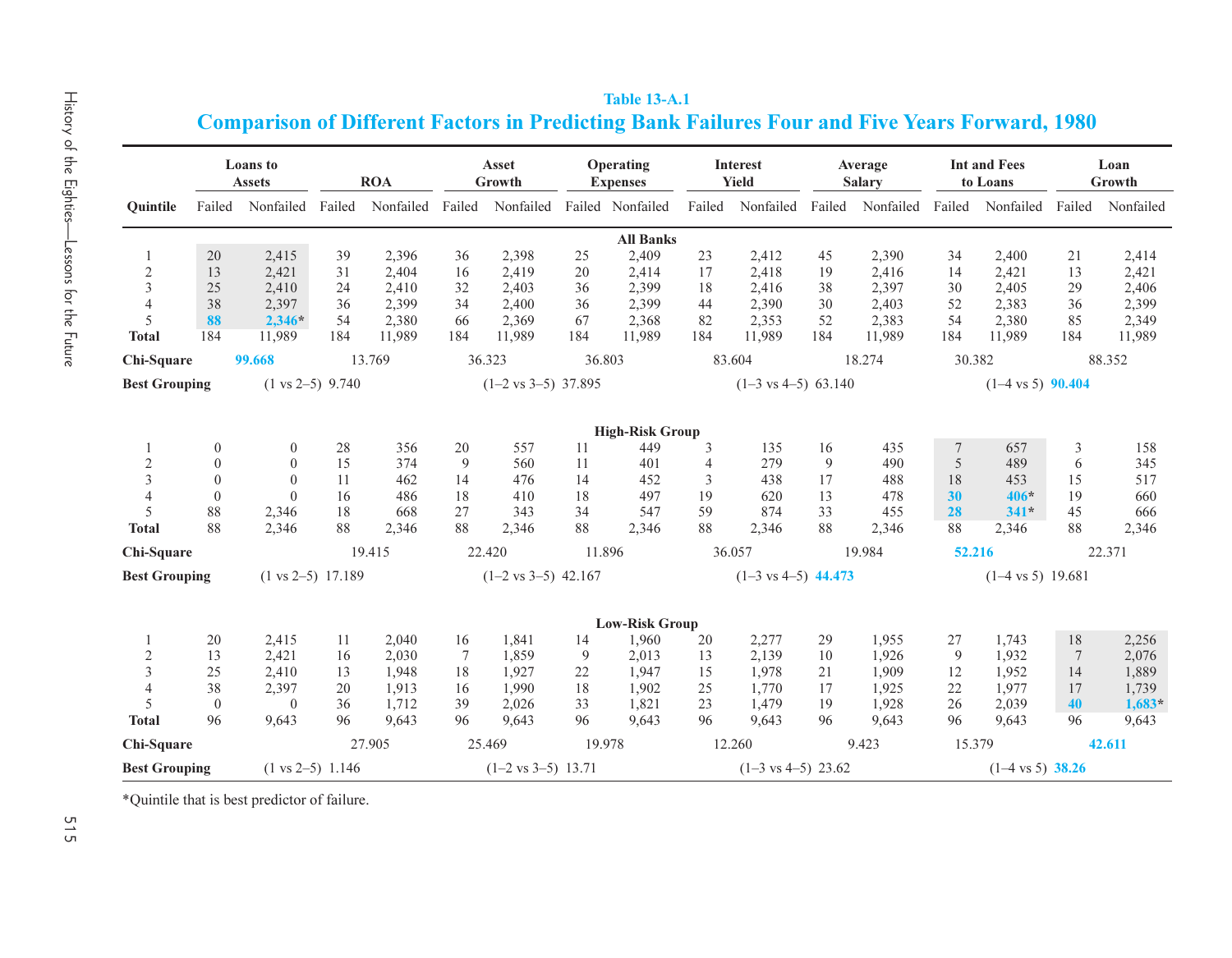|                      |              | Loans to<br><b>Assets</b>                                           |     | <b>ROA</b> |        | Asset<br>Growth                 |        | Operating<br><b>Expenses</b>   |        | Interest<br>Yield               |     | Average<br><b>Salary</b> |        | <b>Int and Fees</b><br>to Loans |        | Loan<br>Growth |
|----------------------|--------------|---------------------------------------------------------------------|-----|------------|--------|---------------------------------|--------|--------------------------------|--------|---------------------------------|-----|--------------------------|--------|---------------------------------|--------|----------------|
| Ouintile             |              | Failed Nonfailed Failed Nonfailed Failed Nonfailed Failed Nonfailed |     |            |        |                                 |        |                                | Failed | Nonfailed                       |     | Failed Nonfailed         | Failed | Nonfailed                       | Failed | Nonfailed      |
|                      |              |                                                                     |     |            |        |                                 |        | <b>All Banks</b>               |        |                                 |     |                          |        |                                 |        |                |
| 1                    | 8            | 2,363                                                               | 54  | 2,318      | 63     | 2,306                           | 37     | 2,333                          | 24     | 2,345                           | 54  | 2,317                    | 29     | 2,340                           | 25     | 2,345          |
| $\sqrt{2}$           | 25           | 2,347                                                               | 55  | 2,316      | 47     | 2,325                           | 49     | 2,322                          | 20     | 2,353                           | 45  | 2,326                    | 27     | 2,345                           | 23     | 2,348          |
| 3                    | 36           | 2,333                                                               | 50  | 2,323      | 40     | 2,331                           | 45     | 2,326                          | 33     | 2,338                           | 45  | 2,328                    | 52     | 2,318                           | 33     | 2,339          |
| $\overline{4}$       | 62           | 2,311                                                               | 53  | 2,319      | 56     | 2,317                           | 62     | 2,311                          | 58     | 2,314                           | 63  | 2,307                    | 76     | 2,296                           | 88     | 2,285          |
| 5                    | 160          | $2,212+$                                                            | 79  | 2,290      | 85     | 2,287                           | 98     | 2,274                          | 156    | 2,216                           | 84  | 2,288                    | 107    | 2,267                           | 122    | 2,249          |
| <b>Total</b>         | 291          | 11,566                                                              | 291 | 11,566     | 291    | 11,566                          | 291    | 11,566                         | 291    | 11,566                          | 291 | 11,566                   | 291    | 11,566                          | 291    | 11,566         |
| Chi-Square           |              | 255.143                                                             |     | 9.838      |        | 21.183                          | 40.572 |                                |        | 225.857                         |     | 18.58                    | 80.164 |                                 |        | 139.722        |
| <b>Best Grouping</b> |              | $(1 \text{ vs } 2-5)$ 55.472                                        |     |            |        | $(1-2 \text{ vs } 3-5)$ 102.109 |        |                                |        | $(1-3 \text{ vs } 4-5)$ 163.495 |     |                          |        | $(1-4 \text{ vs } 5)$ 227.845   |        |                |
|                      |              |                                                                     |     |            |        |                                 |        |                                |        |                                 |     |                          |        |                                 |        |                |
|                      |              |                                                                     |     |            |        |                                 |        | <b>High-Risk Group</b>         |        |                                 |     |                          |        |                                 |        |                |
| 1                    | $\mathbf{0}$ | $\mathbf{0}$                                                        | 31  | 359        | 33     | 582                             | 18     | 381                            | 7      | 161                             | 26  | 391                      | 9      | 524                             | 9      | 195            |
| $\sqrt{2}$           | $\mathbf{0}$ | $\Omega$                                                            | 29  | 369        | 26     | 445                             | 21     | 333                            | $\tau$ | 275                             | 25  | 439                      | 18     | 458                             | 13     | 331            |
| 3                    | $\mathbf{0}$ | $\mathbf{0}$                                                        | 32  | 391        | 19     | 398                             | 28     | 393                            | 13     | 376                             | 24  | 501                      | 30     | 443                             | 14     | 436            |
| $\overline{4}$       | $\mathbf{0}$ | $\mathbf{0}$                                                        | 24  | 395        | 39     | 352                             | 42     | 460                            | 30     | 542                             | 39  | 436                      | 50     | $456*$                          | 55     | 585            |
| 5                    | 160          | 2,212                                                               | 44  | 698        | 43     | 435                             | 51     | 645                            | 103    | 858                             | 46  | 445                      | 53     | $331*$                          | 69     | 665            |
| <b>Total</b>         | 160          | 2,212                                                               | 160 | 2,212      | 160    | 2,212                           | 160    | 2,212                          | 160    | 2,212                           | 160 | 2,212                    | 160    | 2,212                           | 160    | 2,212          |
| Chi-Square           |              |                                                                     |     | 3.009      | 16.491 |                                 | 6.016  |                                | 43.245 |                                 |     | 12.469                   | 66.747 |                                 |        | 27.729         |
| <b>Best Grouping</b> |              | $(1 \text{ vs } 2-5)$ 27.947                                        |     |            |        | $(1-2 \text{ vs } 3-5)$ 46.228  |        |                                |        | $(1-3 \text{ vs } 4-5)$ 52.778  |     |                          |        | $(1-4 \text{ vs } 5)$ 36.207    |        |                |
|                      |              |                                                                     |     |            |        |                                 |        |                                |        |                                 |     |                          |        |                                 |        |                |
| 1                    | 8            | 2,363                                                               | 23  | 1,724      | 30     | 1,724                           | 19     | <b>Low-Risk Group</b><br>1,952 | 17     | 2,184                           | 28  | 1926                     | 20     | 1,816                           | 16     | 2,150          |
|                      | 25           | 2,347                                                               | 26  | 1,880      | 21     | 1,880                           | 28     | 1,989                          |        | 2,078                           | 20  | 1887                     | 9      | 1,887                           | 10     | 2,017          |
| $\mathbf{2}$         |              |                                                                     |     |            |        |                                 |        |                                | 13     |                                 |     |                          |        |                                 |        |                |
| 3                    | 36           | 2,333                                                               | 18  | 1,933      | 21     | 1,933                           | 17     | 1,933                          | 20     | 1,962                           | 21  | 1827                     | 22     | 1,875                           | 19     | 1,903          |
| $\overline{4}$       | 62           | 2,311                                                               | 29  | 1,965      | 17     | 1,965                           | 20     | 1,851                          | 28     | 1,772                           | 24  | 1871                     | 26     | 1,840                           | 33     | 1,700          |
| 5                    | $\mathbf{0}$ | $\mathbf{0}$                                                        | 35  | 1,852      | 42     | 1,852                           | 47     | 1,629                          | 53     | $1,358$ *                       | 38  | 1843                     | 54     | 1,936                           | 53     | 1,584          |
| <b>Total</b>         | 131          | 9,354                                                               | 131 | 9,354      | 131    | 9,354                           | 131    | 9,354                          | 131    | 9,354                           | 131 | 9354                     | 131    | 9,354                           | 131    | 9,354          |
| Chi-Square           |              |                                                                     |     | 11.009     | 17.524 |                                 | 32.494 |                                |        | 75.695                          |     | 8.221                    | 39.209 |                                 |        | 65.372         |
| <b>Best Grouping</b> |              | $(1 \text{ vs } 2-5)$ 7.7978                                        |     |            |        | $(1-2 \text{ vs } 3-5)$ 26.783  |        |                                |        | $(1-3 \text{ vs } 4-5)$ 46.436  |     |                          |        | $(1-4 \text{ vs } 5)$ 68.628    |        |                |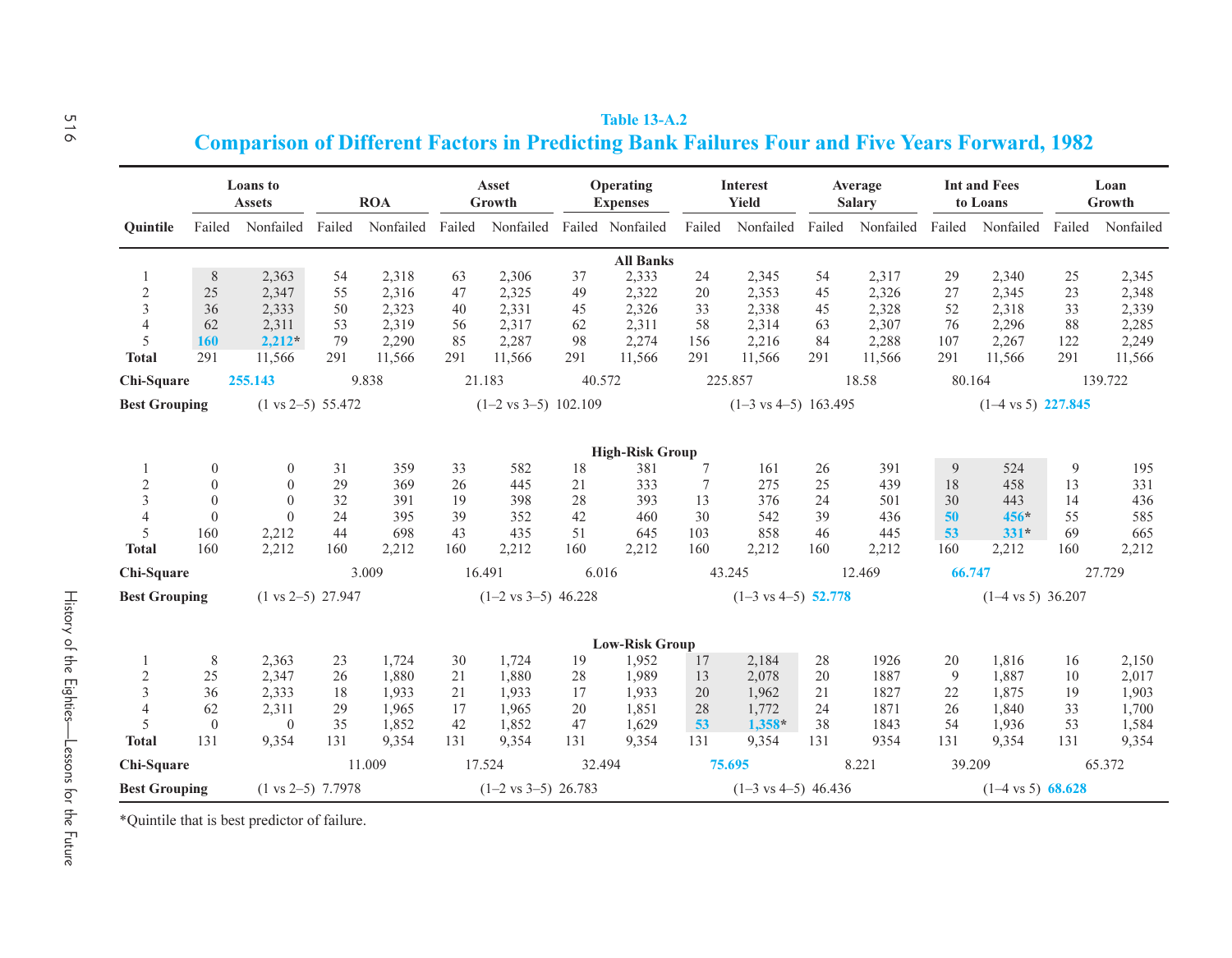|                      |                  | <b>Loans</b> to<br><b>Assets</b> |                             | <b>ROA</b>           |     | Asset<br>Growth                 |        | Operating<br><b>Expenses</b> |         | Interest<br>Yield               |     | Average<br><b>Salary</b> |        | <b>Int and Fees</b><br>to Loans |     | Loan<br>Growth   |
|----------------------|------------------|----------------------------------|-----------------------------|----------------------|-----|---------------------------------|--------|------------------------------|---------|---------------------------------|-----|--------------------------|--------|---------------------------------|-----|------------------|
| Ouintile             |                  | Failed Nonfailed                 |                             | Failed Nonfailed     |     | Failed Nonfailed                |        | Failed Nonfailed             | Failed  | Nonfailed Failed Nonfailed      |     |                          |        | Failed Nonfailed                |     | Failed Nonfailed |
|                      |                  |                                  |                             |                      |     |                                 |        | <b>All Banks</b>             |         |                                 |     |                          |        |                                 |     |                  |
| 1                    | 11               | 2287                             | 44                          | 2,255                | 90  | 2,200                           | 34     | 2,260                        | 42      | 2,254                           | 45  | 2,250                    | 61     | 2,233                           | 64  | 2,227            |
| $\overline{2}$       | 22               | 2276                             | 34                          | 2,263                | 36  | 2,260                           | 33     | 2,264                        | 34      | 2,263                           | 55  | 2,241                    | 53     | 2,244                           | 39  | 2,256            |
| 3                    | 47               | 2249                             | 42                          | 2,257                | 35  | 2,264                           | 60     | 2,239                        | 47      | 2,251                           | 62  | 2,233                    | 58     | 2,240                           | 44  | 2,255            |
| $\overline{4}$       | 64               | 2231                             | 75                          | 2,222                | 39  | 2,258                           | 88     | 2,209                        | 71      | 2,222                           | 84  | 2,210                    | 66     | 2,229                           | 51  | 2,246            |
| 5                    | 188              | $2104*$                          | 137                         | 2,150                | 132 | 2,165                           | 117    | 2,175                        | 138     | 2,157                           | 86  | 2,213                    | 94     | 2,201                           | 134 | 2,163            |
| <b>Total</b>         | 332              | 11147                            | 332                         | 11,147               | 332 | 11,147                          | 332    | 11,147                       | 332     | 11,147                          | 332 | 11,147                   | 332    | 11,147                          | 332 | 11,147           |
| Chi-Square           |                  | 314.339                          |                             | 112.728              |     | 116.781                         | 81.377 |                              | 111.339 |                                 |     | 20.134                   | 16.192 |                                 |     | 93.997           |
| <b>Best Grouping</b> |                  | $(1 \text{ vs } 2-5)$ 59.593     |                             |                      |     | $(1-2 \text{ vs } 3-5)$ 129.011 |        |                              |         | $(1-3 \text{ vs } 4-5)$ 184.104 |     |                          |        | $(1-4 \text{ vs } 5)$ 287.196   |     |                  |
|                      |                  |                                  |                             |                      |     |                                 |        | <b>High-Risk Group</b>       |         |                                 |     |                          |        |                                 |     |                  |
| -1                   | $\boldsymbol{0}$ | $\mathbf{0}$                     | 26                          | 298                  | 42  | 376                             | 16     | 302                          | 21      | 230                             | 24  | 405                      | 34     | 522                             | 23  | 206              |
| $\overline{2}$       | $\mathbf{0}$     | $\mathbf{0}$                     | 19                          | 351                  | 14  | 317                             | 20     | 323                          | 13      | 249                             | 31  | 441                      | 33     | 414                             | 15  | 313              |
| $\overline{3}$       | $\boldsymbol{0}$ | $\mathbf{0}$                     | 25                          | 417                  | 17  | 369                             | 35     | 366                          | 23      | 324                             | 35  | 401                      | 38     | 423                             | 24  | 411              |
| $\overline{4}$       | $\mathbf{0}$     | $\theta$                         | 46                          | 466                  | 22  | 399                             | 49     | 476                          | 47      | 480                             | 45  | 428                      | 42     | 410                             | 27  | 505              |
|                      |                  |                                  |                             |                      |     |                                 |        |                              |         |                                 |     |                          |        |                                 | 99  |                  |
| 5                    | 188              | 2,104                            | 72                          | 572                  | 93  | $643*$                          | 68     | 637                          | 84      | 821                             | 53  | 429                      | 41     | 335                             |     | 669              |
| <b>Total</b>         | 188              | 2,104                            | 188                         | 2,104                | 188 | 2,104                           | 188    | 2,104                        | 188     | 2,104                           | 188 | 2,104                    | 188    | 2,104                           | 188 | 2,104            |
| Chi-Square           |                  |                                  |                             | 16.442               |     | 40.392                          | 9.797  |                              | 6.564   |                                 |     | 11.643                   | 7.975  |                                 |     | 40.262           |
| <b>Best Grouping</b> |                  |                                  | $(1 \text{ vs } 2-5)$ 2.312 |                      |     | $(1-2 \text{ vs } 3-5)$ 0.778   |        |                              |         | $(1-3 \text{ vs } 4-5)$ 9.363   |     |                          |        | $(1-4 \text{ vs } 5)$ 28.061    |     |                  |
|                      |                  |                                  |                             |                      |     |                                 |        | <b>Low-Risk Group</b>        |         |                                 |     |                          |        |                                 |     |                  |
| 1                    | 11               | 2,287                            | 18                          | 1,957                | 48  | 1,824                           | 18     | 1,958                        | 21      | 2,024                           | 21  | 1,845                    | 27     | 1,711                           | 41  | 2,021            |
| $\sqrt{2}$           | 22               | 2,276                            | 15                          | 1,912                | 22  | 1,943                           | 13     | 1,941                        | 21      | 2,014                           | 24  | 1,800                    | 20     | 1,830                           | 24  | 1,943            |
| $\overline{3}$       | 47               | 2,249                            | 17                          | 1,840                | 18  | 1,895                           | 25     | 1,873                        | 24      | 1,927                           | 27  | 1,832                    | 20     | 1,817                           | 20  | 1,844            |
| $\overline{4}$       | 64               | 2,231                            | 29                          | 1,756                | 17  | 1,859                           | 39     | 1,733                        | 24      | 1.742                           | 39  | 1,782                    | 24     | 1,819                           | 24  | 1,741            |
| 5                    | $\mathbf{0}$     | $\mathbf{0}$                     | 65                          | $1,578$ <sup>*</sup> | 39  | 1,522                           | 49     | 1,538                        | 54      | 1,336                           | 33  | 1,784                    | 53     | 1,866                           | 35  | 1,494            |
| <b>Total</b>         | 144              | 9,043                            | 144                         | 9,043                | 144 | 9,043                           | 144    | 9,043                        | 144     | 9,043                           | 144 | 9,043                    | 144    | 9,043                           | 144 | 9,043            |
| Chi-Square           |                  |                                  |                             | 79.204               |     | 33.559                          | 44.975 |                              | 57.976  |                                 |     | 7.892                    | 24.152 |                                 |     | 12.514           |
| <b>Best Grouping</b> |                  | $(1 \text{ vs } 2-5)$ 73.962     |                             |                      |     | $(1-2 \text{ vs } 3-5)$ 22.899  |        |                              |         | $(1-3 \text{ vs } 4-5)$ 48.909  |     |                          |        | $(1-4 \text{ vs } 5)$ 73.962    |     |                  |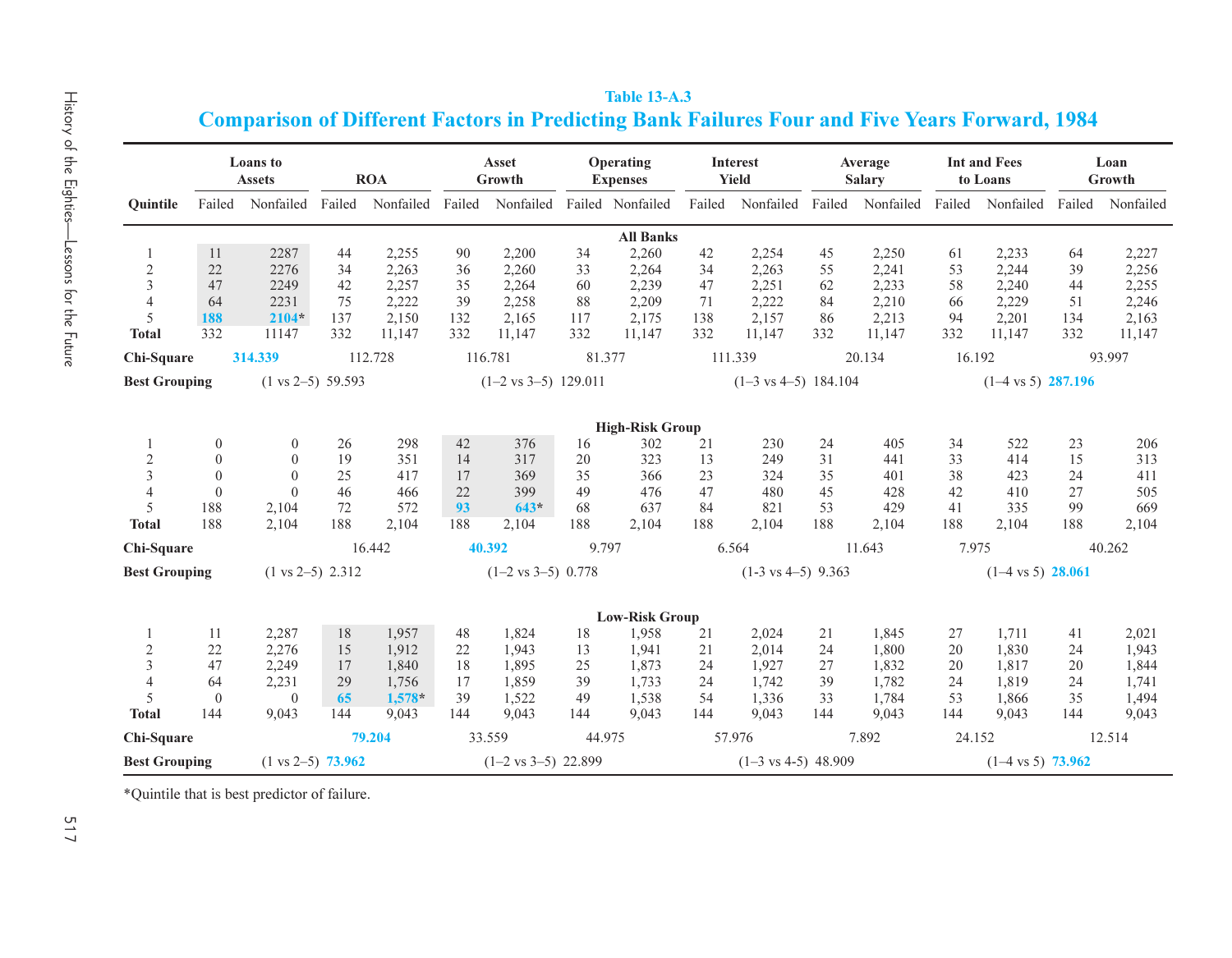|                      |                  | Loans to<br><b>Assets</b>    | <b>ROA</b>      |                  |     | Asset<br>Growth                   |         | Operating<br><b>Expenses</b> |        | Interest<br>Yield               | Average<br><b>Salary</b> |                  | <b>Int and Fees</b><br>to Loans |                               |                  | Loan<br>Growth |  |
|----------------------|------------------|------------------------------|-----------------|------------------|-----|-----------------------------------|---------|------------------------------|--------|---------------------------------|--------------------------|------------------|---------------------------------|-------------------------------|------------------|----------------|--|
| Ouintile             |                  | Failed Nonfailed             |                 | Failed Nonfailed |     | Failed Nonfailed Failed Nonfailed |         |                              | Failed | Nonfailed                       |                          | Failed Nonfailed |                                 | Failed Nonfailed              | Failed Nonfailed |                |  |
|                      |                  |                              |                 |                  |     |                                   |         | <b>All Banks</b>             |        |                                 |                          |                  |                                 |                               |                  |                |  |
| 1                    | $\overline{7}$   | 2,247                        | 18              | 2,237            | 66  | 2,171                             | 32      | 2,220                        | 53     | 2,195                           | 40                       | 2,208            | 72                              | 2,175                         | 47               | 2,190          |  |
| $\sqrt{2}$           | 14               | 2,239                        | 25              | 2,229            | 31  | 2,219                             | 25      | 2,228                        | 28     | 2,222                           | 33                       | 2,216            | 50                              | 2,200                         | 33               | 2,214          |  |
| 3                    | 26               | 2,221                        | 29              | 2,225            | 27  | 2,225                             | 29      | 2,219                        | 38     | 2,216                           | 55                       | 2,191            | 43                              | 2,208                         | 40               | 2,213          |  |
| $\overline{4}$       | 61               | 2,187                        | 50              | 2,202            | 28  | 2,225                             | 47      | 2,204                        | 46     | 2,204                           | 43                       | 2,204            | 45                              | 2,202                         | 43               | 2,211          |  |
| 5                    | 145              | $2,099*$                     | 131             | 2,100            | 101 | 2,153                             | 120     | 2,122                        | 88     | 2,156                           | 82                       | 2,174            | 43                              | 2,208                         | 90               | 2,165          |  |
| <b>Total</b>         | 253              | 10,993                       | 253             | 10,993           | 253 | 10,993                            | 253     | 10,993                       | 253    | 10,993                          | 253                      | 10,993           | 253                             | 10,993                        | 253              | 10,993         |  |
| Chi-Square           |                  | 261.134                      |                 | 177.554          |     | 85.494                            | 128.176 |                              | 42.67  |                                 |                          | 29.761           | 12.301                          |                               |                  | 41.059         |  |
| <b>Best Grouping</b> |                  | $(1 \text{ vs } 2-5)$ 48.202 |                 |                  |     | $(1-2 \text{ vs } 3-5)$ 108.822   |         |                              |        | $(1-3 \text{ vs } 4-5)$ 185.640 |                          |                  |                                 | $(1-4 \text{ vs } 5)$ 225.957 |                  |                |  |
|                      |                  |                              |                 |                  |     |                                   |         | <b>High-Risk Group</b>       |        |                                 |                          |                  |                                 |                               |                  |                |  |
| 1                    | $\boldsymbol{0}$ | $\boldsymbol{0}$             | 10              | 311              | 38  | 360                               | 16      | 299                          | 22     | 305                             | 21                       | 421              | 50                              | 701                           | 23               | 158            |  |
| $\mathfrak{2}$       | $\mathbf{0}$     | $\mathbf{0}$                 | 18              | 409              | 15  | 273                               | 14      | 295                          | 11     | 306                             | 21                       | 417              | 30                              | 472                           | 17               | 223            |  |
| $\overline{3}$       | $\mathbf{0}$     | $\mathbf{0}$                 | 18              | 440              | 15  | 296                               | 21      | 374                          | 30     | 318                             | 29                       | 450              | 24                              | 377                           | 22               | 364            |  |
| $\overline{4}$       | $\overline{0}$   | $\theta$                     | 30              | 433              | 14  | 470                               | 26      | 470                          | 26     | 410                             | 23                       | 402              | 23                              | 280                           | 26               | 559            |  |
| 5                    | 145              | 2,099                        | 69              | $506*$           | 63  | 700                               | 68      | 661                          | 56     | 760                             | 51                       | 409              | 18                              | 269                           | 57               | 795            |  |
| <b>Total</b>         | 145              | 2,099                        | 145             | 2,099            | 145 | 2,099                             | 145     | 2,099                        | 145    | 2,099                           | 145                      | 2,099            | 145                             | 2,099                         | 145              | 2,099          |  |
| Chi-Square           |                  |                              |                 | 43.549           |     | 22.670                            | 14.888  |                              | 7.813  |                                 |                          | 21.342           | 1.051                           |                               |                  | 16.217         |  |
| <b>Best Grouping</b> |                  | $(1 \text{ vs } 2-5)$ 6.940  |                 |                  |     | $(1-2 \text{ vs } 3-5)$ 13.717    |         |                              |        | $(1-3 \text{ vs } 4-5)$ 30.233  |                          |                  |                                 | $(1-4 \text{ vs } 5)$ 39.067  |                  |                |  |
|                      |                  |                              |                 |                  |     |                                   |         |                              |        |                                 |                          |                  |                                 |                               |                  |                |  |
|                      |                  |                              |                 |                  |     |                                   |         | <b>Low-Risk Group</b>        |        |                                 |                          |                  |                                 |                               |                  |                |  |
| 1                    | 7                | 2247                         | 8               | 1,926            | 28  | 1,811                             | 16      | 1,921                        | 31     | 1,890                           | 19                       | 1,787            | 22                              | 1,474                         | 24               | 2,032          |  |
| $\sqrt{2}$           | 14               | 2239                         | $7\phantom{.0}$ | 1,820            | 16  | 1,946                             | 11      | 1,933                        | 17     | 1,916                           | 12                       | 1,799            | 20                              | 1,728                         | 16               | 1,991          |  |
| $\overline{3}$       | 26               | 2221                         | 11              | 1,785            | 12  | 1,929                             | 8       | 1,845                        | 8      | 1,898                           | 26                       | 1,741            | 19                              | 1,831                         | 18               | 1,849          |  |
| $\overline{4}$       | 61               | 2187                         | 20              | 1,769            | 14  | 1,755                             | 21      | 1,734                        | 20     | 1,794                           | 20                       | 1,802            | 22                              | 1,922                         | 17               | 1,652          |  |
| 5                    | $\mathbf{0}$     | $\mathbf{0}$                 | 62              | $1,594*$         | 38  | 1,453                             | 52      | 1,461                        | 32     | 1,396                           | 31                       | 1,765            | 25                              | 1,939                         | 33               | 1,370          |  |
| <b>Total</b>         | 108              | 8894                         | 108             | 8,894            | 108 | 8,894                             | 108     | 8,894                        | 108    | 8,894                           | 108                      | 8,894            | 108                             | 8,894                         | 108              | 8,894          |  |
| Chi-Square           |                  |                              |                 | 116.120          |     | 34.973                            | 81.976  |                              | 27.438 |                                 |                          | 10.198           | 1.602                           |                               |                  | 19.816         |  |
| <b>Best Grouping</b> |                  | $(1 \text{ vs } 2-5)$ 12.841 |                 |                  |     | $(1-2 \text{ vs } 3-5)$ 34.958    |         |                              |        | $(1-3 \text{ vs } 4-5)$ 65.614  |                          |                  |                                 | $(1-4 \text{ vs } 5)$ 110.775 |                  |                |  |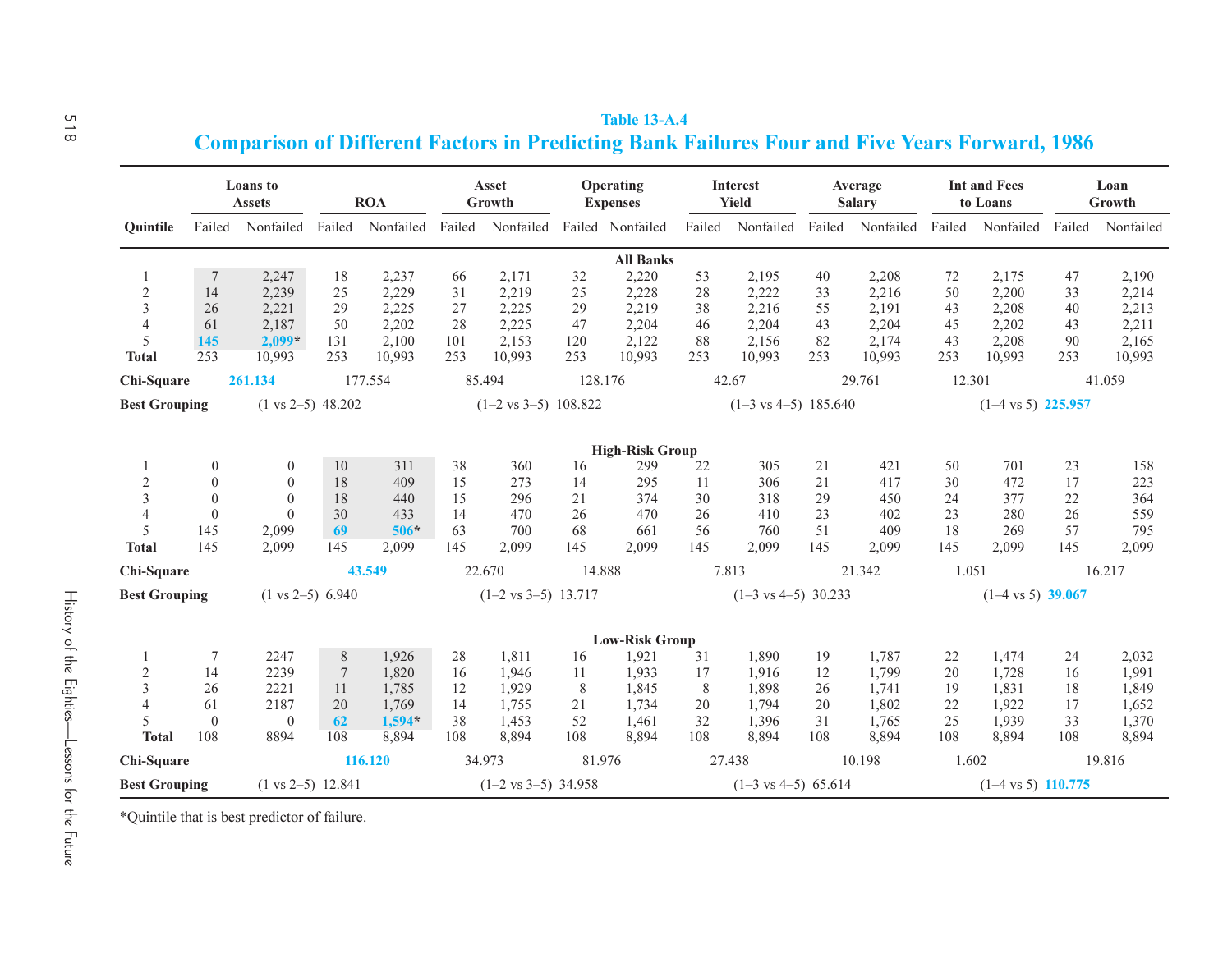|                                                 |                                                                   | ſ                                      |
|-------------------------------------------------|-------------------------------------------------------------------|----------------------------------------|
|                                                 | <b>Ouintile</b>                                                   | Fail                                   |
| History of the Eighties——Lessons for the Future | 1<br>$\frac{2}{3}$<br>$\frac{4}{5}$<br><b>Total</b><br>Chi-Square | $\frac{6}{8}$<br>17<br>30<br>72<br>133 |
|                                                 | <b>Best Grouping</b>                                              |                                        |

|                      |                  | <b>Loans</b> to<br><b>Assets</b> |                             | <b>ROA</b>       |                 | Asset<br>Growth                |                 | Operating<br><b>Expenses</b> |        | Interest<br>Yield              |                  | Average<br>Salary |                | <b>Int and Fees</b><br>to Loans |                 | Loan<br>Growth   |
|----------------------|------------------|----------------------------------|-----------------------------|------------------|-----------------|--------------------------------|-----------------|------------------------------|--------|--------------------------------|------------------|-------------------|----------------|---------------------------------|-----------------|------------------|
| Ouintile             |                  | Failed Nonfailed                 | Failed                      | Nonfailed Failed |                 | Nonfailed                      |                 | Failed Nonfailed             | Failed | Nonfailed                      | Failed           | Nonfailed Failed  |                | Nonfailed                       |                 | Failed Nonfailed |
|                      |                  |                                  |                             |                  |                 |                                |                 | <b>All Banks</b>             |        |                                |                  |                   |                |                                 |                 |                  |
|                      | 6                | 2135                             | 16                          | 2,127            | 31              | 2,109                          | 30              | 2,111                        | 19     | 2,123                          | 18               | 2,118             | 31             | 2,110                           | 27              | 2,112            |
| $\sqrt{2}$           | 8                | 2134                             | 13                          | 2,129            | 9               | 2,133                          | 12              | 2,129                        | 14     | 2,128                          | 14               | 2,124             | 15             | 2,126                           | 15              | 2,127            |
| $\overline{3}$       | 17               | 2123                             | 21                          | 2,121            | 16              | 2,125                          | 17              | 2,125                        | 14     | 2,127                          | 16               | 2,122             | 27             | 2,114                           | 14              | 2,127            |
| $\overline{4}$       | 30               | 2111                             | 18                          | 2,123            | 12              | 2,130                          | 21              | 2,120                        | 26     | 2,115                          | 27               | 2,112             | 25             | 2,116                           | 14              | 2,128            |
| 5                    | 72               | $2071*$                          | 65                          | 2,074            | 65              | 2,077                          | 53              | 2,089                        | 60     | 2,081                          | 58               | 2,098             | 35             | 2,108                           | 63              | 2,080            |
| <b>Total</b>         | 133              | 10574                            | 133                         | 10,574           | 133             | 10,574                         | 133             | 10,574                       | 133    | 10,574                         | 133              | 10,574            | 133            | 10,574                          | 133             | 10,574           |
| Chi-Square           |                  | 111.600                          |                             | 71.628           |                 | 81.030                         | 39.765          |                              | 56.791 |                                |                  | 49.897            | 8.632          |                                 |                 | 67.567           |
| <b>Best Grouping</b> |                  | $(1 \text{ vs } 2-5)$ 20.186     |                             |                  |                 | $(1-2 \text{ vs } 3-5)$ 48.751 |                 |                              |        | $(1-3 \text{ vs } 4-5)$ 75.492 |                  |                   |                | $(1-4 \text{ vs } 5)$ 97.888    |                 |                  |
|                      |                  |                                  |                             |                  |                 |                                |                 |                              |        |                                |                  |                   |                |                                 |                 |                  |
|                      |                  |                                  |                             |                  |                 |                                |                 | <b>High-Risk Group</b>       |        |                                |                  |                   |                |                                 |                 |                  |
| -1                   | $\boldsymbol{0}$ | $\boldsymbol{0}$                 | 8                           | 396              | 14              | 203                            | 22              | 412                          | 11     | 162                            | $\tau$           | 430               | 18             | 532                             | 9               | 145              |
| $\sqrt{2}$           | $\overline{0}$   | $\theta$                         | 10                          | 408              | $\overline{4}$  | 271                            | $7\phantom{.0}$ | 341                          | 6      | 229                            | $\overline{7}$   | 405               | 11             | 509                             | 8               | 298              |
| $\overline{3}$       | $\mathbf{0}$     | $\overline{0}$                   | 15                          | 394              | $7\phantom{.0}$ | 350                            | 10              | 358                          | 6      | 350                            | $\boldsymbol{7}$ | 405               | 15             | 379                             | 9               | 423              |
| $\overline{4}$       | $\boldsymbol{0}$ | $\mathbf{0}$                     | 9                           | 414              | 8               | 528                            | 10              | 437                          | 14     | 527                            | 13               | 377               | 10             | 345                             | 9               | 564              |
| 5                    | 72               | 2,071                            | 30                          | 459              | 39              | 719                            | 23              | 523                          | 35     | 803                            | 38               | $454*$            | 18             | 306                             | 37              | 641              |
| <b>Total</b>         | 72               | 2,071                            | 72                          | 2,071            | 72              | 2,071                          | 72              | 2,071                        | 72     | 2,071                          | 72               | 2,071             | 72             | 2,071                           | 72              | 2,071            |
| Chi-Square           |                  |                                  |                             | 17.269           |                 | 24.812                         | 9.279           |                              | 11.051 |                                |                  | 40.015            | 7.869          |                                 |                 | 20.454           |
| <b>Best Grouping</b> |                  |                                  | $(1 \text{ vs } 2-5)$ 5.225 |                  |                 | $(1-2 \text{ vs } 3-5)$ 12.674 |                 |                              |        | $(1-3 \text{ vs } 4-5)$ 27.092 |                  |                   |                | $(1-4 \text{ vs } 5)$ 37.388    |                 |                  |
|                      |                  |                                  |                             |                  |                 |                                |                 |                              |        |                                |                  |                   |                |                                 |                 |                  |
|                      |                  |                                  |                             |                  |                 |                                |                 | <b>Low-Risk Group</b>        |        |                                |                  |                   |                |                                 |                 |                  |
| 1                    | 6                | 2,135                            | 8                           | 1,731            | 17              | 1,906                          | 8               | 1,699                        | 8      | 1,961                          | 11               | 1,688             | 13             | 1,578                           | 18              | 1,967            |
| $\sqrt{2}$           | 8                | 2,134                            | 3                           | 1,721            | 5               | 1,862                          | 5               | 1.788                        | 8      | 1,899                          | $7\phantom{.0}$  | 1,719             | $\overline{4}$ | 1,617                           | $7\phantom{.0}$ | 1,829            |
| $\overline{3}$       | 17               | 2,123                            | 6                           | 1,727            | 9               | 1,775                          | $\tau$          | 1,767                        | 8      | 1,777                          | 9                | 1,717             | 12             | 1,735                           | 5               | 1,704            |
| $\overline{4}$       | 30               | 2,111                            | 9                           | 1,709            | $\overline{4}$  | 1,602                          | 11              | 1,683                        | 12     | 1,588                          | 14               | 1,735             | 15             | 1,771                           | 5               | 1,564            |
| 5                    | $\boldsymbol{0}$ | $\mathbf{0}$                     | 35                          | $1,615*$         | 26              | 1,358                          | 30              | 1,566                        | 25     | 1,278                          | 20               | 1,644             | 17             | 1,802                           | 26              | 1,439            |
| <b>Total</b>         | 61               | 8,503                            | 61                          | 8,503            | 61              | 8,503                          | 61              | 8,503                        | 61     | 8,503                          | 61               | 8,503             | 61             | 8,503                           | 61              | 8,503            |
| Chi-Square           |                  |                                  |                             | 59.088           |                 | 38.601                         | 39.578          |                              | 33.524 |                                |                  | 9.119             | 6.912          |                                 |                 | 34.985           |
| <b>Best Grouping</b> |                  |                                  | $(1 \text{ vs } 2-5)$ 1.963 |                  |                 | $(1-2 \text{ vs } 3-5)$ 12.803 |                 |                              |        | $(1-3 \text{ vs } 4-5)$ 27.707 |                  |                   |                | $(1-4 \text{ vs } 5)$ 57.352    |                 |                  |